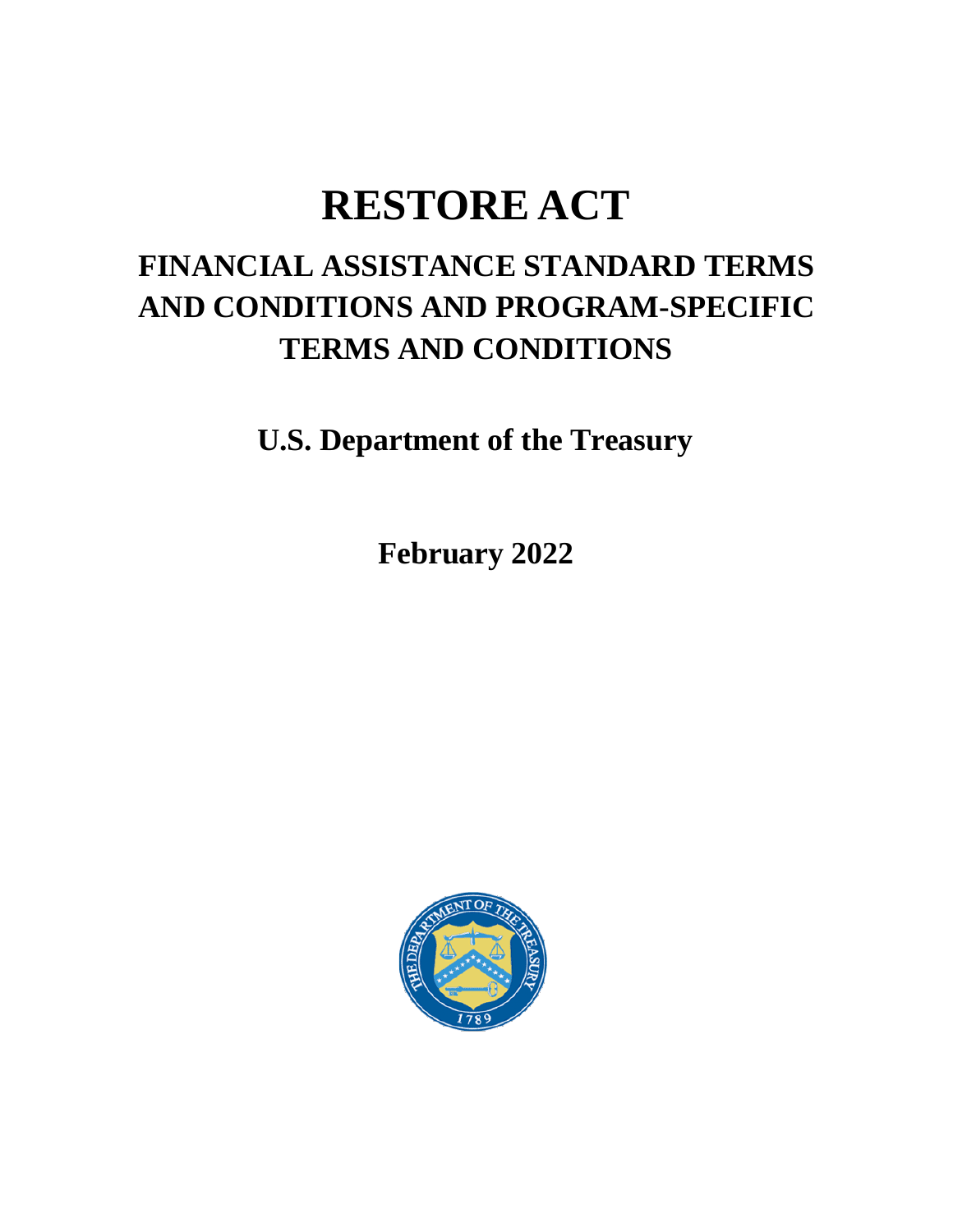## TABLE OF CONTENTS

| A   | PROGRAM-SPECIFIC TERMS AND CONDITIONS - AWARDS UNDER THE DIRECT                      |  |
|-----|--------------------------------------------------------------------------------------|--|
| 1.  |                                                                                      |  |
| 2.  |                                                                                      |  |
| 3.  |                                                                                      |  |
| B   | PROGRAM-SPECIFIC TERMS AND CONDITIONS - AWARDS UNDER THE CENTERS OF                  |  |
| 1.  |                                                                                      |  |
| 2.  |                                                                                      |  |
| 3.  |                                                                                      |  |
|     |                                                                                      |  |
| C   |                                                                                      |  |
| D   |                                                                                      |  |
| 1.  |                                                                                      |  |
| 2.  |                                                                                      |  |
| 3.  |                                                                                      |  |
| 4.  |                                                                                      |  |
| 5.  |                                                                                      |  |
| 6.  | Incurring Costs or Obligating Federal Funds Beyond the Expiration Date  11           |  |
| 7.  |                                                                                      |  |
| 8.  |                                                                                      |  |
| 9.  | Prohibition on Use of Funds for Certain Telecommunications and Video Surveillance    |  |
|     |                                                                                      |  |
| 11. |                                                                                      |  |
| 12. |                                                                                      |  |
| Е   | EFFECT OF A GOVERNMENT SHUTDOWN ON DISBURSEMENTS AND THE AVAILABILITY                |  |
| F.  |                                                                                      |  |
| 1.  |                                                                                      |  |
| 2.  |                                                                                      |  |
| 3.  | Interim Reporting on Significant Developments per 2 C.F. R. § 200.329(e) 17          |  |
| 4.  |                                                                                      |  |
| 5.  |                                                                                      |  |
| 6.  | Reporting Requirements under the Federal Funding Accountability and Transparency Act |  |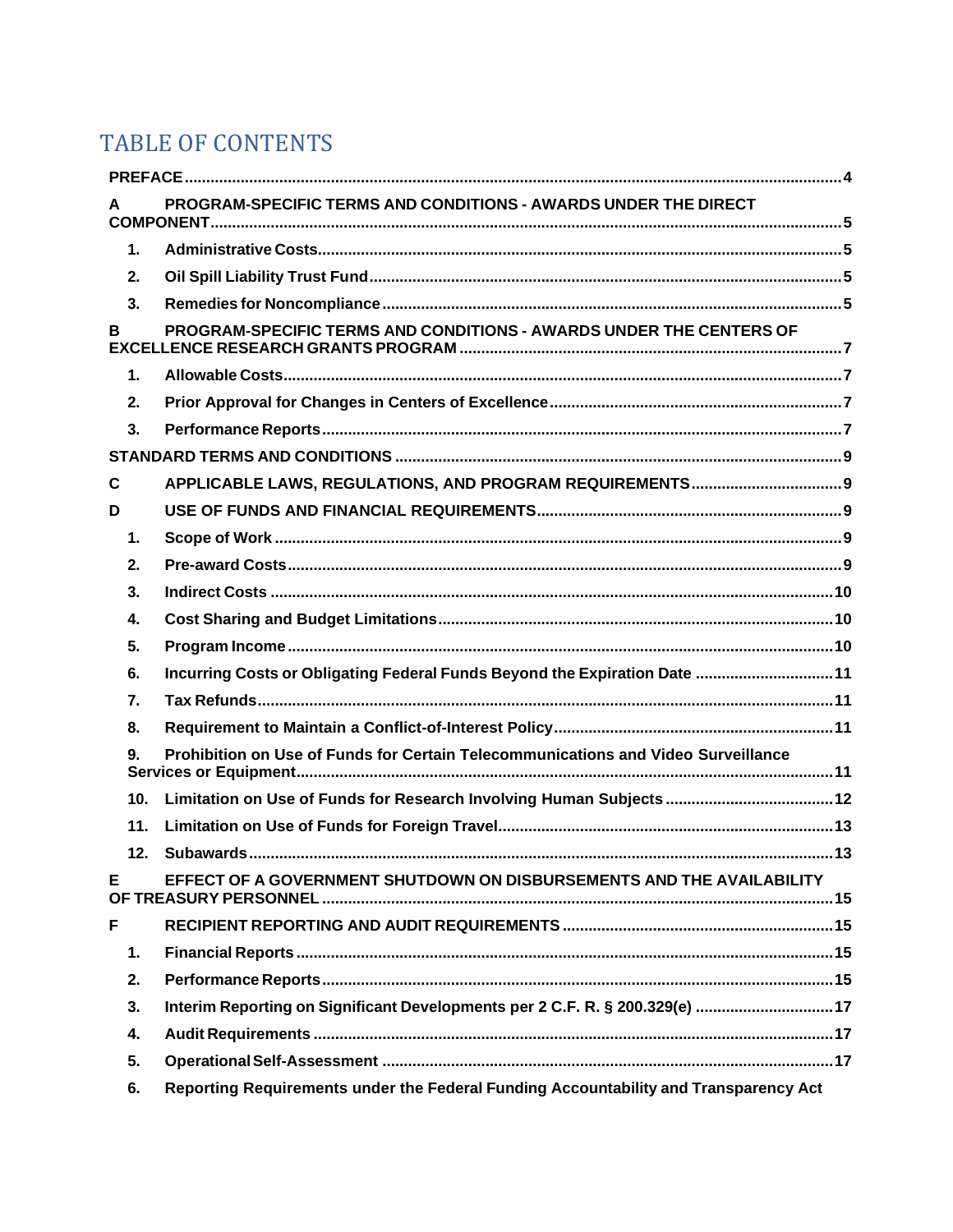|   |                | (FFATA) of 2006, Pub. L. No. 109-282, as amended by the Digital Accountability and Transparency |  |
|---|----------------|-------------------------------------------------------------------------------------------------|--|
|   | 7.             | System for Award Management (SAM.gov) and Universal Identifier Requirements 18                  |  |
|   | 8.             | Reporting Requirements for Status of Real Property or Interest in Real Property  18             |  |
|   | 9.             |                                                                                                 |  |
| G |                | FINANCIAL MANAGEMENT SYSTEM AND INTERNAL CONTROL REQUIREMENTS20                                 |  |
| н |                |                                                                                                 |  |
| ı |                | THE FEDERAL GOVERNMENT'S RIGHT TO INSPECT, AUDIT, AND INVESTIGATE22                             |  |
|   | 1.             |                                                                                                 |  |
|   | 2.             |                                                                                                 |  |
| J |                |                                                                                                 |  |
| K |                |                                                                                                 |  |
|   | 1.             |                                                                                                 |  |
|   | 2.             |                                                                                                 |  |
| L |                |                                                                                                 |  |
|   | 1.             |                                                                                                 |  |
|   | 2.             |                                                                                                 |  |
| М |                |                                                                                                 |  |
| N |                |                                                                                                 |  |
|   | 1.             |                                                                                                 |  |
|   | 2.             | Effect of Judgment Lien on Eligibility for Federal Grants, Loans, or Programs29                 |  |
| O |                |                                                                                                 |  |
|   | 1.             |                                                                                                 |  |
|   | 2.             |                                                                                                 |  |
|   | 3.             |                                                                                                 |  |
|   | 4.             |                                                                                                 |  |
|   | 5 <sub>1</sub> |                                                                                                 |  |
| P |                | REQUIREMENT TO CHECK DEBARMENT AND SUSPENSION STATUS OF SUBRECIPIENTS.                          |  |
| Q |                |                                                                                                 |  |
|   | 1.             |                                                                                                 |  |
|   | 2.             |                                                                                                 |  |
|   | 3.             |                                                                                                 |  |
|   | 4.             |                                                                                                 |  |
|   | 5.             |                                                                                                 |  |
| R |                |                                                                                                 |  |
| S |                |                                                                                                 |  |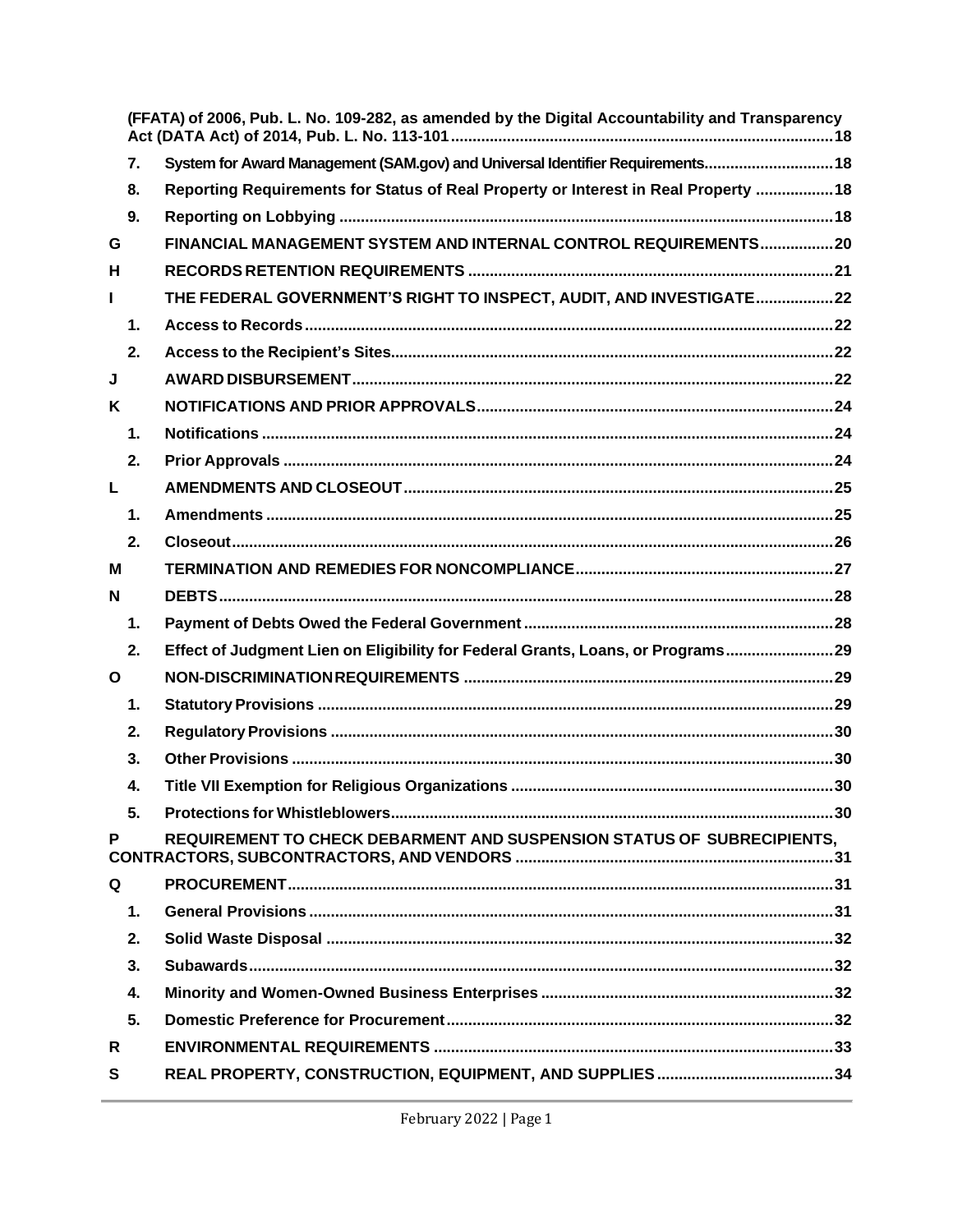| 1.              |                                                                                            |  |
|-----------------|--------------------------------------------------------------------------------------------|--|
| 2.              |                                                                                            |  |
| 3.              |                                                                                            |  |
| 4.              |                                                                                            |  |
| 5.              |                                                                                            |  |
| 6.              |                                                                                            |  |
| 7.              |                                                                                            |  |
| 8.              |                                                                                            |  |
| 9.              |                                                                                            |  |
| 10 <sub>1</sub> |                                                                                            |  |
| 11.             |                                                                                            |  |
| 12.             |                                                                                            |  |
| 13.             |                                                                                            |  |
| 14.             |                                                                                            |  |
| 15.             |                                                                                            |  |
| 16.             |                                                                                            |  |
| 17.             | Revised ADA Standards for Accessible Design for Construction Awards  42                    |  |
|                 |                                                                                            |  |
| 18.             |                                                                                            |  |
| T               |                                                                                            |  |
| 1.              |                                                                                            |  |
| 2.              |                                                                                            |  |
| 3.              |                                                                                            |  |
| 4.              |                                                                                            |  |
| 5.              |                                                                                            |  |
| 6.              |                                                                                            |  |
| 7.              |                                                                                            |  |
| 8.              |                                                                                            |  |
| 9.              |                                                                                            |  |
| 10 <sub>1</sub> |                                                                                            |  |
| 11.             | The Trafficking Victims Protection Act of 2000, as amended, (22 U.S.C. § 7104(g)), and the |  |
| 12.             |                                                                                            |  |
| 13.             |                                                                                            |  |
| 14.             |                                                                                            |  |
| 15.             |                                                                                            |  |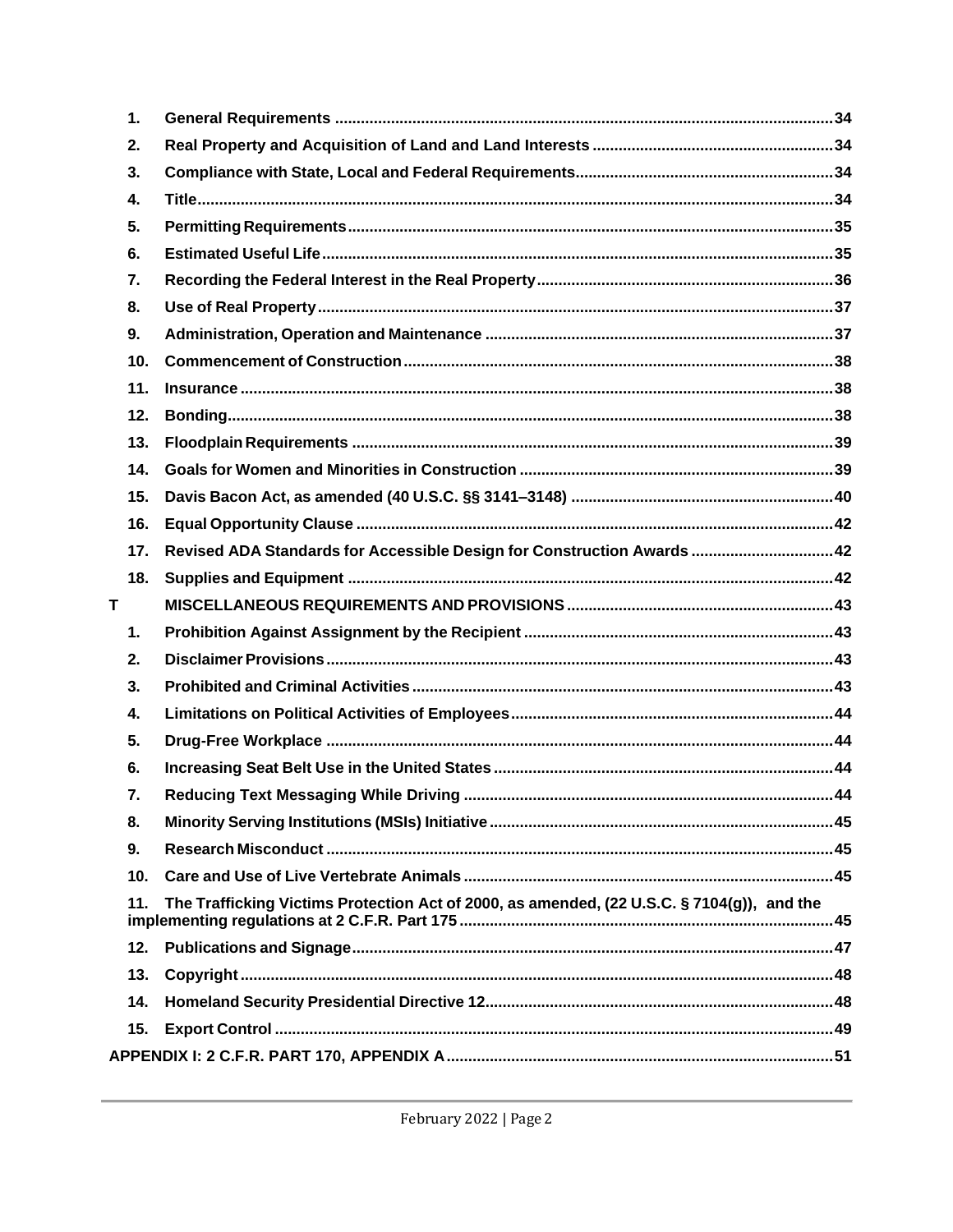| APPENDIX IV: CONTRACT CLAUSES REQUIRED FOR CONTRACTS SUBJECT TO THE<br>REQUIREMENTS OF THE CONTRACT WORK HOURS AND SAFETY STANDARDS ACT  59 |  |
|---------------------------------------------------------------------------------------------------------------------------------------------|--|
|                                                                                                                                             |  |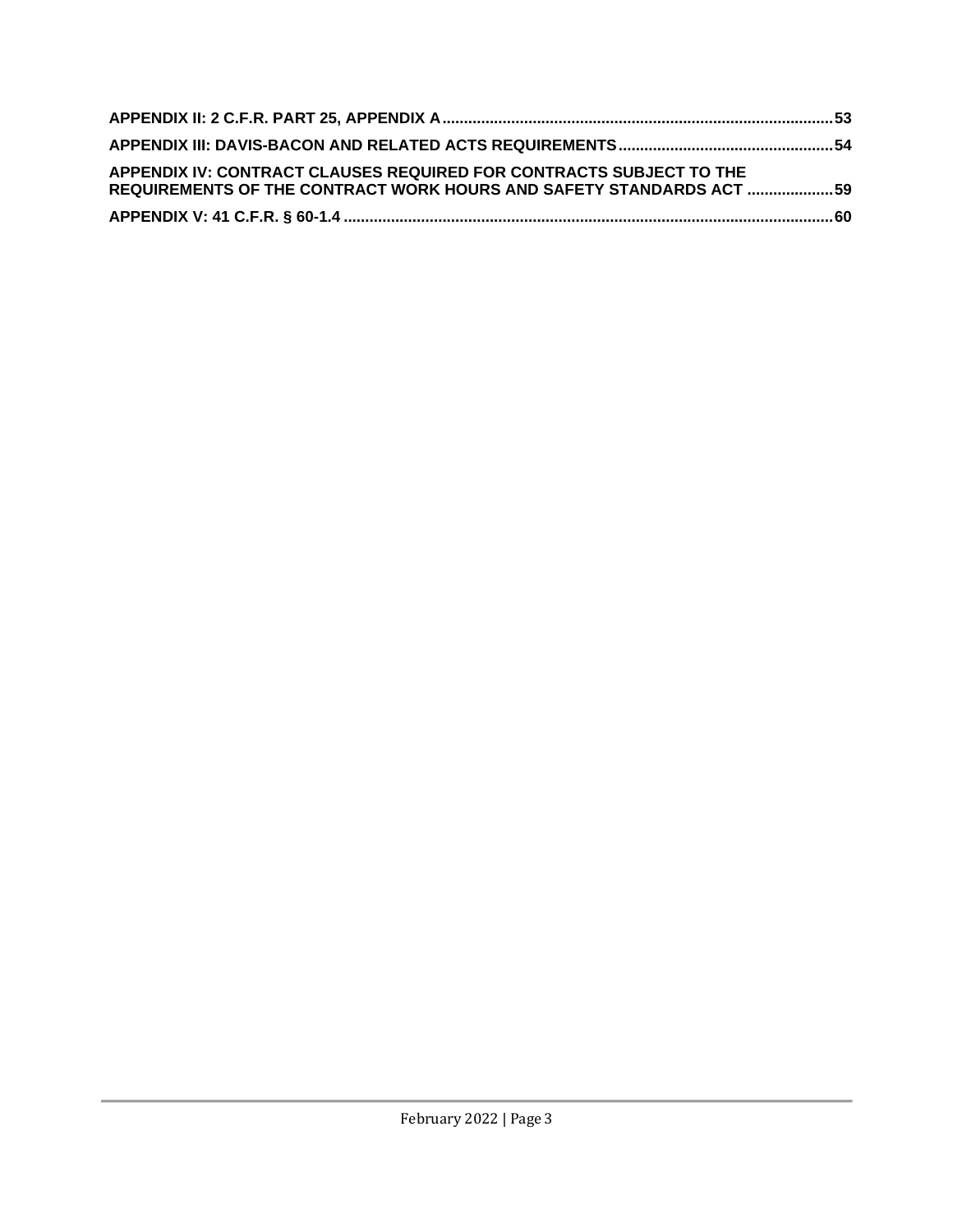## **RESTORE ACT FINANCIAL ASSISTANCE STANDARD TERMS AND CONDITIONS AND PROGRAM-SPECIFIC TERMS AND CONDITIONS**

## **PREFACE**

<span id="page-5-0"></span>A grant agreement is comprised of the following documents:

- 1. A Notice of Award from the Department of the Treasury ("Treasury");
- 2. The RESTORE Act Financial Assistance Standard Terms and Conditions ("Standard Terms and Conditions");
- 3. The RESTORE Act Financial Assistance Program-Specific Terms and Conditions ("Program-Specific Terms and Conditions");
- 4. An approved application, including all documents, certifications, and assurances that are part of the approved application;
- 5. An approved scope of work;
- 6. Any approved budget; and,
- 7. Any special terms and conditions applied by Treasury to the award ("Special Award Conditions").

The recipient must comply with—and require each of its subrecipients, contractors, and subcontractors employed in the completion of the activity, project, or program to comply with—the RESTORE Act, Treasury's implementing regulations at 31 C.F.R. Part 34, all applicable federal statutes, regulations, executive orders (EOs), Office of Management and Budget (OMB) circulars, any program guidance issued by Treasury (including the RESTORE Frequently Asked Questions), Standard Terms and Conditions, Program-Specific Terms and Conditions, and any Special Award Conditions of this federal financial assistance award ("Award"), as applicable, in addition to the certifications and assurances required at the time of application.

Any inconsistency or conflict in Standard Terms and Conditions, Program-Specific Terms and Conditions, and any Special Award Conditions of this Award will be resolved according to the following order of precedence: federal laws, Executive Orders, federal regulations, applicable notices published in the Federal Register, OMB circulars, Treasury's Standard Terms and Conditions, Program-Specific Terms and Conditions, and any Special Award Conditions.

Some of these Standard Terms and Conditions contain, by reference or substance, a summary of pertinent federal statutes, federal regulations published in the Federal Register (Fed. Reg.) or Code of Federal Regulations (C.F.R.), EOs, or OMB circulars. In particular, these Standard Terms and Conditions incorporate many of the provisions contained in OMB's Uniform Administrative Requirements, Cost Principles, and Audit Requirements for Federal Awards ("Uniform Guidance," 2 C.F.R. Part 200), which supersedes former OMB Circular A-102 (the former grants management common rule), OMB Circular A-133 (single audit requirements), and all former OMB circulars containing the cost principles for grants and cooperative agreements. To the extent that it is a summary, such a provision is not in derogation of, or an amendment to, any such statute, regulation, EO, or OMB circular. Unless a definition is provided here, definitions can be found in the RESTORE Act (Public Law No. 112-141 (July 6, 2012), Treasury's implementing regulations (79 Fed. Reg. 48039 (Aug. 15, 2014) and 79 Fed. Reg. 61236 (Oct. 10, 2014), as codified at 31 C.F.R. Part 34), or 2 C.F.R. Part 200.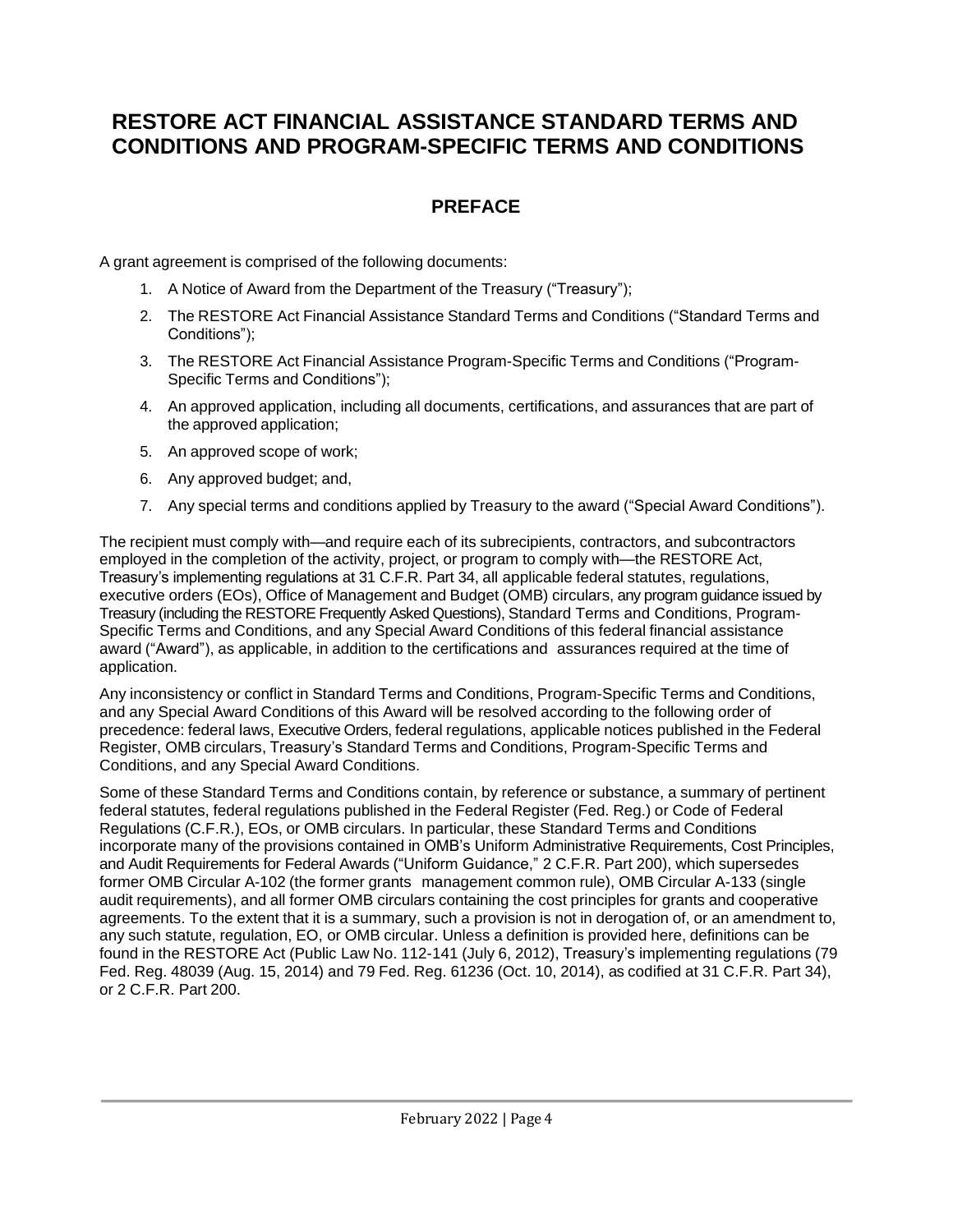## <span id="page-6-0"></span>**A PROGRAM-SPECIFIC TERMS AND CONDITIONS - AWARDS UNDER THE DIRECT COMPONENT**

In addition to all the Standard Terms and Conditions described in Sections C through T of this document, all Treasury RESTORE Act awards made under the Direct Component include the following Program-Specific Terms and Conditions:

## <span id="page-6-1"></span>1. **Administrative Costs**

- a. Administrative costs are defined as indirect costs for administration incurred by the recipient that are allocable to activities authorized under the RESTORE Act, as specified in 31 C.F.R. § 34.2. Administrative costs do not include:
	- i. Direct costs that directly support the scope of work and are identified as direct costs in the approved award budget;
	- ii. Indirect costs that are identified specifically with, or readily assignable to facilities, as defined in 2 C.F.R. § 200.414; and
	- iii. Indirect costs of subrecipients.
- b. Of the amounts received from Treasury under the Direct Component, not more than three percent may be used for administrative costs. The three percent limit on administrative costs may be applied to the total amount of funds received by a recipient either on a grant-by-grant basis or on an aggregate basis. For the latter method, amounts used for administrative costs may not at any time exceed three percent of the aggregate of:
	- i. The amounts received under a component (i.e., Direct Component or Centers of Excellence) by a recipient, beginning with the first grant through the most recent grant, and
		- ii.The amounts in the Trust Fund that are allocated to, but not yet received by, the grantee under 31 C.F.R. § 34.103, consistent with the definition of administrative costs in 31 C.F.R. § 34.2.
- c. Up to 100 percent of program income, as defined in 2 C.F.R. § 200.1 and elaborated in 2 C.F.R. § 200.307, may be used to pay for allowable administrative costs, subject to the three percent cap. Program income may also be used to defray other allowable costs under the award.

## <span id="page-6-2"></span>2. **Oil Spill Liability Trust Fund**

The recipient must not seek any compensation for the approved program or project from the Oil Spill Liability Trust Fund. If the recipient is authorized to make subawards, the recipient must not use Direct Component funds to make subawards to fund activities for which any claim for compensation was filed and paid out by the Oil Spill Liability Trust Fund after July 6, 2012.

## <span id="page-6-3"></span>3. **Remedies for Noncompliance**

a. If Treasury determines that the recipient has expended Direct Component funds to cover the cost of any ineligible activities, in addition to the remedies available in Section M of these Standard Terms and Conditions, per 31 C.F.R. § 34.804, Treasury will make no additional payments to the recipient from the Gulf Coast Restoration Trust Fund (Trust Fund), including no payments from the Trust Fund for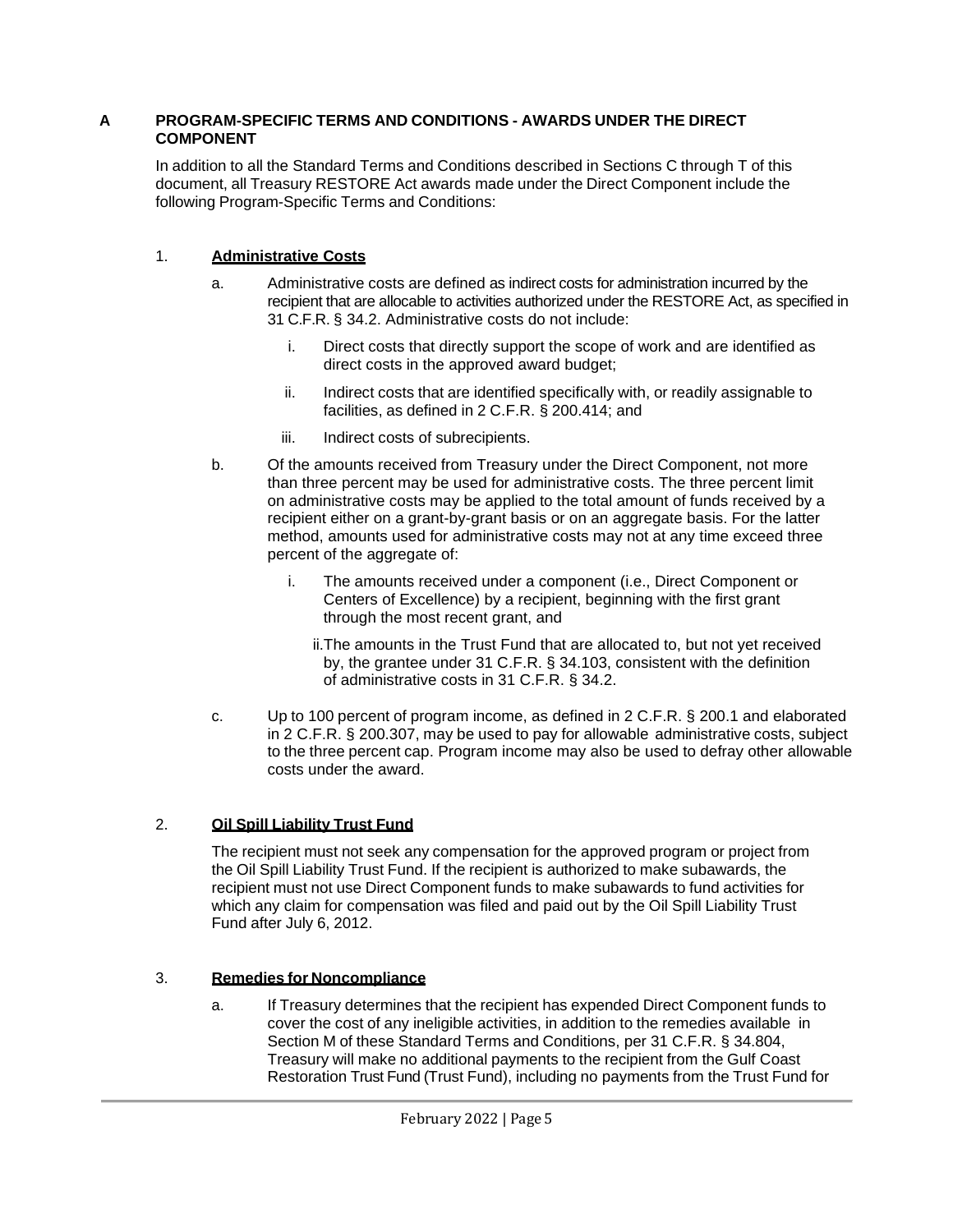activities, projects, or programs until the recipient has either (1) deposited an amount equal to the amount expended for the ineligible activities in the Trust Fund, or (2) Treasury has authorized the recipient to expend an equal amount from the recipient's own funds for an activity that meets the requirements of the RESTORE Act.

b. If Treasury determines the recipient has materially violated the terms of this Award, Treasury will make no additional funds available to the recipient from any part of the Trust Fund until the recipient corrects the violation.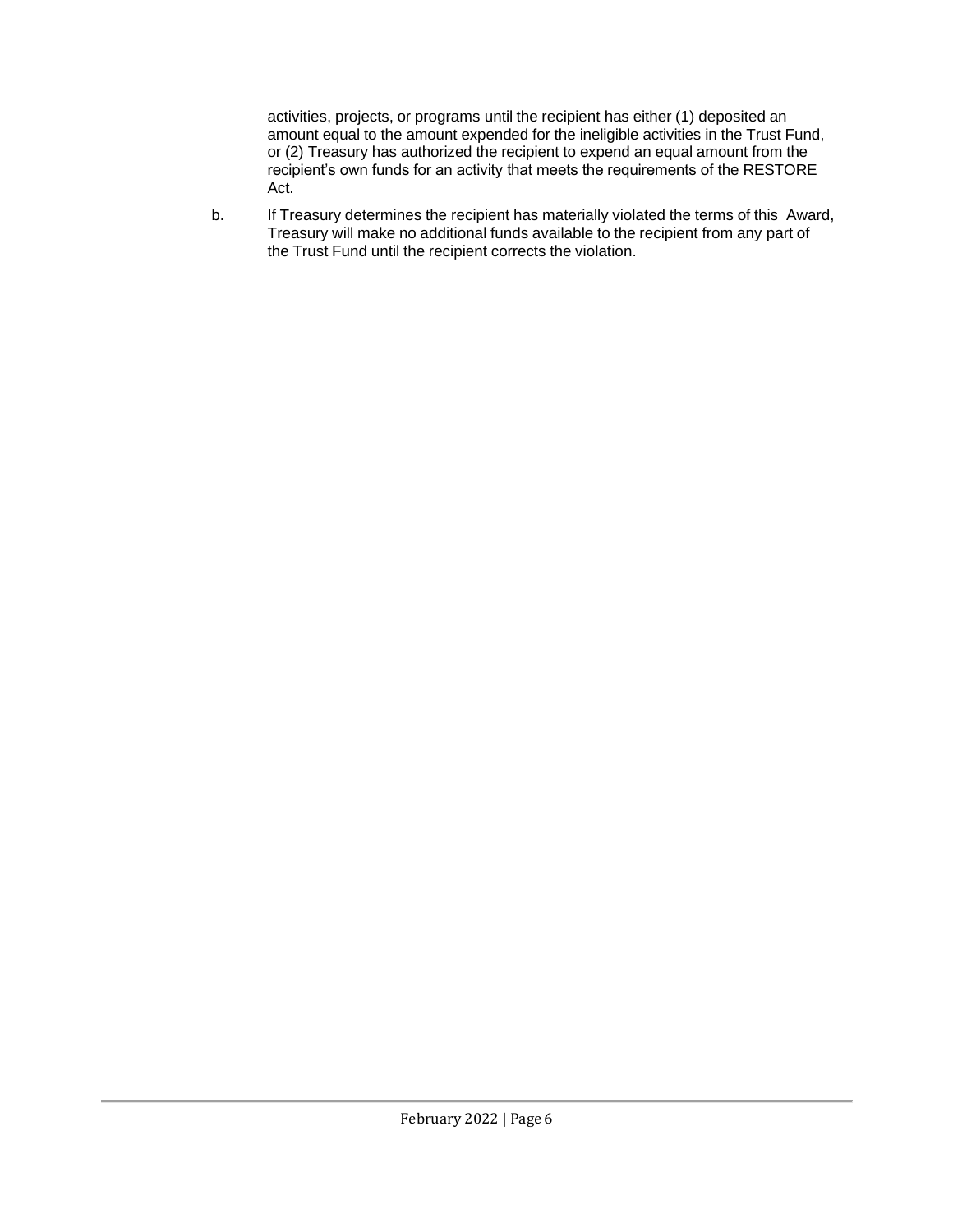#### <span id="page-8-0"></span>**B PROGRAM-SPECIFIC TERMS AND CONDITIONS - AWARDS UNDER THE CENTERS OF EXCELLENCE RESEARCH GRANTS PROGRAM**

In addition to all the Standard Terms and Conditions described in Sections C through T of this document, all Treasury RESTORE Act awards under the Centers of Excellence Research Grants Program include the following Program-Specific Terms and Conditions:

## <span id="page-8-1"></span>1. **Allowable Costs**

In addition to the prohibitions contained in 2 C.F.R. Part 200, Subpart E (*Cost Principles*), the following costs are unallowable unless approved in writing by Treasury:

- a. Construction, including the alteration, repair, or rehabilitation of existing structures;
- b. Facilities costs that are allowable as indirect costs in a federally approved negotiated indirect cost rate; and
- c. Acquisition of land or interests in land.

## <span id="page-8-2"></span>2. **Prior Approval for Changes in Centers of Excellence**

- a. The recipient must immediately notify Treasury if it anticipates selecting a new entity or consortium to serve as a Center of Excellence or making other changes to the initial selection of Center(s) of Excellence described in the scope of work.
- b. After the recipient notifies Treasury pursuant to (a) and finalizes the selection, the recipient must promptly inform Treasury of the following:
	- i. Name of the Center of Excellence and the entity selected to administer it, including the names of member organizations if the entity is a consortium;
	- ii. The Data Universal Numbering System (DUNS) Number of the entity or Unique Entity Identifier (UEI) Number as applicable;
	- iii. Location of the entity;
	- iv. The discipline or disciplines, as set forth in Section 1605(d) of the RESTORE Act and Treasury's implementing regulations at 31 C.F.R. § 34.704(b), that will serve as a focus of research for the selected Center or Centers of Excellence;
	- v. Documentation of the competitive process used to select the Center or Centers of Excellence, including all documentation to demonstrate the recipient complied with the selection requirements set forth in Section 1605 of the RESTORE Act and Treasury's implementing regulations at 31 C.F.R. § 34.704(b); and
	- vi. The estimated budget for the Center, including the total allocation of funded dollars for the Center.

## <span id="page-8-3"></span>3. **Performance Reports**

In addition to the reporting requirements in Section F, pursuant to 31 C.F.R. § 34.706, the recipient must submit an annual report to the Gulf Coast Ecosystem Restoration Council ("Council"), in a form prescribed by the Council that includes information on subrecipients, subaward amounts, disciplines addressed, and any other information required by the Council. When the subrecipient is a consortium, the annual report must also identify the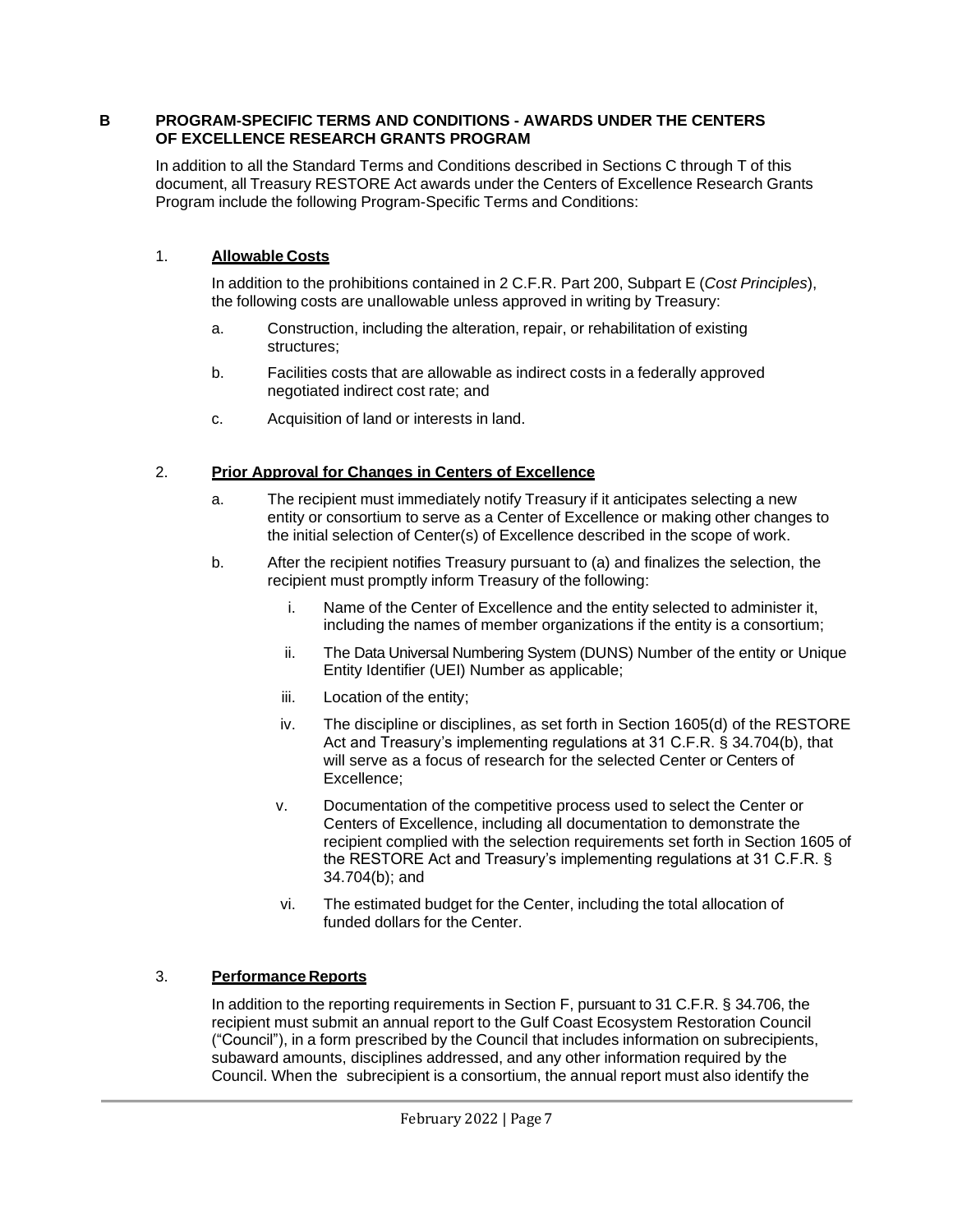consortium members. This information will be included in the Council's annual report to Congress. The recipient must provide a copy of this report to Treasury when it submits the report to the Council.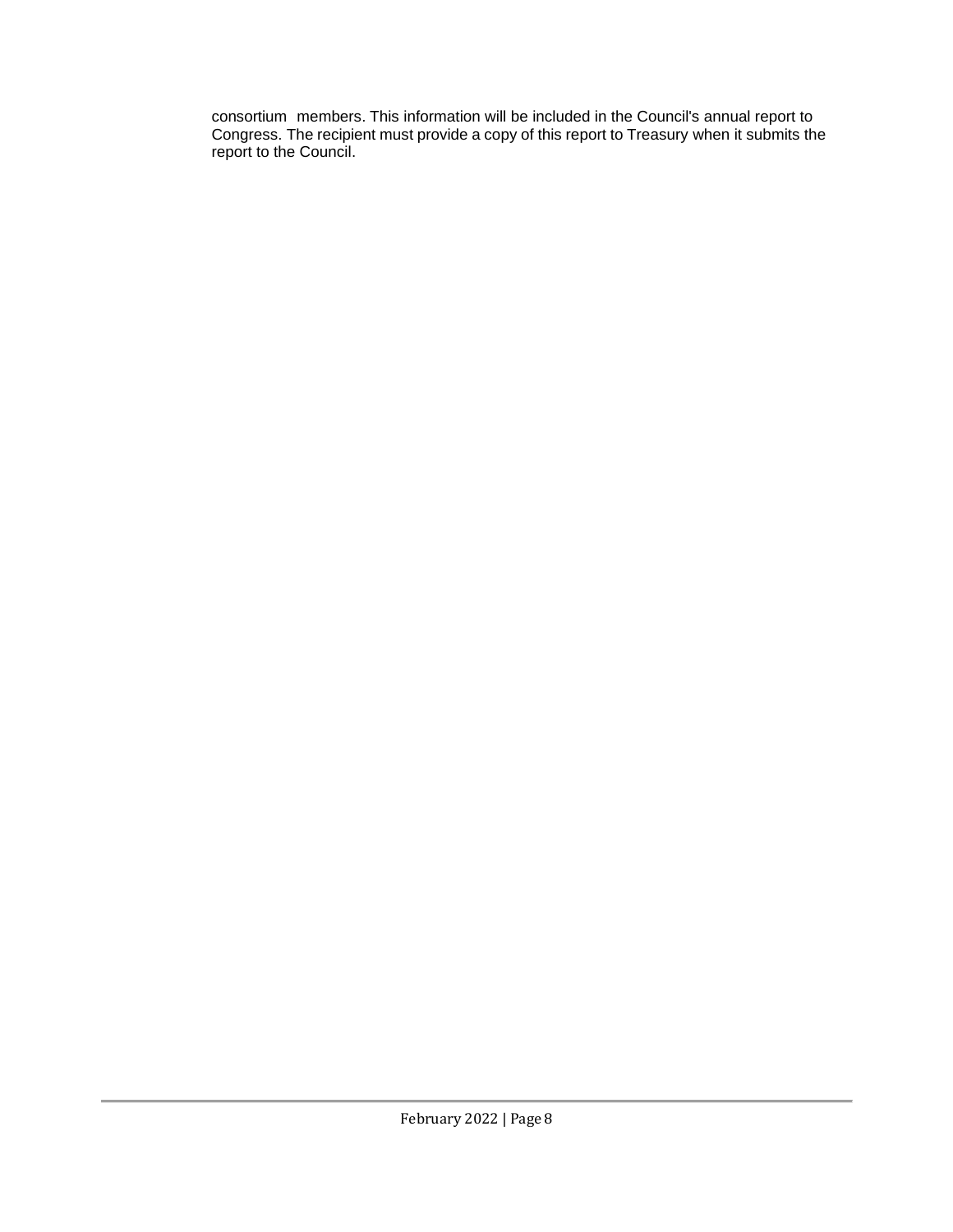## **STANDARD TERMS AND CONDITIONS**

## <span id="page-10-0"></span>**AWARDS UNDER THE DIRECT COMPONENT AND THE CENTERS OF EXCELLENCE RESEARCH GRANTS PROGRAM**

#### <span id="page-10-1"></span>**C APPLICABLE LAWS, REGULATIONS, AND PROGRAM REQUIREMENTS**

This Award is subject to the following federal laws, regulations, and requirements. This list is not exclusive:

- 1. The RESTORE Act, Pub. L. No. 112-141 (July 6, 2012);
- 2. Treasury's implementing regulations, 31 C.F.R. Part 34;
- 3. Uniform Administrative Requirements, Cost Principles, and Audit Requirements for Federal Awards, 2 C.F.R. Part 200, Subparts A through F, and any Treasury regulations incorporating these requirements;
- 4. OMB Guidelines to Agencies on Governmentwide Debarment and Suspension (Nonprocurement), 2 C.F.R. Part 180 including the requirement to include a term or condition in all lower-tier covered transactions (contracts and subcontracts described in 2 C.F.R. Part 180, subpart B) that the award is subject to 2 C.F.R. Part 180 and Treasury's implementing regulations at 31 C.F.R. Part 19;
- 5. Governmentwide Requirements for Drug-Free Workplace (Financial Assistance), 31 C.F.R. Part 20;
- 6. New Restrictions on Lobbying, 31 C.F.R. Part 21;
- 7. Reporting Subaward and Executive Compensation Information, 2 C.F.R. Part 170;
- 8. Universal Identifier and System for Award Management (SAM), 2 C.F.R. Part 25;
- 9. Recipient Integrity and Performance Matters, Appendix XII to 2 C.F.R. Part 200;
- 10. Award Term related to Trafficking in Persons, 2 C.F.R. Part 175;.
- 11. Treasury's RESTORE Act Frequently Asked Questions (FAQs) and other program guidance; and
- 12. Any special award conditions included in the award.

## <span id="page-10-3"></span><span id="page-10-2"></span>**D USE OF FUNDS AND FINANCIAL REQUIREMENTS**

#### 1. **Scope of Work**

The recipient must only use funds obligated and disbursed under this Award for the purpose of carrying out activities described in the attached approved scope of work. The recipient must not incur or pay any expenses under this Award for activities not related to the attached approved scope of work unless Treasury first approves an Award amendment explicitly modifying the approved scope of work to include those activities.

## <span id="page-10-4"></span>2. **Pre-award Costs**

The recipient may obligate funds under this Award only during the period of performance specified in the Notice of Award, which is the time period during which the recipient may incur new obligations and costs to carry out the work authorized under this Award. The only exception is for costs related to award reporting and closeout after the end of the period of performance, or costs incurred prior to the effective date of this Award, which are allowable only if: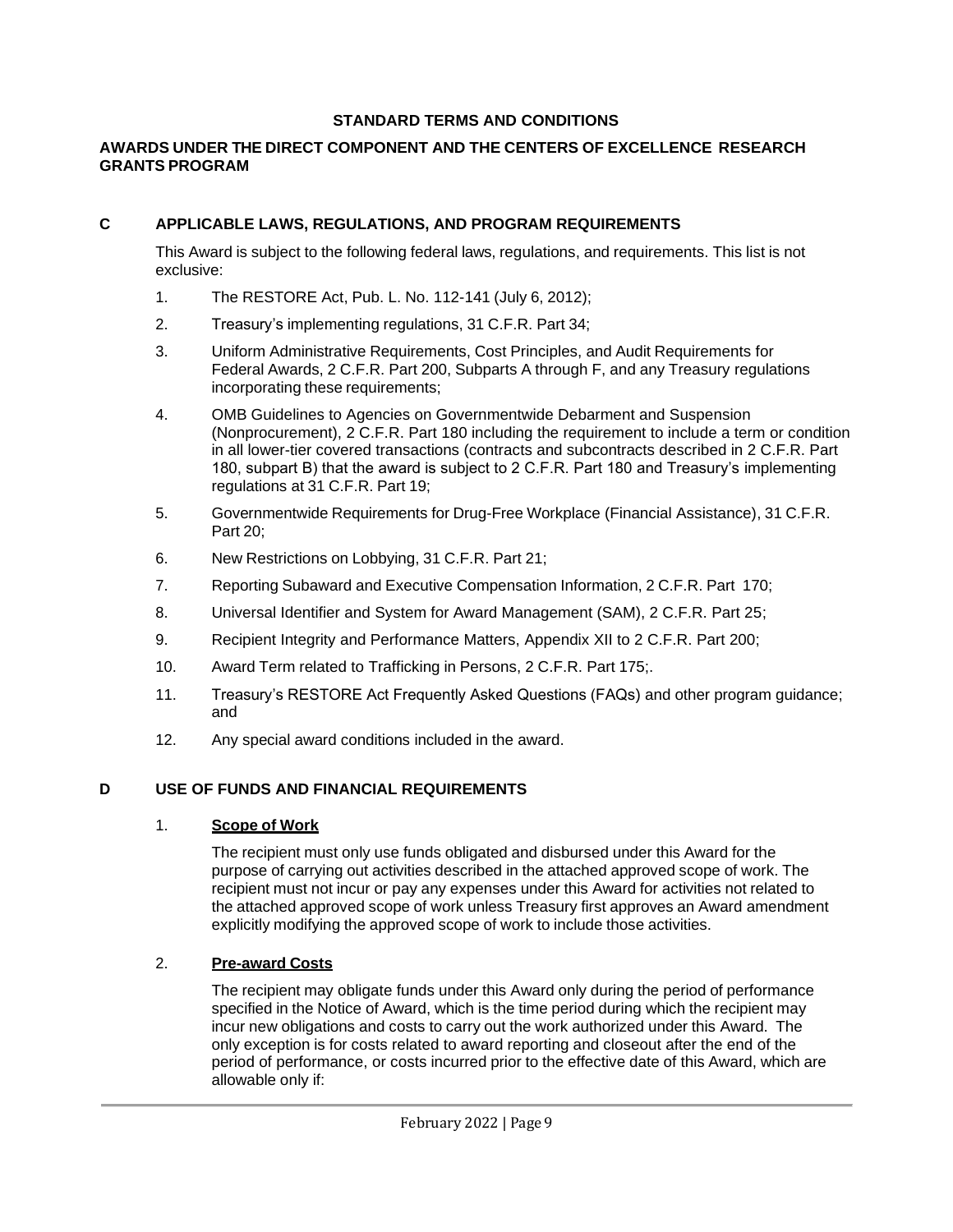- a. Treasury specifically authorized these costs in writing on or after the issuance date of this Award;
- b. Incurring these costs was necessary for the efficient and timely performance of the scope of work; and
- c. These costs would have been allowable if incurred after the date of the award.

## <span id="page-11-0"></span>3. **Indirect Costs**

- a. The recipient may only charge indirect costs to this Award if these costs are allowable under 2 C.F.R. Part 200, Subpart E (*Cost Principles*). For Direct Component awards, there is a three percent limit on indirect costs per 31 C.F.R. § 34.204. Please see the RESTORE Act Frequently Asked Questions (FAQs) related to the Direct Component Program for more information on the limitations on indirect costs (administrative costs) at [https://home.treasury.gov/system/files/216/May-2020-Direct-Component-FAQ-](https://home.treasury.gov/system/files/216/May-2020-Direct-Component-FAQ-Update-final-5-21-2020.pdf)[Update-final-5-21-2020.pdf.](https://home.treasury.gov/system/files/216/May-2020-Direct-Component-FAQ-Update-final-5-21-2020.pdf) Indirect costs charged to the award must be consistent with an accepted de minimis rate or the indirect cost rate agreement negotiated between the recipient and its cognizant agency (defined as the federal agency that is responsible for reviewing, negotiating, and approving cost allocation plans or indirect cost proposals, see 2 C.F.R. § 200.1) and must be included in the recipient's budget.
- b. Unallowable direct costs are not recoverable as indirect costs.
- c. The maximum dollar amount of allocable indirect costs charged to this Award shall be the lesser of:
	- i. The line item amount for the indirect costs contained in the approved budget, including all budget revisions approved in writing by the Treasury; or,
	- ii. The total indirect costs allocable to this Award based on the indirect cost rate approved by a cognizant or oversight federal agency and applicable to the period in which the cost was incurred, provided that the rate is approved on or before the Award end date.

## <span id="page-11-1"></span>4. **Cost Sharing and Budget Limitations**

- a. There is not a cost sharing or matching requirement for Treasury's RESTORE Act grant programs. However, if matching funds are included in the approved award budget, the recipient must obtain and use these matching funds for the purposes of the award.
- b. The recipient shall not request or receive additional funding beyond what was included in the approved application for the attached approved scope of work from any federal or non-federal source without first notifying Treasury.

## <span id="page-11-2"></span>5. **Program Income**

Program Income is defined in 2 C.F.R. § 200.1 as gross income earned by the non-federal entity that is directly generated by a supported activity or earned as a result of the federal award during the period of performance except as provided by 2 C.F.R. § 200.307(f). As allowed by 2 C.F.R. § 307(b), Treasury authorizes costs incidental to the generation of program income that have not been charged to the award to be deducted from the gross income to determine program income for this award (i.e., net program income). Any program income generated by the recipient or the subrecipient during the period of performance of the award or period of performance of the subrecipient agreement, as applicable, must be included in the approved budget and be used for the purposes of the Award and under the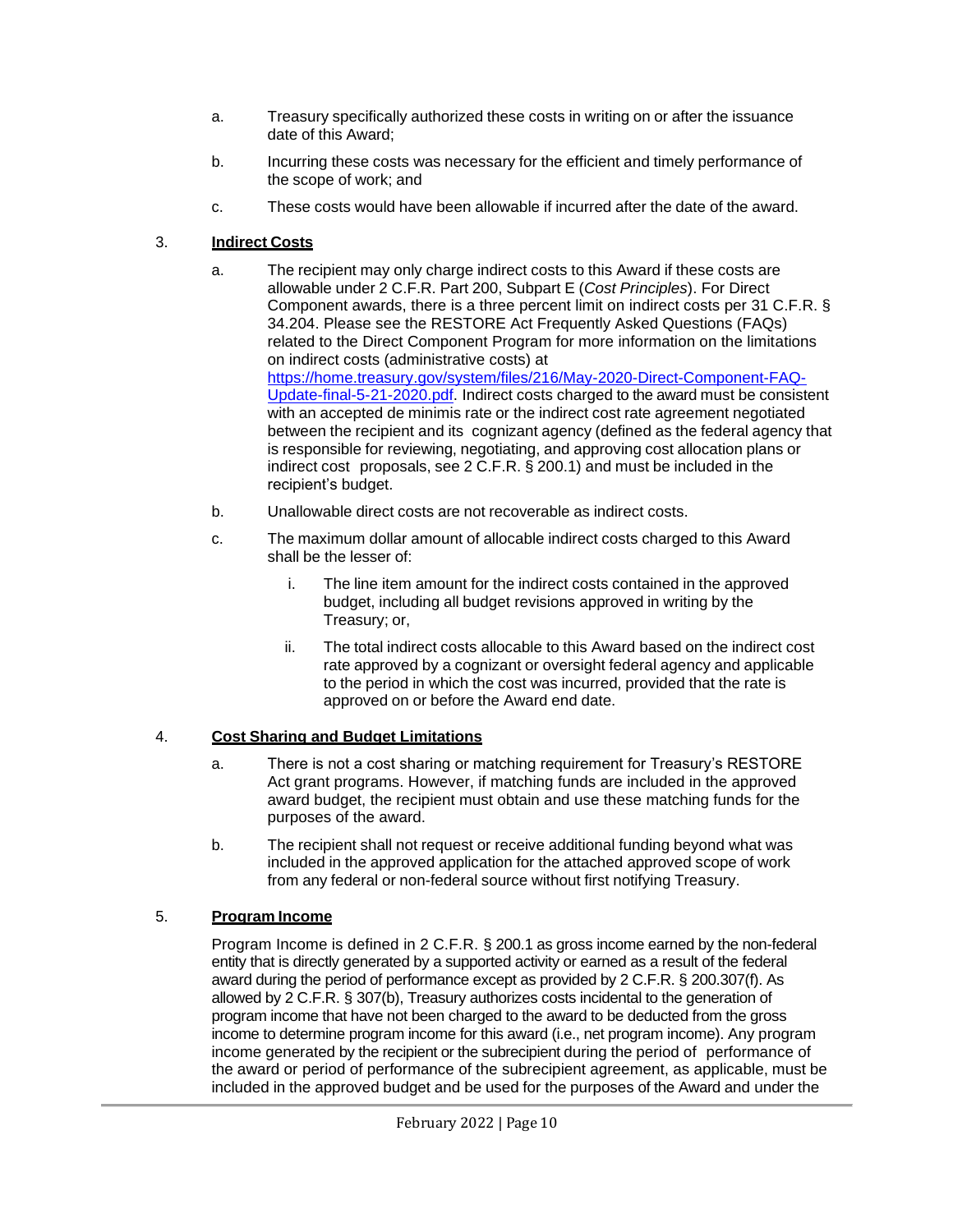conditions of these Standard Terms and Conditions and any Special Award Conditions, i.e., solely to accomplish the approved scope of work. All program income determinations are project scope-specific and should be determined prior to award or at the earliest point possible post-award.

## <span id="page-12-0"></span>6. **Incurring Costs or Obligating Federal Funds Beyond the Expiration Date**

The recipient must not incur costs or obligate funds under this Award for any purpose pertaining to the operation of the activity, project, or program beyond the end of the period of performance. The only costs that are authorized for a period up to 120 days following the end of the period of performance are those strictly associated with closeout activities. Closeout activities are normally limited to the preparation of final progress, financial, and required audit reports unless otherwise approved in writing by Treasury. Under extraordinary circumstances, and at Treasury's sole discretion, Treasury may approve the recipient's request for an extension of the 120-day closeout period.

## <span id="page-12-1"></span>7. **Tax Refunds**

Refunds of taxes paid under the Federal Insurance Contributions Act (FICA) and the Federal Unemployment Tax Act (FUTA) that are received by the recipient during or after the period of performance must be refunded or credited to Treasury if these taxes were paid out of RESTORE Act funds in accordance with 2 C.F.R. Part 200, Subpart E (*Cost Principles*). The recipient agrees to contact Treasury immediately upon receipt of these refunds.

## <span id="page-12-2"></span>8. **Requirement to Maintain a Conflict-of-Interest Policy**

Recipient understands and agrees it must maintain a conflict-of-interest policy consistent with 2 C.F.R. § 200.318(c), and that such conflict-of-interest policy is applicable to each activity funded under this award. Recipients and subrecipients must disclose in writing to Treasury or the pass-through agency, as appropriate, any potential conflict of interest affecting the awarded funds in accordance with 2 C.F.R. § 200.112.

#### <span id="page-12-3"></span>9. **Prohibition on Use of Funds for Certain Telecommunications and Video Surveillance Services or Equipment**

- a. Recipients must comply with 2 C.F.R. § 200.216 with respect to obligations and expenditures of Treasury's RESTORE Act grants funded on or after 8/13/2020. As required by 2 C.F.R. § 200.216, Treasury's RESTORE Act recipients and subrecipients are prohibited from obligating or expending grant funds to procure or obtain; extend or renew a contract to procure or obtain; or enter into a contract (or extend or renew a contract) to procure or obtain equipment, services, or systems that use covered telecommunications equipment or services as a substantial or essential component of any system or as critical technology as part of any system.
- b. Covered telecommunications equipment or services are defined as follows:
	- i. Telecommunications equipment produced by Huawei Technologies Company or ZTE Corporation (or any subsidiary or affiliate of such entities);
	- ii. For the purpose of public safety, security of government facilities, physical security surveillance of critical infrastructure, and other national security purposes, video surveillance and telecommunications equipment produced by Hytera Communications Corporation, Hangzhou Hikvision Digital Technology Company, or Dahua Technology Company (or any subsidiary or affiliate of such entities);
	- iii. Telecommunications or video surveillance services provided by such entities or using such equipment; or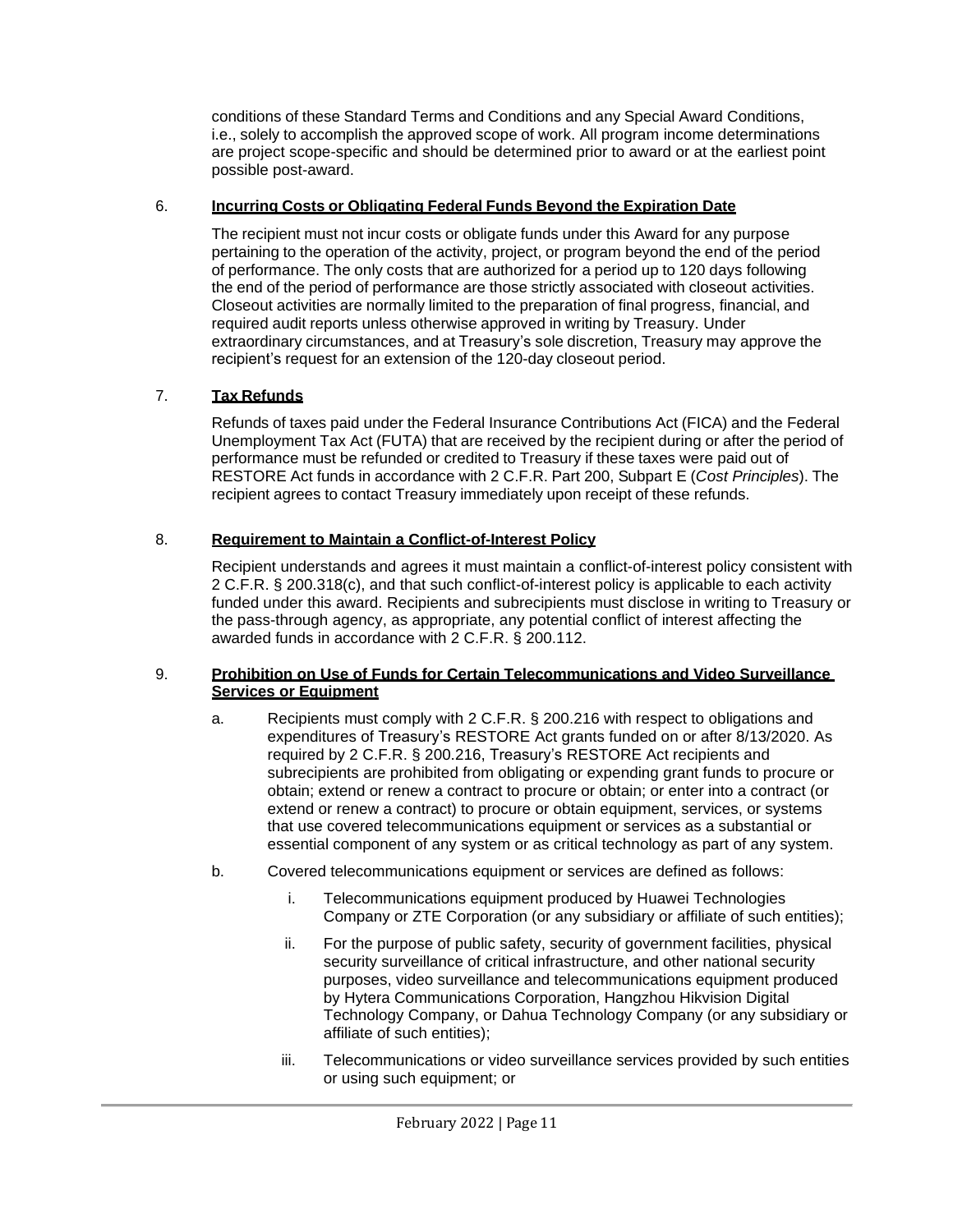- iv. Telecommunications or video surveillance equipment or services produced or provided by an entity that the Secretary of Defense, in consultation with the Director of the National Intelligence or the Director of the Federal Bureau of Investigation, reasonably believes to be an entity owned or controlled by, or otherwise connected to, the government of the People's Republic of China.
- c. Whenever procuring, contracting for, or obtaining telecommunications or video surveillance services or equipment, the recipient must make a good-faith effort to ascertain that none of the equipment or services are from a prohibited source. The recipient must review the list of excluded parties in the System for Award Management (SAM) [\(https://www.sam.gov\)](https://www.sam.gov/) for entities excluded from receiving federal awards for "covered telecommunications equipment or services."
- d. The recipient must ensure that the prohibition on covered telecommunications and video surveillance services and equipment flows down to all lower-tier transactions, to include all subawards and contracts.

## 10. **Limitation on Use of Funds for Research Involving Human Subjects**

- <span id="page-13-0"></span>a. No work involving human subjects may be undertaken, conducted, or costs incurred and/or charged to this Award for human subject's research, until the appropriate documentation is approved in writing by Treasury.
- b. The Federal policy for the protection of human subjects (the "Common Rule") as codified in 45 C.F.R. Part 46, Subpart A, defines a human subject as a living individual about whom an investigator conducting research obtains (1) information or biospecimens through intervention or interaction with the individual (e.g., surveys and focus groups), and uses, studies, or analyzes the information or biospecimens or (2) uses, studies, analyzes, or generates identifiable private information or identifiable biospecimens. Research means a systematic investigation, including research development, testing and evaluation, designed to develop or contribute to generalizable knowledge.
- c. The recipient and subrecipient, as appropriate, must maintain appropriate policies and procedures for the protection of human subjects. In the event it becomes evident that human subjects may be involved in this project, the recipient must submit appropriate documentation to Treasury for approval by the appropriate Treasury officials. This documentation may include:
	- i. Documentation establishing approval of the project by an institutional review board (IRB) approved for federal-wide use under Department of Health and Human Services guidelines;
	- ii. Documentation to support an exemption for the project;
	- iii. Documentation to support deferral for an exemption or IRB review; or
	- iv. Documentation of IRB approval of any modification to a prior approved protocol or to an informed consent form.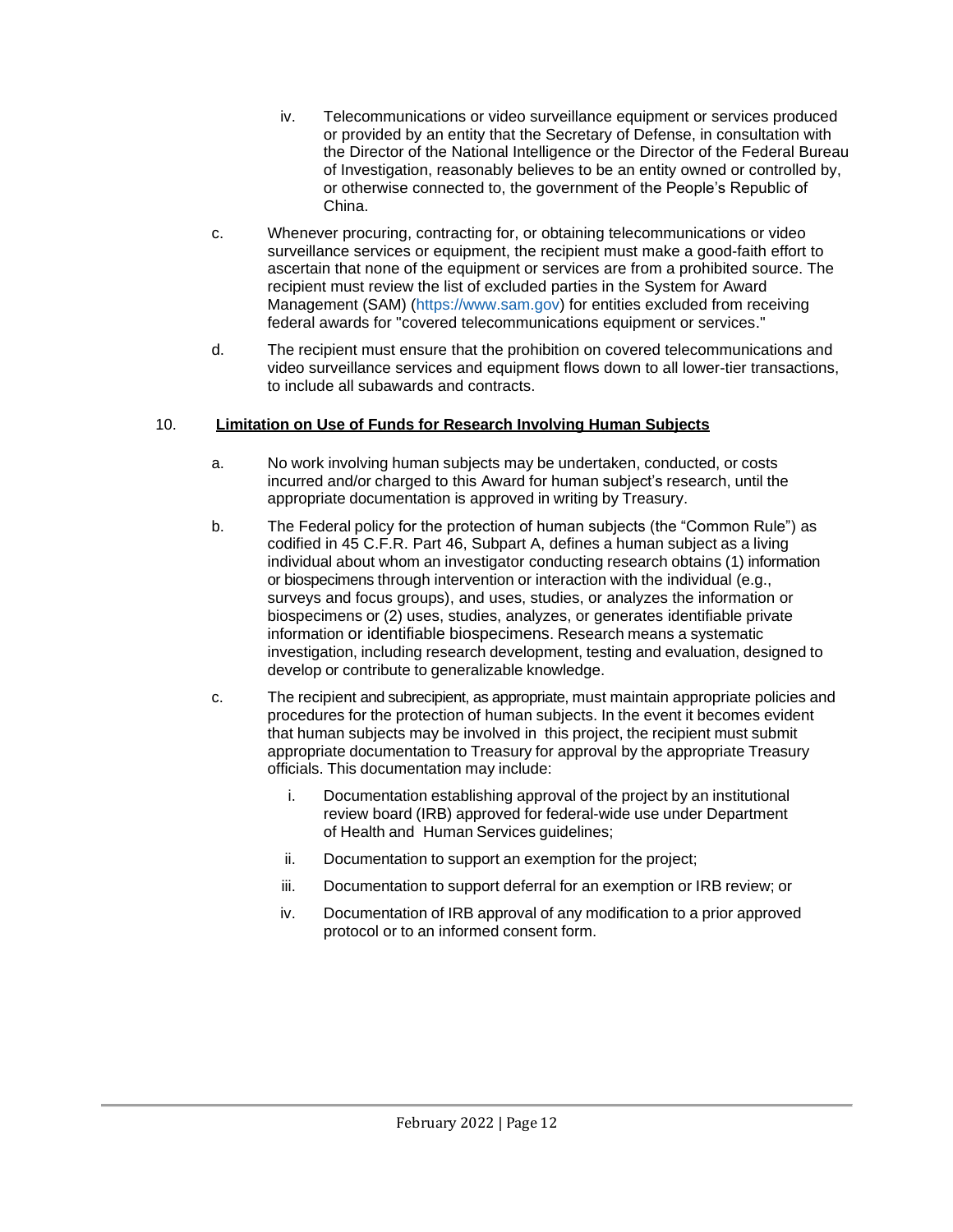## <span id="page-14-0"></span>11. **Limitation on Use of Funds for Foreign Travel**

- a. The recipient and subrecipient may not use funds from this Award for travel outside of the United States unless Treasury provides prior written approval.
- b. The recipient and subrecipient must comply with the provisions of the Fly America Act, as amended, (49 U.S.C. § 40118). The implementing regulations of the Fly America Act are found at 41 C.F.R. §§ 301-10.131–301-10.143.
- c. The Fly America Act requires that federal travelers and others performing U.S. Government-financed air travel must use U.S. flag air carriers, to the extent that service by such carriers is available. Foreign air carriers may be used only in specific instances, such as when a U.S. flag air carrier is unavailable, or use of U.S. flag air carrier service will not accomplish the agency's mission.
- d. One exception to the requirement to fly U.S. flag carriers is transportation provided under a bilateral or multilateral air transport agreement, to which the United States Government and the government of a foreign country are parties, and which the Department of Transportation has determined meets the requirements of the Fly America Act pursuant to 49 U.S.C. § 40118(b). The United States Government has entered into bilateral/multilateral "Open Skies Agreements" (U.S. Government Procured Transportation) that allow federal funded transportation services for travel and cargo movements to use foreign air carriers under certain circumstances. There are multiple "Open Skies Agreements" currently in effect. For more information about the current bilateral and multilateral agreements, visit the GSA website [http://www.gsa.gov/portal/content/103191.](http://www.gsa.gov/portal/content/103191) Information on the Open Skies agreements (U.S. Government Procured Transportation) and other specific country agreements may be accessed via the Department of State's website [http://www.state.gov/e/eeb/tra/.](http://www.state.gov/e/eeb/tra/)
- e. If a foreign air carrier is anticipated to be used for any portion of travel funded under this Award, the recipient must receive prior approval from Treasury. When requesting such approval, the recipient must provide a justification in accordance with guidance provided by 41 C.F.R. § 301–10.142, which requires the recipient to provide Treasury with the following: name; dates of travel; origin and destination of travel; detailed itinerary of travel; name of the air carrier and flight number for each leg of the trip; and a statement explaining why the recipient meets one of the exceptions to the regulations. If the use of a foreign air carrier is pursuant to a bilateral agreement, the recipient must provide Treasury with a copy of the agreement or a citation to the official agreement available on the GSA website. Treasury shall make the final determination and notify the recipient in writing. Failure to adhere to the provisions of the Fly America Act will result in the recipient not being reimbursed for any transportation costs for which the recipient improperly used a foreign air carrier.

## <span id="page-14-1"></span>12. **Subawards**

a. Recipients that enter into subawards under this award must execute a legally binding written agreement with the subrecipient which includes a budget by federal object class categories or fixed amount (2 C.F.R. § 200.332). This agreement must incorporate all the terms and conditions of this Award, including any applicable Special Award Conditions, and must include the information at 2 C.F.R. § 200.332(a). The recipient must perform all responsibilities required of a pass-through entity, as specified in 2 C.F.R. § 200.332 , including but not limited to monitoring use of RESTORE Act funds and compliance with all terms and conditions; following up on any deficiencies identified as a result of onsite or desk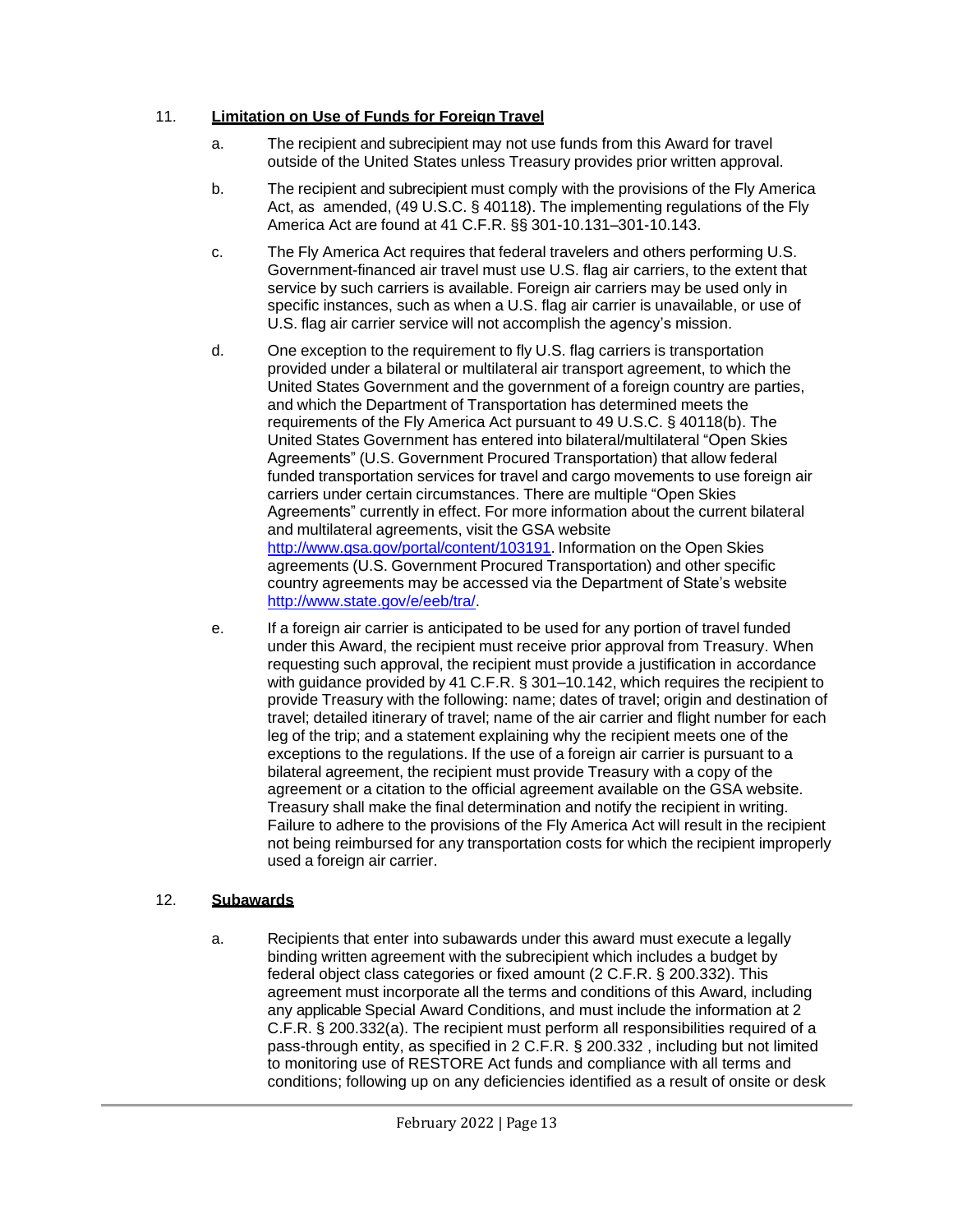reviews and/or audits; and reviewing and correcting as necessary all subrecipient performance and financial reporting before including this information on the recipients' required RESTORE Act grant program's Performance Progress Reports (PPR) and Federal Financial Report (SF-425) reports.

- b. The recipient must evaluate and document each subrecipient's risk of noncompliance with federal statutes, regulations, and the terms and conditions of the subaward for purposes of determining the appropriate subrecipient monitoring strategy, as described in 2 C.F.R. § 200.332.
- c. The recipient must monitor the subrecipient's use of federal funds through reporting, site visits, regular contact, or other means to provide reasonable assurance that the subrecipient is administering the subaward in compliance with the RESTORE Act, Treasury's implementing regulations, these Standard Terms and Conditions, Program-Specific Terms and Conditions, and any applicable Special Award Conditions, and to ensure that the scope of work is being appropriately carried out and milestones are achieved.
- d. The recipient must provide training and technical assistance to the subrecipient as necessary.
- e. The recipient must, if necessary, take appropriate enforcement actions against non-compliant subrecipients.
- f. If lower-tier subawards are authorized by Treasury, the recipient must ensure that a subrecipient who makes a subaward applies the terms and conditions of this Award, including any Special Award Conditions, to all lower-tier subawards through a legally binding written agreement, and that a subrecipient who makes a subaward carries out all the responsibilities of a pass-through entity described at 2 C.F.R. § 200.332.
- g. The recipient must verify that no subrecipient appears on the excluded party list on sam.gov. If lower-tier subawards are authorized by Treasury, the recipient must ensure that a subrecipient who makes a subaward verifies that this lower-tier subrecipient does not appear on the excluded parties list in sam.gov prior to issuing the subaward.
- h. The recipient must maintain written standards of conduct governing the performance of its employees involved in executing this Award and administration of subawards consistent with 2 C.F.R. § 200.318(c)(1).
	- No employee, officer, or agent shall participate in the selection, award, or administration of a subaward supported by federal funds if a real or apparent conflict of interest would be involved. Such a conflict would arise when the employee, officer, or agent, any member of his or her immediate family, his or her partner, or an organization in which he/she serves as an officer or which employs or is about to employ any of the parties mentioned in this section, has a financial interest or other interest in the organization selected or to be selected for a subaward.
	- ii. The officers, employees, and agents of the recipient shall neither solicit nor accept anything of monetary value from subrecipients.
	- iii. A recipient may set standards for situations in which the financial interest is not substantial, or the gift is an unsolicited item of nominal value. A financial interest may include employment, stock ownership, a creditor or debtor relationship, or prospective employment with the organization selected or to be selected for a subaward.
	- iv. The standards of conduct must provide for disciplinary actions to be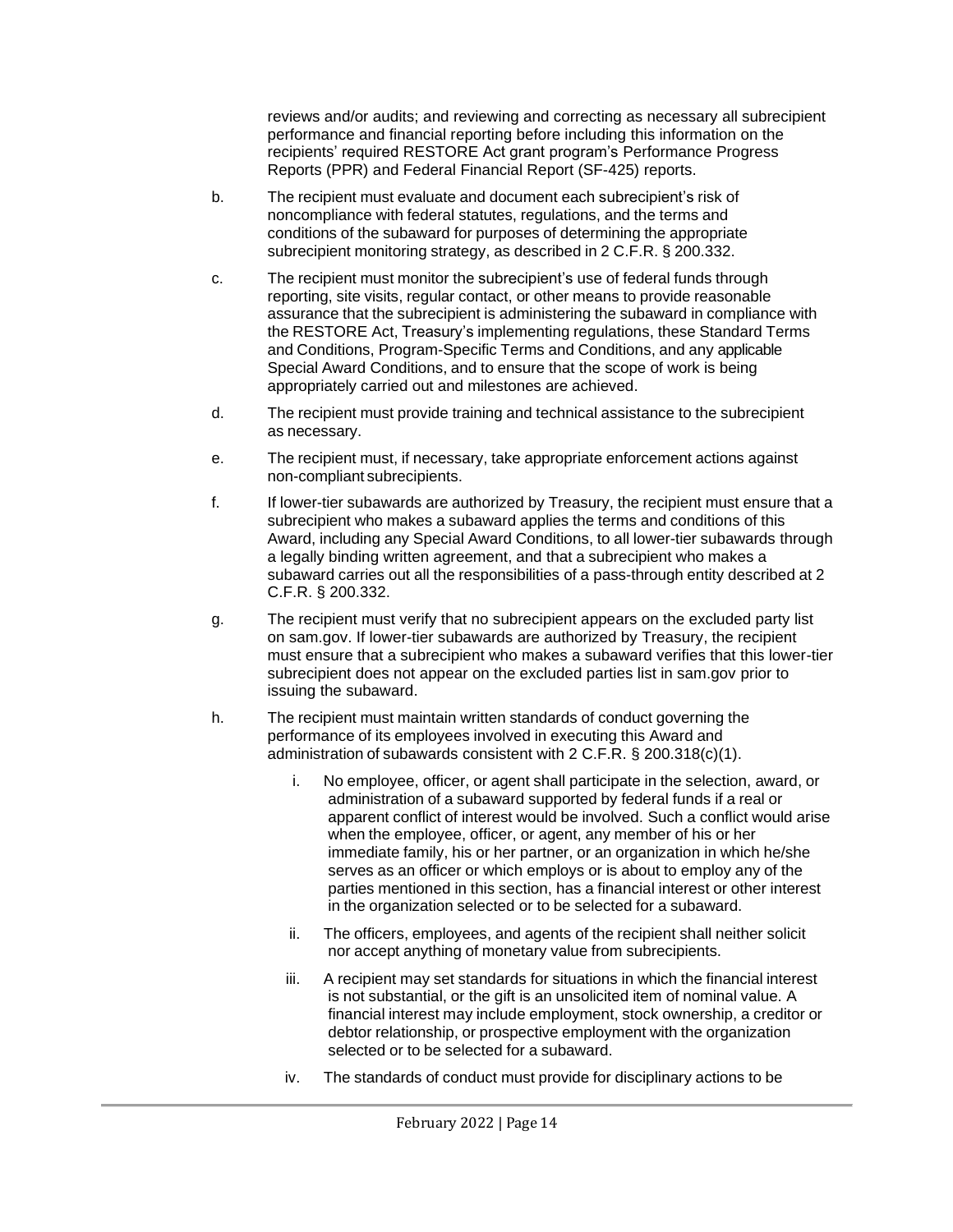applied for violations of such standards by officers, employees, or agents of the recipient.

#### <span id="page-16-0"></span>**E EFFECT OF A GOVERNMENT SHUTDOWN ON DISBURSEMENTS AND THE AVAILABILITY OF TREASURY PERSONNEL**

In the event of a federal government shutdown, Treasury will issue guidance to the recipient concerning the expected effects on this Award.

#### <span id="page-16-2"></span><span id="page-16-1"></span>**F RECIPIENT REPORTING AND AUDIT REQUIREMENTS**

#### 1. **Financial Reports**

- a. The recipient must submit a "Federal Financial Report" (SF-425) on a semiannual basis for the periods ending March 31 and September 30, or any portion thereof, unless otherwise specified in a Special Award Condition. Reports are due no later than 30 days following the end of each reporting period. A final SF-425 must be submitted within 120 days after the end of the period of performance.
- b. In the remarks section of each SF-425 submitted, the recipient must describe by federal budget class category the use of all funds received by the recipient and subrecipient (if applicable).
- c. The report must be signed by an authorized certifying official who is the employee authorized by the recipient organization to submit financial data on its behalf.
- d. The recipient must submit all financial reports via Grant Solutions [\(http://www.GrantSolutions.gov\),](http://www.grantsolutions.gov),/) unless otherwise specified by Treasury in writing.

#### <span id="page-16-3"></span>2. **Performance Reports**

- a. The recipient must submit an SF-PPR ("Performance Progress Report"), a "RESTORE Act Status of Performance Report," (standard format provided by Treasury, OMB Approval No. 1505-0250) and an updated "RESTORE Act Milestones Report," (standard format provided by Treasury, OMB Approval No. 1505-0250) on a semi-annual basis for the periods ending March 31 and September 30, or any portion thereof, unless otherwise specified in a Special Award Condition. Reports are due no later than 30 days following the end of each reporting period, except the final report, which is due 120 days following the end of the period of performance.
- b. The recipient must submit all performance reports in (a) above, via [http://www.GrantSolutions.gov,](http://www.grantsolutions.gov/) unless otherwise specified in writing by Treasury, and the recipient must complete these reports according to the following instructions:
	- i. SF-PPR: In the "performance narrative" attachment (section B of the SF-PPR), the recipient must provide the following information:
		- a) In Section B-1:
			- 1) Summarize activities undertaken during the reporting period by the recipient and any subrecipients (if applicable);
			- 2) Summarize any key accomplishments, including milestones completed for the reporting period;
			- 3) List any contracts awarded during the reporting period, along with the name of the contractor and its principal, the DUNS number of the contractor, the value of the contract,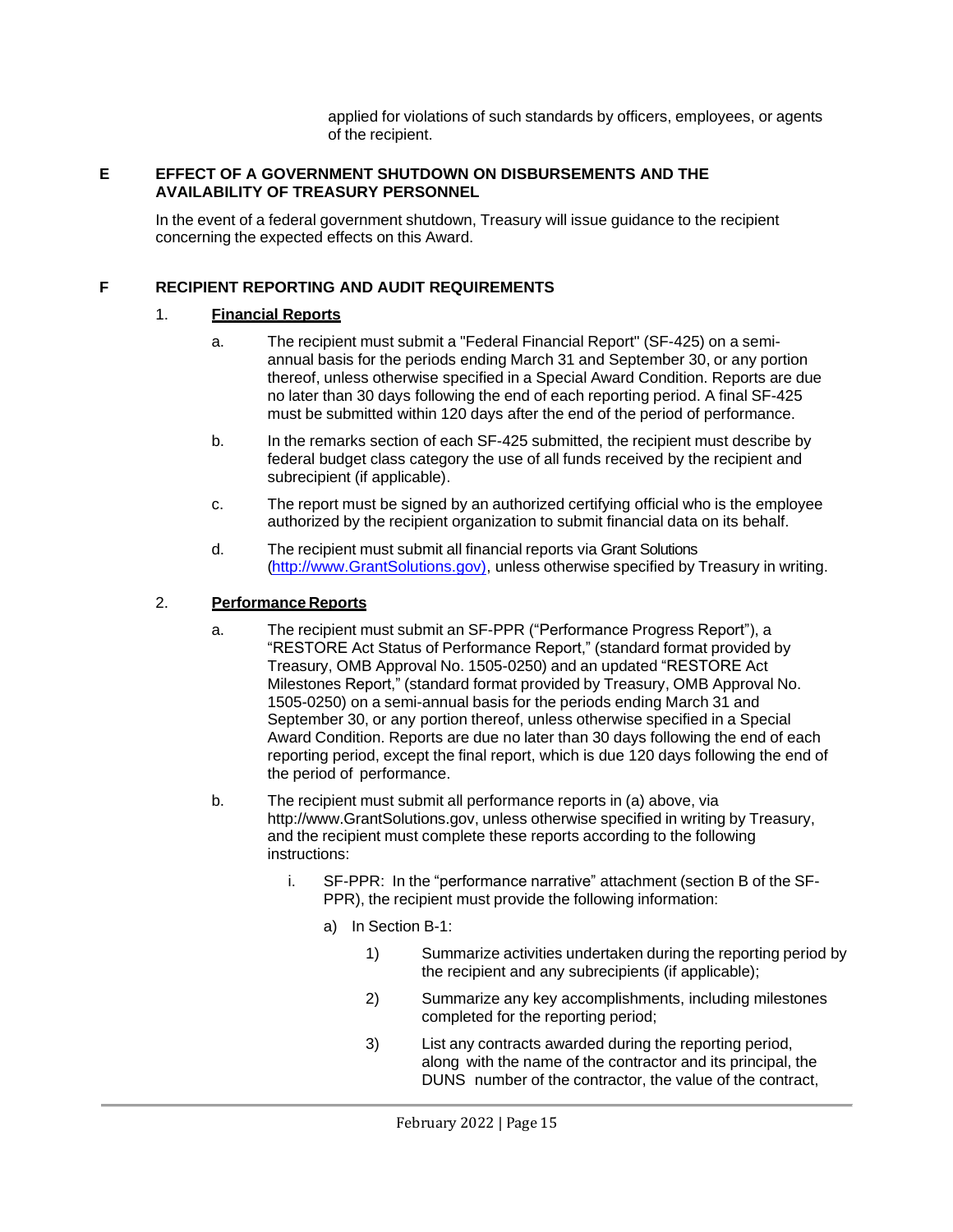the date of award, a brief description of the services to be provided, and whether or not local preference was used in the selection of the contractor; and

- 4) If the recipient or any subrecipient is authorized to make subawards, list any subawards executed during the reporting period, along with the name of the entity and its principal, the DUNS number of the entity, the value of the agreement, the date of award, and a brief description of the scope of work.
- b) In Section B-2:
	- 1) Indicate if any operational, legal, regulatory, budgetary, and/or ecological risks, and/or any public controversies, have materialized. If so, indicate what mitigation strategies have been undertaken to attenuate these risks or controversies; and
	- 2) Summarize any challenges that have impeded the recipient's ability to accomplish the approved scope of work on schedule and on budget. If the scope of work is not on schedule, the recipient should propose a revised schedule and update its milestone report.
- c) In Section B-3:

Summarize any significant findings or events, including any data compiled, collected, or created, if applicable.

d) In Section B-4:

Describe any activities to disseminate or publicize results of the activity, project, or program, including data and its repository and citations for publications resulting from this Award.

- e) In Section B-5:
	- 1) Describe all efforts taken to monitor contractor and/or subrecipient performance, including site visits, during the reporting period.
	- 2) For subawards, indicate whether the subrecipient(s) submitted an audit to the recipient, and if so, whether the recipient issued a management decision on any findings;
	- 3) For awards where Davis-Bacon Act provisions are applicable, indicate whether the recipient and/or subrecipient(s) received and reviewed certified weekly payroll records and/or whether the recipient or subrecipient(s) conducted labor interviews; and
	- 4) Describe any other activities or relevant information not already provided.
- f) In Section B-6:

Summarize the activities planned for the next reporting period.

ii. "RESTORE Act Status of Performance Report": Instructions are provided on the report form.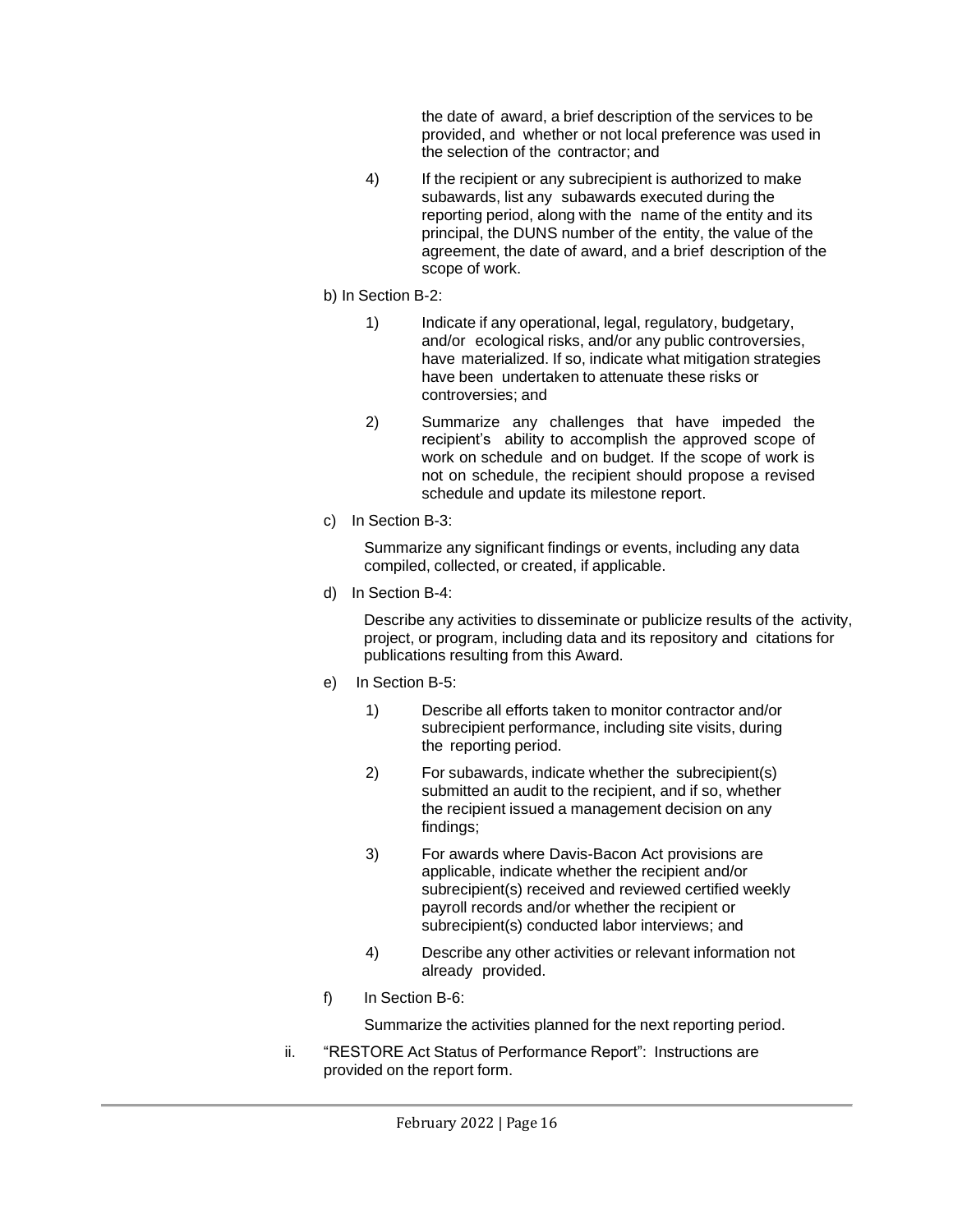iii. "RESTORE Act Milestones Report": Instructions are provided on the report form.

## <span id="page-18-0"></span>3. **Interim Reporting on Significant Developments per 2 C.F. R. § 200.329(e)**

- a. Events may occur between the scheduled performance reporting dates that have significant impact upon the activity, project, or program. In such cases, the recipient must inform Treasury as soon as the following types of conditions become known:
	- i. Problems, delays, or adverse conditions which will materially impair the ability to meet the objective of this Award. This disclosure must include a statement of the action taken, or contemplated, and any assistance needed to resolve the situation; and
	- ii. Favorable developments, which enable meeting time schedules and objectives sooner or at less cost than anticipated or producing more or different beneficial results than originally planned.
- b. The recipient must:
	- i. Promptly provide to Treasury and the Treasury Inspector General a copy of all state or local inspector general reports, audit reports other than those prepared under the Single Audit Act or OMB's implementing regulation at 2 C.F.R. Part 200, Subpart F - Audit Requirements, and reports of any other oversight body, if such report pertains to an award under any RESTORE Act program, including the Comprehensive Plan Component and Spill Impact Component;
	- ii. Immediately notify Treasury and the Treasury Inspector General of any indication of fraud, waste, abuse, or potentially criminal activity pertaining to grant funds; and
	- iii. Promptly notify Treasury upon the selection of a contractor or subrecipient performing work under this Award and include the name and DUNS/UEI number for the subrecipient or contractor, and the total amount of the contract or subaward.

## <span id="page-18-1"></span>4. **Audit Requirements**

The recipient is responsible for complying, and ensuring all subrecipients comply, with all audit requirements of the Single Audit Act and 2 C.F.R. Part 200 Subpart F – Audit Requirements.

## <span id="page-18-2"></span>5. **Operational Self-Assessment**

<span id="page-18-3"></span>The recipient must submit a revised *Operational Self-Assessment* form no later than June 30th of each calendar year for the duration of this Award. Only one *Operational Self-Assessment* must be submitted per recipient per year. In completing the form, the recipient must note controls or activities that have changed from its previous submission. The *Operational Self-Assessment* is electronically available and may be completed and submitted via a MAX.gov Federal Community link. The form is completed in MAX.gov and can be found on Treasury's Direct Component Resources webpage for reference at [https://home.treasury.gov/policy-issues/financial-markets-financial-institutions-and-fiscal](https://home.treasury.gov/policy-issues/financial-markets-financial-institutions-and-fiscal-service/restore-act/direct-component/direct-component-resources)[service/restore-act/direct-component/direct-component-resources.](https://home.treasury.gov/policy-issues/financial-markets-financial-institutions-and-fiscal-service/restore-act/direct-component/direct-component-resources)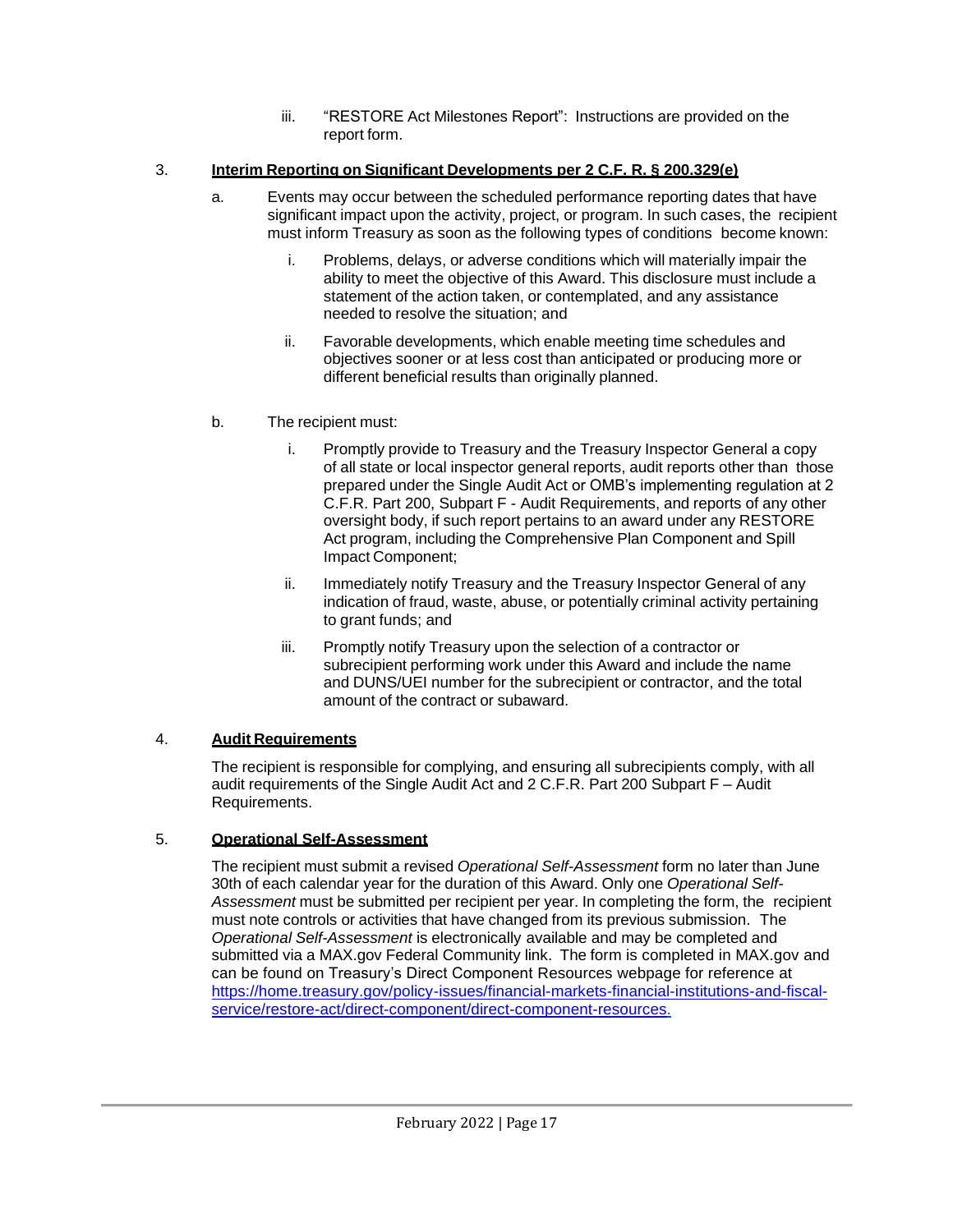#### 6. **Reporting Requirements under the Federal Funding Accountability and Transparency Act (FFATA) of 2006, Pub. L. No. 109-282, as amended by the Digital Accountability and Transparency Act (DATA Act) of 2014, Pub. L. No. 113-101**

The award term set forth in Appendix A to 2 C.F.R. Part 170 applies and is set forth in Appendix I to this document.

#### <span id="page-19-0"></span>7. **System for Award Management (SAM.gov) and Universal Identifier Requirements**

The award term set forth in Appendix A to 2 C.F.R. Part 25 applies and is as set forth in Appendix II to this document.

#### <span id="page-19-1"></span>8. **Reporting Requirements for Status of Real Property or Interest in Real Property**

The recipient must complete and submit to Treasury a report on the status of the real property or interest in real property in which the federal government retains an interest, using a *SF-429 Real Property Status Report* form annually for the first three years after real property acquisition or completion of construction, and thereafter every five years until the end of the Estimated Useful Life or time of disposition, whichever is less. See also Section Q.

#### <span id="page-19-2"></span>9. **Reporting on Lobbying**

- a. Solely for the purposes of reporting on lobbying, "recipient" is used as defined at 31 C.F.R. § 21.105(0), as including all contractors, subcontractors at any tier, and subgrantees at any tier of the recipient of funds received in connection with a Federal contract, grant, loan, or cooperative agreement. The term excludes an Indian tribe, tribal organization, or any other Indian organization with respect to expenditures specifically permitted by other Federal law. Solely for the purposes of reporting on lobbying, "award recipient" refers to the recipient of this RESTORE Act award from Treasury.
- b. All recipients must comply with the provisions of 31 U.S.C. § 1352, and Treasury's implementing regulations at 31 C.F.R. Part 21. No appropriated funds may be expended by the recipient of a Federal grant to pay any person for influencing or attempting to influence an officer or employee of any agency, a Member of Congress, an officer or employee of Congress, or an employee of a Member of Congress in connection with the making of any Federal grant or the extension, continuation, renewal, amendment, or modification of any Federal grant.
- c. The award recipient must include a statement in all subawards, contracts and subcontracts exceeding \$100,000 in federal funds, that the subaward, contract, or subcontract is subject to 31 U.S.C. § 1352,
- d. Each "person" who requests or receives from Treasury a RESTORE Act grant shall file with Treasury a certification, set forth in Appendix A of 31 C.F.R. Part 21, that the person has not made, and will not make, any payment prohibited under 31 U.S.C. § 1352, as amended.
	- i. As defined in 31 U.S.C. § 1352(g)(3), the term ["person"](https://www.law.cornell.edu/definitions/uscode.php?width=840&height=800&iframe=true&def_id=31-USC-991716523-1923927935&term_occur=999&term_src=)—includes an individual, corporation, company, association, authority, firm, partnership, society, [State,](https://www.law.cornell.edu/definitions/uscode.php?width=840&height=800&iframe=true&def_id=31-USC-80204913-1923927936&term_occur=999&term_src=title:31:subtitle:II:chapter:13:subchapter:III:section:1352) and local [government,](https://www.law.cornell.edu/definitions/uscode.php?width=840&height=800&iframe=true&def_id=31-USC-801009210-1923927937&term_occur=999&term_src=title:31:subtitle:II:chapter:13:subchapter:III:section:1352) regardless of whether such entity is operated for profit or not for profit; but does not include an [Indian tribe,](https://www.law.cornell.edu/definitions/uscode.php?width=840&height=800&iframe=true&def_id=31-USC-1121892347-487776172&term_occur=999&term_src=title:31:subtitle:II:chapter:13:subchapter:III:section:1352) [tribal](https://www.law.cornell.edu/definitions/uscode.php?width=840&height=800&iframe=true&def_id=31-USC-1777858031-487776172&term_occur=999&term_src=title:31:subtitle:II:chapter:13:subchapter:III:section:1352)  [organization,](https://www.law.cornell.edu/definitions/uscode.php?width=840&height=800&iframe=true&def_id=31-USC-1777858031-487776172&term_occur=999&term_src=title:31:subtitle:II:chapter:13:subchapter:III:section:1352) or any other Indian organization eligible to receive Federal contracts, grants, cooperative agreements, or loans from an [agency](https://www.law.cornell.edu/definitions/uscode.php?width=840&height=800&iframe=true&def_id=31-USC-1419699195-1923927934&term_occur=999&term_src=) but only with respect to expenditures by such tribe or organization that are made for purposes specified in subsection (a) and are permitted by other Federal law.
	- ii. The certification shall be filed pursuant to 31 C.F.R. § 21.110.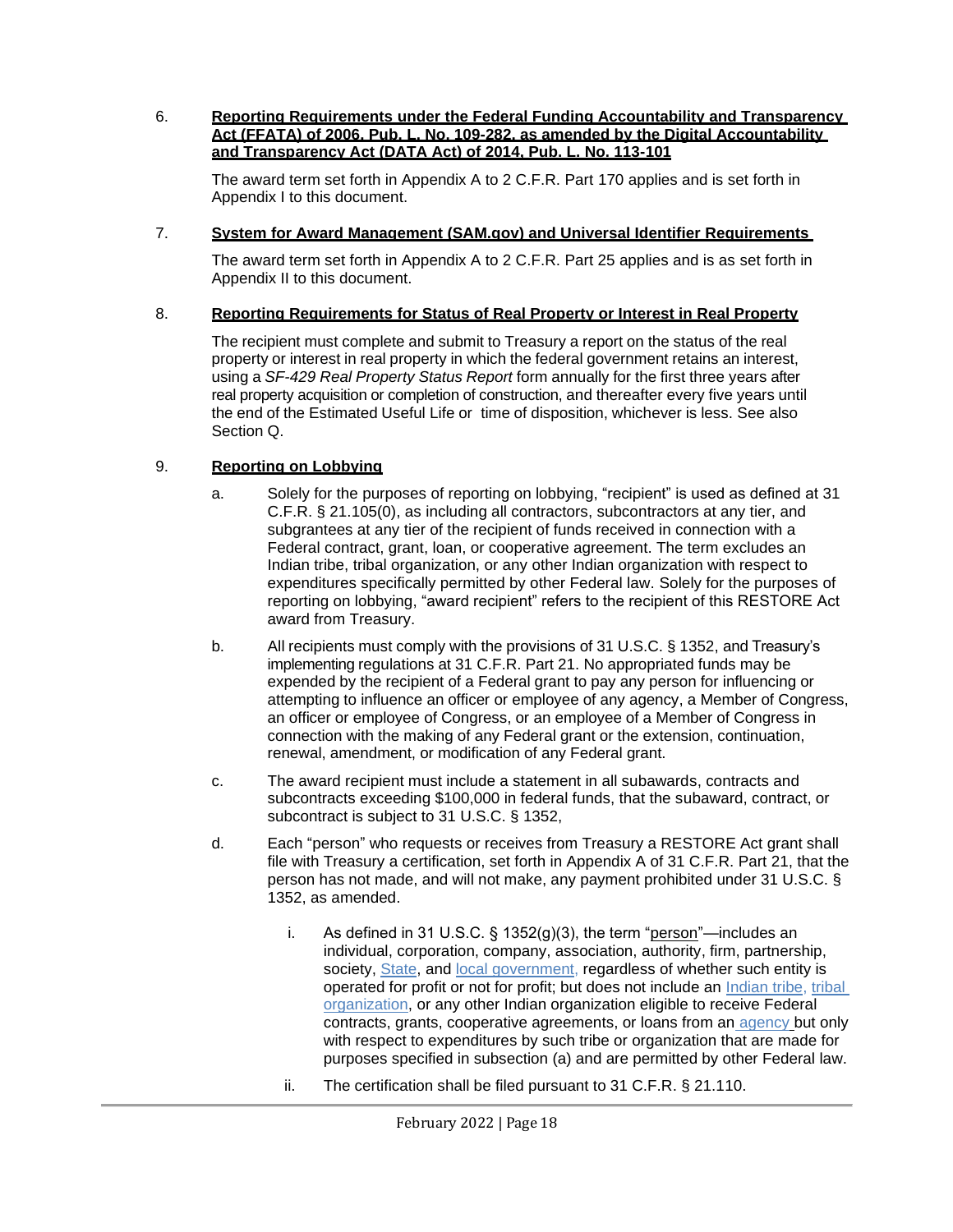- iii. Any subrecipient, at any tier, who receives a subaward exceeding \$100,000 under this award, shall file with the tier above them a certification, set forth in appendix A of 31 C.F.R. Part 21, that the subrecipient as not made, and will not make, any payment prohibited by 31 C.F.R. § 21.100(a). Pursuant to 31 C.F.R. 21.110(d), the certification shall be filed to the next tier above.
- iv. Any contractor or subcontractor, at any tier, who receives a contract or subcontract exceeding \$100,000 under this award, shall file with the tier above them a certification, set forth in Appendix A of 31 C.F.R. Part 21, that the contractor or subcontractor has not made, and will not make, any payment prohibited by 31 U.S.C. § 1352, as amended. Pursuant to 31 C.F.R. 21.110(d), the certification shall be filed to the next tier above.
- v. Every certification filed shall be treated as a material representation of fact upon which all receiving tiers shall rely. All liability arising from an erroneous representation shall be borne solely by the tier filing that representation and shall not be shared with any tier to which the erroneous representation if forwarded. Submitting an erroneous certification or disclosure constitutes a failure to file the required certification. If a person fails to file a required certification, the United States may pursue all available remedies, including those authorized by 31 U.S.C. § 1352.
- vi. Pursuant to 31 C.F.R. § 21.110(c), every recipient must file a new disclosure form at the end of each calendar quarter in which a payment, or an agreement to make a payment, is made which would have otherwise required reporting at the time of application. Moreover, if an event occurs during the calendar quarter which materially affects the accuracy of information reported on the disclosure form previously submitted, the submitter must file a new disclosure form. Events which "materially affect" the accuracy of information already reported include:
	- a) A cumulative increase of \$25,000 or more in the amount paid or expected to be paid for influencing or attempting to influence a covered Federal action;
	- b) A change in the persons(s) influencing or attempting to influence; and/or
	- c) A change in the Federal official(s) contacted to influence or attempt to influence a covered Federal action,
- vii. The award recipient must submit its form SF-LLLs, as well as those received from subrecipients, contractors and subcontractors, to Treasury within 30 calendar days following the end of the calendar quarter in which there occurs any event that requires disclosure or that materially affects the accuracy of the information contained in any disclosure form previously filed.
- <span id="page-20-0"></span>viii. The award recipient must require subrecipients, contractors and subcontractors to submit form SF-LLL to the award recipient within 15 calendar days following the end of the calendar quarter in which there occurs any event that requires disclosure or that materially affects the accuracy of the information contained in any disclosure from previously filed.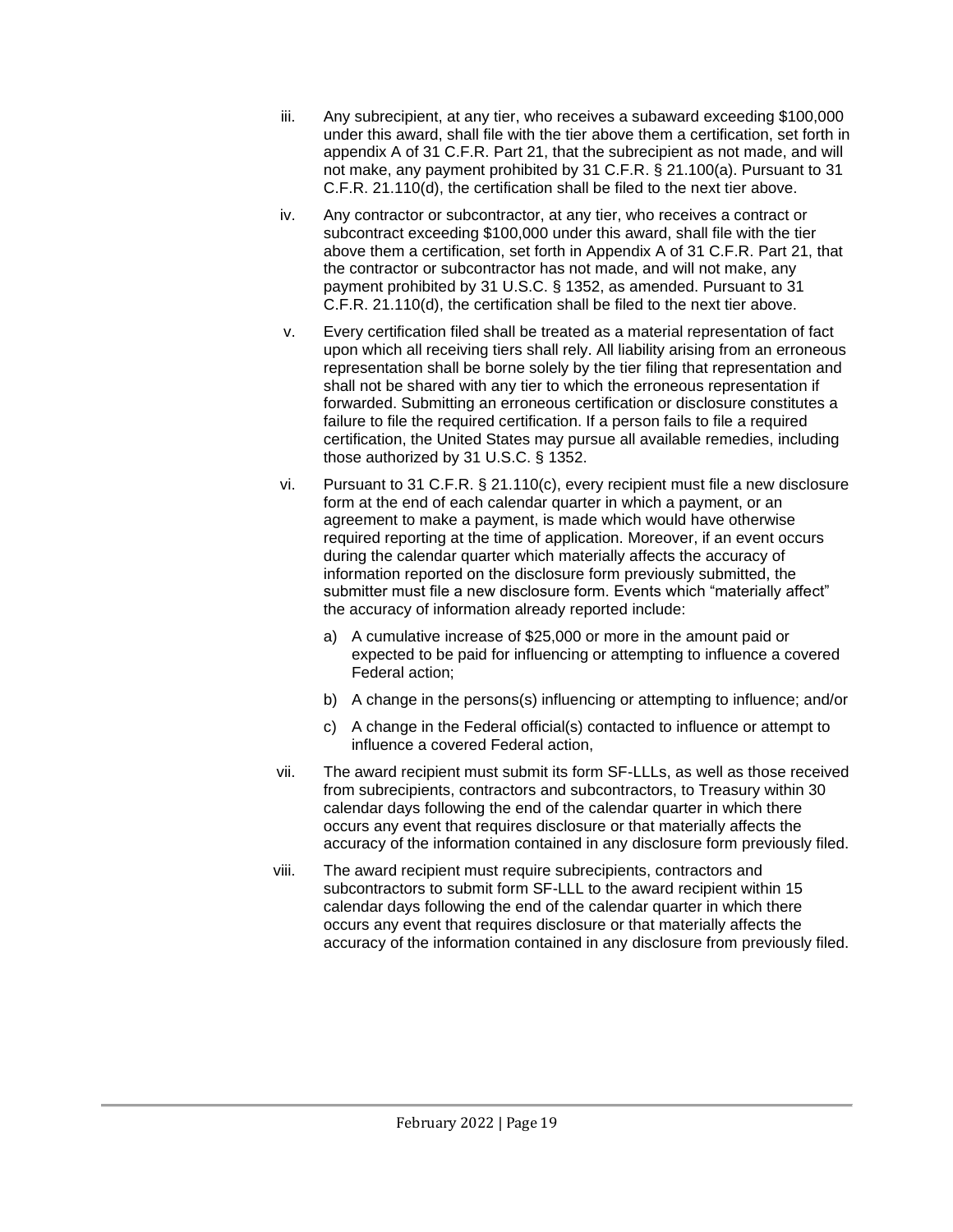## **G FINANCIAL MANAGEMENT SYSTEM AND INTERNAL CONTROL REQUIREMENTS**

- 1. Pursuant to 2 C.F.R. § 200.302, Recipients that are states must expend and account for Award funds in accordance with the applicable state laws and procedures for expending and accounting for the state's own funds. All other recipients must expend and account for Award funds in accordance with federal laws and procedures. In addition, all recipients' financial management systems must be sufficient to:
	- a. Permit the preparation of accurate, current, and complete SF-425, SF-PPR, RESTORE Act Milestones Report, and RESTORE Act Status of Performance Reports, as well as reporting on subawards, if applicable, and any additional reports required by any Special Award Conditions;
	- b. Permit the tracing of funds to a level of expenditures adequate to establish that such funds have been used in accordance with all applicable federal, state, and local requirements, including the RESTORE Act, Treasury implementing regulations, these Standard Terms and Conditions, Program-Specific Terms and Conditions, and any Special Award Conditions, and retain all supporting documentation to allow this tracing of funds;
	- c. Allow for the comparison of actual expenditures with the amount budgeted for each Award made to the recipient by Treasury under the RESTORE Act grant programs;
	- d. Identify and track all RESTORE Act awards received and expended by the assigned grant number, which is the Universal Award ID (as provided by Treasury), the year the Award was made, the awarding agency (Treasury), and the program's CFDA title and CFDA number (21.015);
	- e. Record the source and application of funds for all activities funded by this Award, as well as all awards, authorizations, obligations, unobligated balances, assets, expenditures, program income, and interest earned on federal advances, and allow users to tie these records to source documentation such as cancelled checks, paid bills, payroll and attendance records, contract and subaward agreements, etc.; and
	- f. Ensure effective control over, and accountability for, all federal funds, and all property and assets acquired with federal funds. The recipient must adequately safeguard all assets and ensure that they are used solely for authorized purposes.
	- 2. The recipient must establish written procedures to implement the requirements set forth in section H below (Award Disbursement), as well as written procedures to determine the allowability of costs in accordance with 2 C.F.R. Part 200, subpart E (*Cost Principles*) and the terms and conditions of this Award.
	- 3. The recipient must establish and maintain effective internal controls over this Award in a manner that provides reasonable assurance that the recipient is managing this Award in compliance with the RESTORE Act, Treasury's implementing regulations, these Standard Terms and Conditions, Program-Specific Terms and Conditions, and any Special Award Conditions. These internal controls should be in compliance with guidance in "Standards for Internal Control in the Federal Government" issued by the Comptroller General of the United States or the "Internal Control Integrated Framework", issued by the Committee of Sponsoring Organizations of the Treadway Commission (COSO). The recipient must evaluate and monitor its compliance, and the compliance of any subrecipients, with the RESTORE Act, Treasury's implementing regulations, these Standard Terms and Conditions, Program-Specific Terms and Conditions, and any Special Award Conditions, and promptly remedy any identified instances of noncompliance. When and if an instance of noncompliance cannot be remedied by the recipient, the recipient must promptly report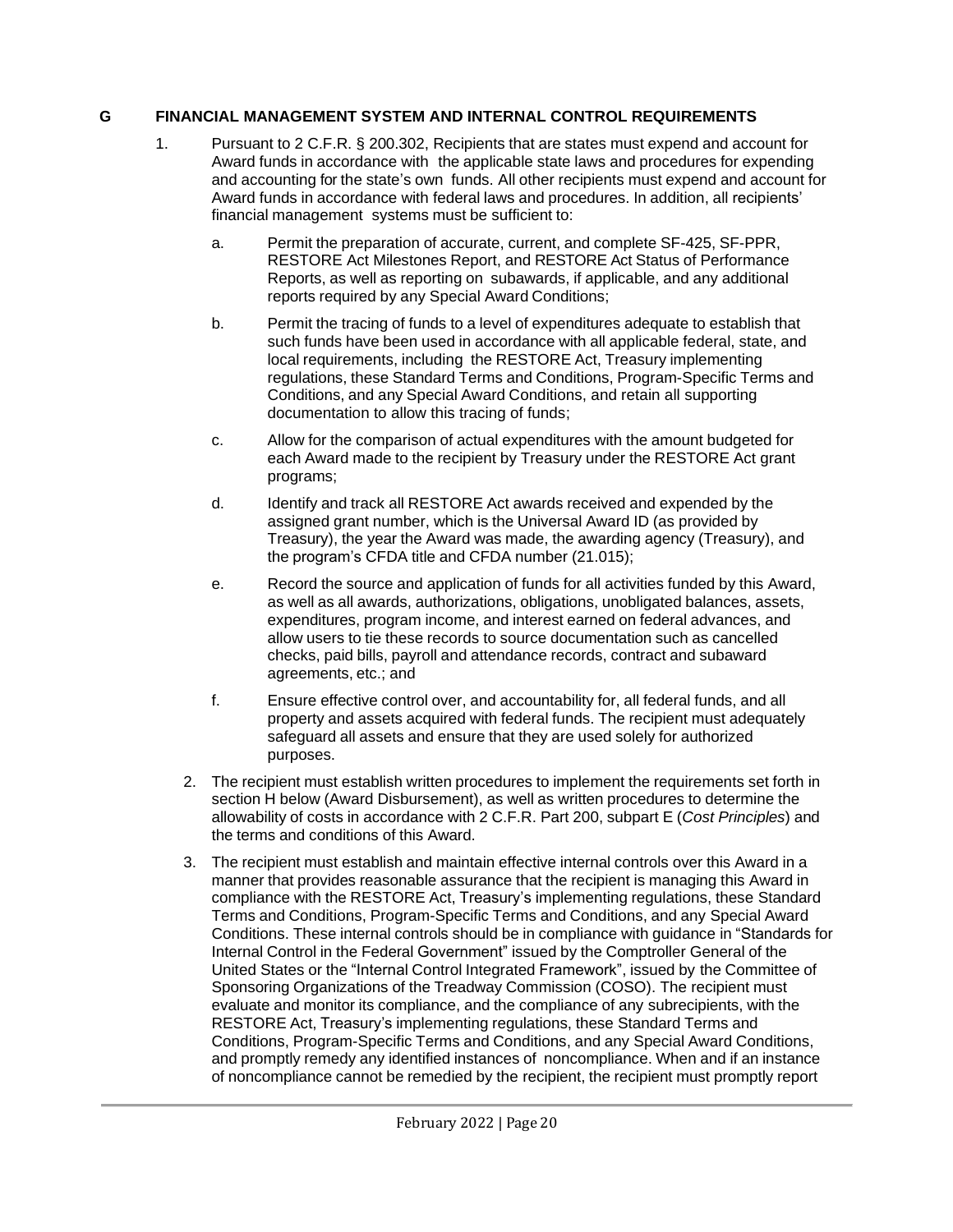the instance of noncompliance to Treasury and Treasury's Inspector General, followed by submitting a proposed mitigation plan to Treasury.

4. The recipient must take reasonable measures to safeguard protected personally identifiable information (PII), as defined in 2 C.F.R 200.1, consistent with applicable federal, state, and local laws regarding privacy and obligations of confidentiality.

## <span id="page-22-0"></span>**H RECORDS RETENTION REQUIREMENTS**

- <span id="page-22-1"></span>1. The recipient must retain all records pertinent to this Award for a period of three years from the date of submission of the final expenditure report (final SF-425), as described in 2 C.F.R. § 200.334. While electronic storage of records (backed up as appropriate) is preferable, the recipient has the option to store records in hardcopy (paper) format. For the purposes of this section, the term "records" includes but is not limited to:
	- a. Copies of all contracts and all documents related to a contract, including the Request for Proposal (RFP), all proposals/bids received, all meeting minutes or other documentation of the evaluation and selection of contractors, any disclosed conflicts of interest regarding a contract, all signed conflict of interest forms, all conflict of interest and other procurement rules governing a particular contract, and any bid protests;
	- b. Copies of all subawards and all documents related to a subaward. For competitively selected subawards, documents may include those relevant to and required by the recipient's or subrecipient's selection process such as the funding opportunity announcement or equivalent, all applications received, all meeting minutes or other documentation of the evaluation and selection of subrecipients, any disclosed conflicts of interest regarding a subaward, and all signed conflict of interest forms;
	- c. All documentation of site visits, reports, audits, and other monitoring of contractors (vendors) and subrecipients;
	- d. All financial and accounting records, including records of disbursements to contractors (vendors) and subrecipients, and documentation of the allowability of costs charged to this Award;
	- e. All supporting documentation for the performance outcome and other information reported on the recipient's SF-425s, SF-PPRs, RESTORE Act Milestones Reports, and RESTORE Act Status of Performance Reports; and
	- f. Any reports, publications, and data sets from any research conducted under this Award.
	- 2. If any litigation, claim, investigation, or audit relating to this Award or an activity funded with Award funds is started before the expiration of the three-year period following submission of the final expenditure report, the records must be retained until all litigation, claims, investigations, or audit findings involving the records have been resolved and final action taken.
	- 3. If the recipient is authorized to enter into contracts to complete the approved scope of work, the recipient must include in its legal agreement with the contractor a requirement that the contractor retain all records in compliance with 2 C.F.R. § 200.334.
	- 4. If the recipient is authorized to make subawards, the recipient must include in its legal agreement with the subrecipient a requirement that the subrecipient retain all records in compliance with 2 C.F.R. § 200.334.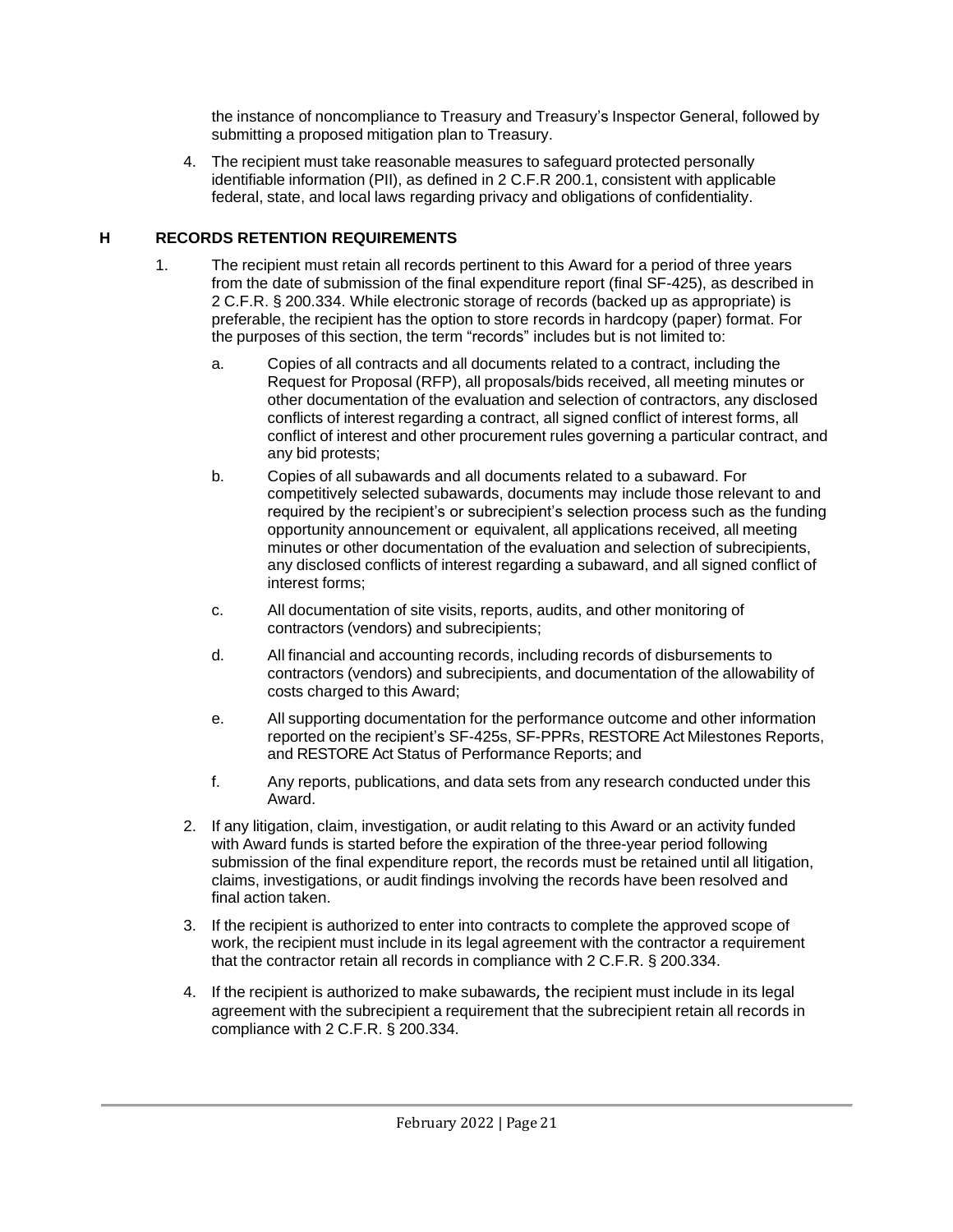## <span id="page-23-0"></span>**I THE FEDERAL GOVERNMENT'S RIGHT TO INSPECT, AUDIT, AND INVESTIGATE**

## 1. **Access to Records**

- a. Treasury, the Treasury Office of Inspector General, the Government Accountability Office, or any of their authorized representatives have the right of timely and unrestricted access to any documents, papers or other records, including electronic records, of the recipient that are pertinent to this Award, in order to make audits, investigations, examinations, excerpts, transcripts, and copies of such documents, in accordance with 2 C.F.R. § 200.337. This right also includes timely and reasonable access to the recipient's personnel for the purpose of interview and discussion related to such documents. This right of access shall continue as long as records are required to be retained.
- b. If the recipient is authorized to make subawards, the recipient must include in its legal agreement or contract with the subrecipient a requirement that the subrecipient make available to Treasury, the Treasury Office of Inspector General, the Government Accountability Office, or any of their authorized representatives any documents, papers or other records, including electronic records, of the subrecipient, that are pertinent to this Award, in order to make audits, investigations, examinations, excerpts, transcripts, and copies of such documents. This right also includes timely and reasonable access to the subrecipient's personnel for the purpose of interview and discussion related to such documents. This right of access shall continue as long as records are required to be retained (see Section F above).
- c. If the recipient is authorized to enter into contracts to complete the approved scope of work, the recipient must include in its contract a requirement that the contractor make available to Treasury, the Treasury Office of Inspector General, the Government Accountability Office, or any of their authorized representatives any documents, papers or other records, including electronic records, of the contractor that are pertinent to this Award, in order to make audits, investigations, examinations, excerpts, transcripts, and copies of such documents. This right also includes timely and reasonable access to the contractor's personnel for the purpose of interview and discussion related to such documents. This right of access shall continue as long as records are retained (see Section H above).

## <span id="page-23-1"></span>2. **Access to the Recipient's Sites**

a. The Treasury, the Treasury Office of Inspector General, and Government Accountability Office shall have the right during normal business hours to conduct announced and unannounced onsite and offsite physical visits of recipients and their subrecipients and contractors corresponding to the duration of their records retention obligation for this Award.

## <span id="page-23-2"></span>**J AWARD DISBURSEMENT**

1. Unless otherwise specified in a Special Award Condition, Treasury will make advance payments under this Award upon request. However, if one of the following occurs, Treasury will require Award funds to be disbursed on a reimbursement basis either with or without pre-approval of drawdown requests: (1) Treasury determines that the recipient does not meet the financial management system standards (see Section E) included in these Standard Terms and Conditions, (2) Treasury determines that the recipient has not established procedures that will minimize the time elapsing between the transfer of funds and disbursement, or (3) Treasury determines that the recipient is in noncompliance with the RESTORE Act, Treasury's implementing regulations, other pertinent federal statutes, these Standard Terms and Conditions, Program-Specific Terms and Conditions, and/or any Special Award Conditions, and determines that the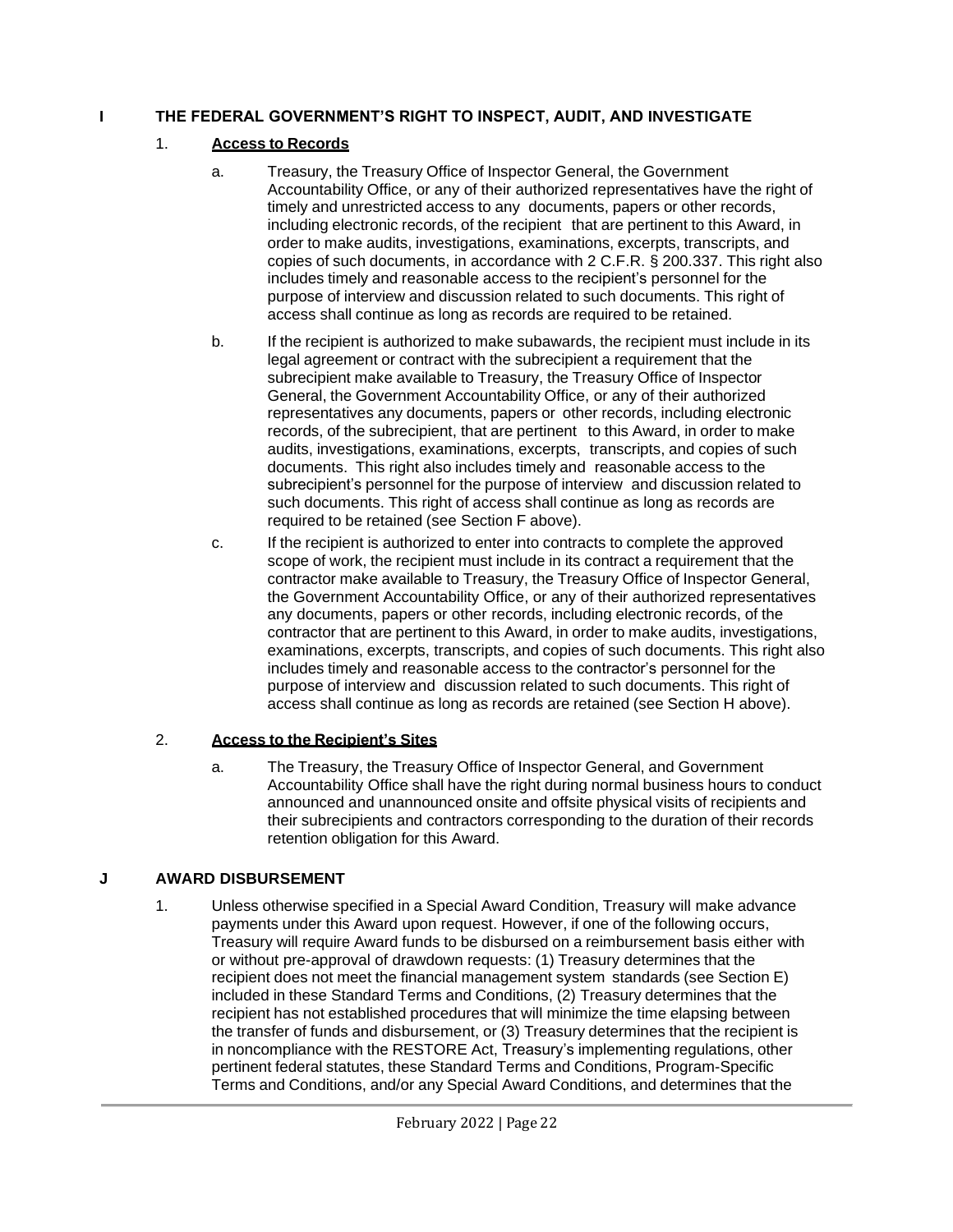appropriate remedy is to require payment on a reimbursement basis.

- 2. If reimbursement is used, Treasury may require pre-approval of drawdown requests. If Treasury requires pre-approval of drawdown requests, Treasury will provide the recipient with instructions on what billing to submit. Treasury will make payment within 30 calendar days after receipt of the billing, unless Treasury determines the request to be improper, in which case payment will not be made.
- 3. To the extent available, the recipient must disburse funds available from program income, rebates, refunds, contract settlements, audit recoveries, and interest earned on such funds before requesting additional cash payments of Award funds.
- 4. Treasury will use the Department of Treasury's Automated Standard Application for Payment (ASAP) system to disburse payments of Award funds. In order to receive payments, the recipient must first enroll in ASAP.gov. Treasury creates and funds account(s) for recipients in ASAP.gov, and recipients access their account(s) online to request funds. All Award funds will be disbursed electronically using the Automated Clearing House (ACH) for next day or future-day payments only. Awards paid through ASAP.gov may contain controls or withdrawal limits set by Treasury.
- 5. Requirements applicable to recipients that are states: Payment methods of state agencies or instrumentalities must be consistent with Treasury-State agreements under the Cash Management Improvement Act, 31 C.F.R. Part 205 "Rules and Procedures for Efficient Federal-State Funds Transfers," and Treasury Financial Manual (TFM) 4A-2000 Overall Disbursing Rules for All Federal Agencies.
- 6. Requirements applicable to recipients that are not states: The recipient must minimize the time between the transfer of funds from Treasury and the use of the funds by the recipient. Advance payments to the recipient must be limited to the minimum amounts needed and be timed to be in accordance with the actual, immediate cash requirements of the recipient in carrying out the purpose of the approved activity, project, or program. The timing and amount of advance payments must be as close as is administratively feasible to the actual disbursements by the parish or county for activity, project, or program costs and the proportionate share of any allowable indirect costs. Advances should not be drawn down more than three business days before expenditure. Advanced funds not disbursed in a timely manner must be promptly returned to Treasury. The recipient must make timely payment to contractors (vendors) in accordance with the contract provisions.
- 7. Advances of federal funds must be deposited and maintained in United States Governmentinsured interest-bearing accounts whenever possible. The recipient is not required to maintain a separate depository account for receiving Award funds. If the recipient maintains a single depository account where advances are commingled with funds from other sources, the recipient must maintain on its books a separate subaccount for the Award funds. Consistent with the national goal of expanding opportunities for women-owned and minorityowned business enterprises, the recipient is encouraged to ensure fair consideration of women-owned and minority-owned banks (a bank which is owned at least 50 percent by women or minority group members).
- 8. The recipient must maintain advances of federal funds in interest-bearing accounts, unless one of the following conditions applies:
	- a. The recipient receives less than \$250,000 in federal awards per year;
	- b. The best reasonably available interest-bearing account would not be expected to earn interest in excess of \$500 per year on federal cash balances; or
	- c. The depository would require an average or minimum balance so high that it would not be feasible within the expected federal and non-federal cash resources.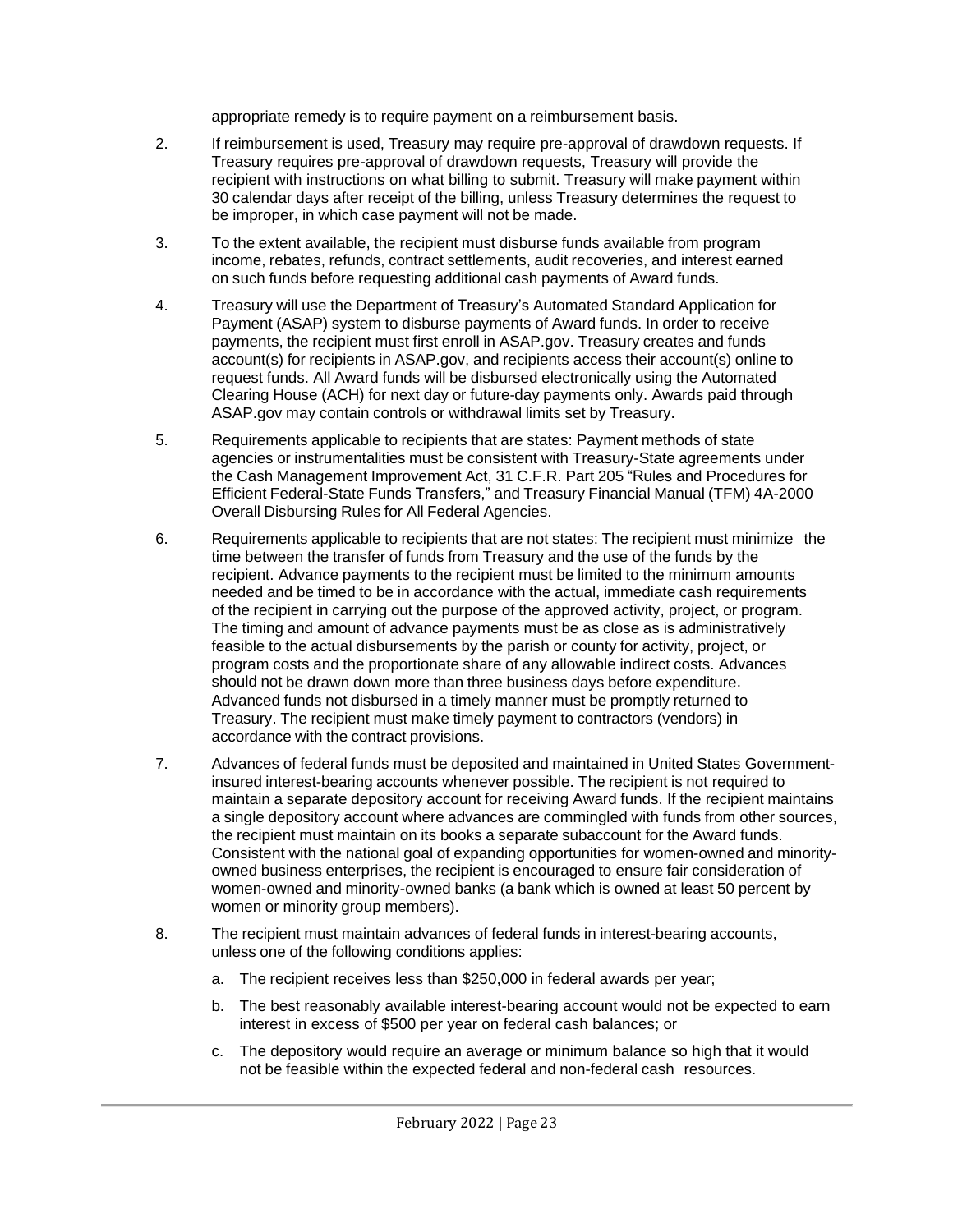9. Interest earned amounts up to \$500 per year may be retained by the non-federal entity for administrative expense. Any additional interest earned on federal advance payments deposited in interest-bearing accounts must be remitted annually to the Department of Health and Human Services, Payment Management System, (PMS) through an electronic medium using either Automated Clearing House (ACH) network or a Fedwire Funds Service payment.

## <span id="page-25-1"></span><span id="page-25-0"></span>**K NOTIFICATIONS AND PRIOR APPROVALS**

#### 1. **Notifications**

- a. In addition to other notifications required under these Standard Terms and Conditions, the recipient must promptly notify Treasury in writing whenever a vacancy or change to key personnel listed in the award application occurs or is anticipated.
- b. Except for changes described in (2) below, the recipient may revise the budget without prior approval. If the recipient alters the budget, the recipient must provide a revised budget form (SF-424A or SF-424C, as applicable) to Treasury as an attachment to the SF-PPR, reflecting all budget revisions from the same period covered by the SF-PPR. Acceptance of such budget information does not constitute Treasury's approval of the revised budget.

## <span id="page-25-2"></span>2. **Prior Approvals**

- a. The recipient must obtain prior written approval from Treasury whenever any of the following actions is anticipated:
	- i. A change in the scope or the objective of the project or program (even if there is no associated budget revision requiring prior written approval);
	- ii. A need to extend the period of performance;
	- iii. A need for additional federal funds to complete the activity, project, or program;
	- iv. The transfer of funds among direct cost categories if this Award exceeds the Simplified Acquisition Threshold (defined at 2 C.F.R. § 200.1) and the cumulative amount of such transfers exceeds or is expected to exceed 10 percent of the total budget as last approved by Treasury;
	- v. Any transfer between the non-construction and construction budget lines;
	- vi. The use of funds to reimburse the recipient for pre-award costs;
	- vii. The inclusion of costs that require prior approval in accordance with 2 C.F.R. Part 200, Subpart E—Cost Principles, unless described in the application and approved in this Award, including but not limited to costs related to foreign travel and research on human subjects (which includes surveys and focus groups);
	- viii. The subawarding, transferring or contracting out of any work under this Award (this provision does not apply to the acquisition of supplies, material, equipment or general support services), unless described in the application and approved in this Award;
	- ix. Termination of a subaward prior to the expiration of the agreement with the subrecipient;
	- x. The commencement of any construction under the award;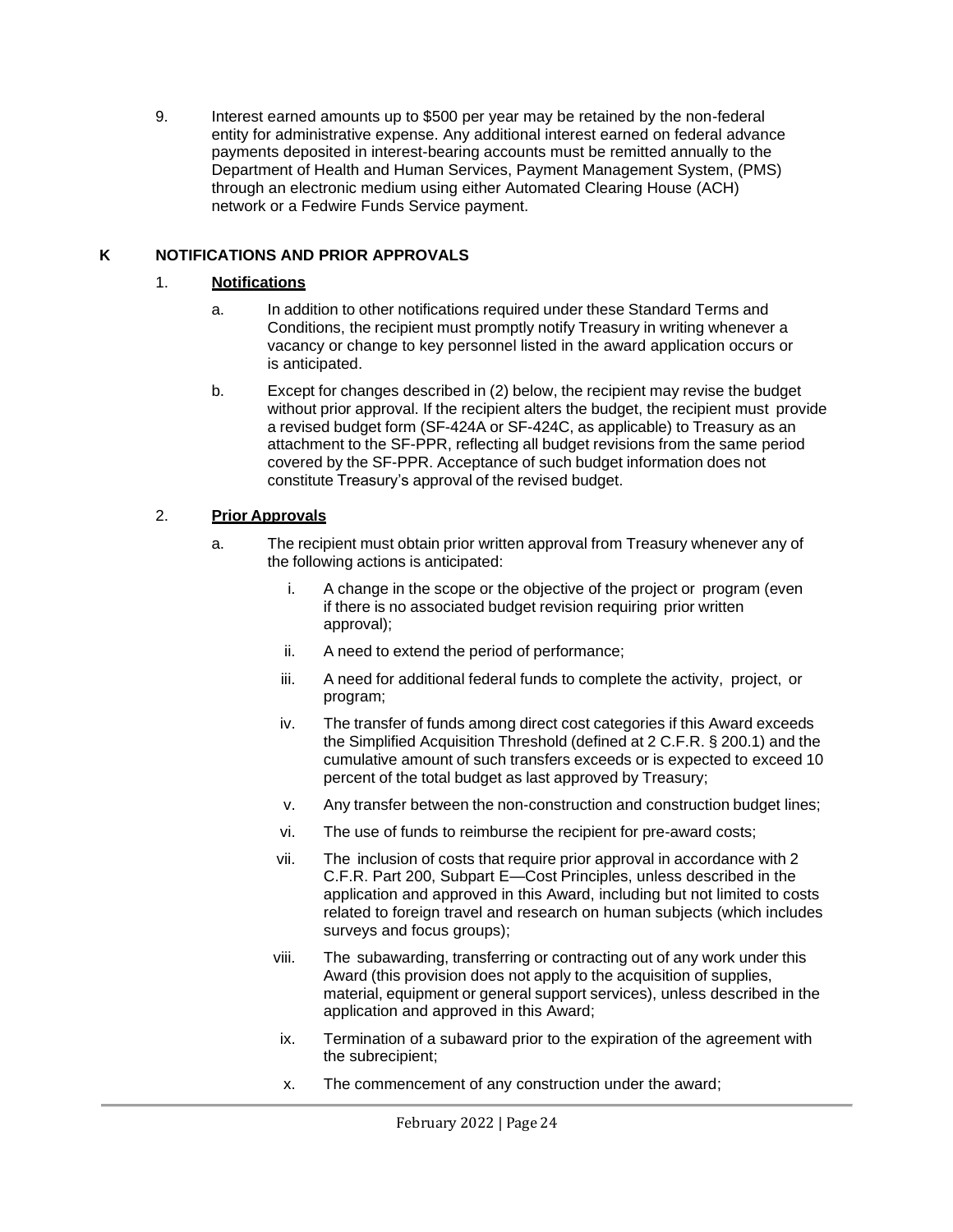- xi. The purchase of equipment under the award;
- xii. The use of real property in which there is a recorded federal interest for purposes other than purposes of award; and
- xiii. The disposition of real property or equipment with a fair market value exceeding \$5,000.

## <span id="page-26-1"></span><span id="page-26-0"></span>**L AMENDMENTS AND CLOSEOUT**

#### 1. **Amendments**

- a. The terms of this Award may be amended with the written approval of the recipient and Treasury.
- b. Treasury reserves the right to unilaterally amend the terms of this Award if required by federal law or regulation.
- c. An amendment is required whenever Treasury and the recipient wish to:
	- i. Make a material change to the award scope of work;
	- ii. Extend the award period of performance;
	- iii. Increase or decrease the amount of funds on a RESTORE Act grant;
	- iv. Unless described in the application and funded in the approved federal awards, the subawarding, transferring or contracting out of any work under a federal award, to include the selection of a Center or Centers of Excellence not specified in the approved scope of work, or the termination of a subaward included in the approved scope of work prior to the expiration of the agreement with the subrecipient. This provision does not apply to the acquisition of supplies, material, equipment or general support services;
	- v. Change the approved cost-sharing or matching provided by the recipient; or
	- vi. Transfer funds between the construction and nonconstruction budget line items.
- d. Requests for amendments must be submitted via GrantSolutions.gov, unless Treasury specifically waives this requirement, and must be signed by the recipient's Authorized Official;
- e. Request for amendments must contain the following information, unless otherwise indicated by Treasury:
	- i. A revised change in scope, whenever a material change in scope is requested or whenever the recipient intends to subaward, transfer or contract out of any work under a federal award, include the selection of a Center or Centers of Excellence not specified in the approved scope of work, or termination of a subaward included in the approved scope of work prior to the expiration of the agreement with the subrecipient. This scope of work should be in redline format to clearly identify the changes from the original scope of work and must include revised performance measures and a justification for the proposed revision to the scope of work;
	- ii. A revised detailed budget, whenever the recipient intends to make changes to the original approved budget to reflect a request for increased or decreased federal funding, a change in matching funds, or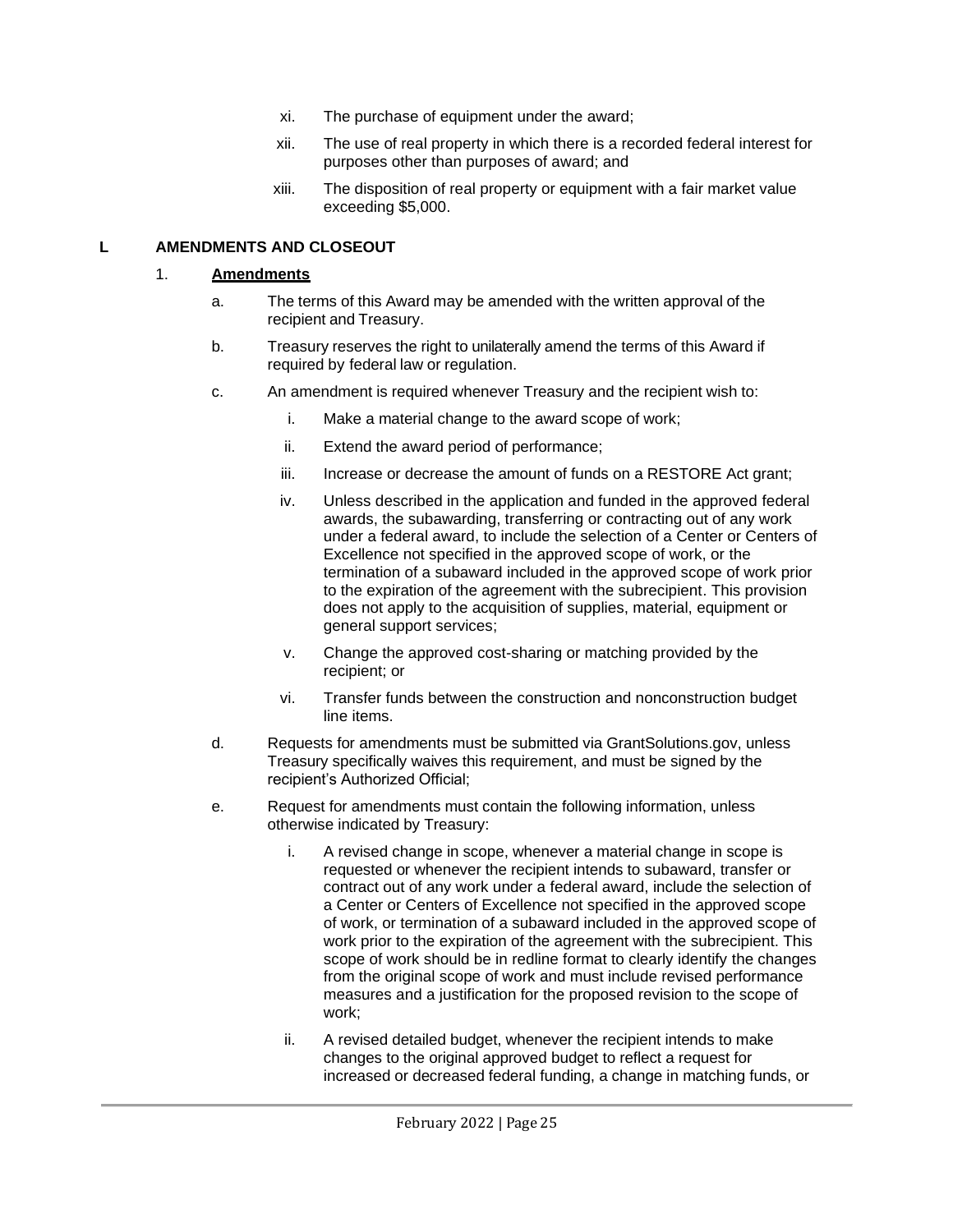transfers between line items. This detailed budget should show the original budget for each line item, the requested change for each line item, and an explanation or justification for each requested line item change;

- iii. A revised period of performance and revised milestone chart, whenever a time extension is requested, as well as a justification for the time extension request, an explanation of how the recipient will accomplish the scope of work in the revised timeframe, and a discussion of risks that could further impact the schedule, and a risk mitigation strategy to reduce the likelihood of these schedule risks or their impact if they do occur; and
- iv. Any other supporting documentation as appropriate and as requested by Treasury.

## <span id="page-27-0"></span>2. **Closeout**

- a. Treasury will closeout this Award when it determines that all applicable administrative actions and all required work of this Award have been completed.
- b. Within 120 calendar days after the end of the period of performance, unless the recipient requests, and Treasury approves, an extension, the recipient must submit any outstanding SF-PPR and RESTORE Act Status of Performance reports, as well as the required reporting on subawards, if applicable, plus a final SF-425 report. In the remarks section of the final SF-425 report, the recipient must describe by federal budget class category the final use of all funds received by the recipient and subrecipient (if applicable). The subrecipient must submit to the recipient, no later than 90 calendar days (or an earlier date as agreed upon by the pass-through entity and subrecipient) after the end date of the period of performance, all financial, performance, and other reports as required by the terms and conditions of the federal award. The recipient may approve an extension when requested and justified by the subrecipient.
- c. The recipient must liquidate all obligations incurred under this Award not later than 120 calendar days after the end of the period of performance, or at closeout of the Award by Treasury.
- d. The recipient must promptly refund any balances of unobligated cash that Treasury paid. If the recipient is required to refund any balances, the recipient should contact Treasury for instructions.
- e. Following receipt of reports in paragraph (a) of this section, Treasury will make upward or downward adjustments to the allowable costs, and then make prompt payment to the recipient for allowable, unreimbursed costs.
- f. The recipient must account for any real and personal property acquired with Federal funds or received from the Federal Government in accordance with 2 C.F.R. § § 200.310 through 200.316 and § 200.330.and Section Q of these terms and conditions
- g. If the recipient does not submit all reports in accordance with 2 C.F.R. § 200.344, and the terms and conditions of this Award within one year of the period of performance end date, Treasury will proceed to close out the Award without the missing reports. Treasury will also report the recipient 's material failure to comply with the terms and conditions of this Award with the OMBdesignated integrity and performance system (currently FAPIIS) and may pursue other remedies for noncompliance, as listed in Section M.
- h. The closeout of this Award does not affect any of the following: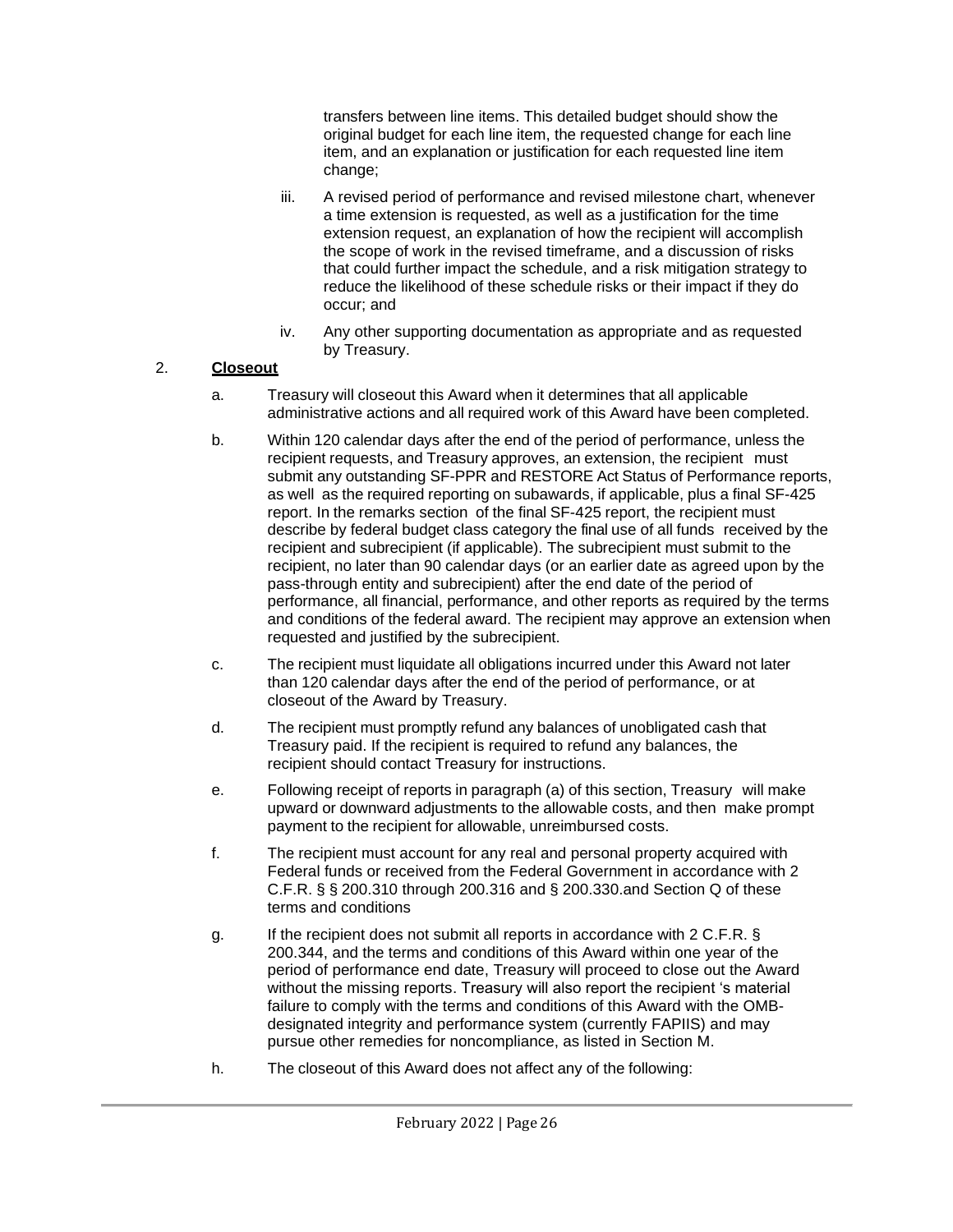- i. The right of Treasury or pass-through entity to disallow costs and recover funds on the basis of a later audit or other review. Treasury or pass-through entity must make any cost disallowance determination and notify the non-Federal entity within the record retention period.
- ii. The requirement for the recipient to return any funds due as a result of later refunds, corrections, or other transactions including final indirect cost rate adjustments.
- iii. The ability of the Federal awarding agency to make financial adjustments to a previously closed award such as resolving indirect cost payments and making final payments.
- iv. Audit requirements in 2 C.F.R. Part 200, Subpart F.
- v. Property management and disposition requirements in 2 C.F. R. §§ 200.310 through 200.316.
- vi. Records retention as required in 2 C.F.R. §§ 200.334 through 200.337.
- i. After closeout of the Federal award, a relationship created under the Federal award may be modified or ended in whole or in part with the consent of the Federal awarding agency or pass-through entity and the non-Federal entity, provided the responsibilities of the non-Federal entity referred to in 2 C.F.R. § 200.344(a), including those for property management as applicable, are considered and provisions made for continuing responsibilities of the non-Federal entity, as appropriate.

## <span id="page-28-0"></span>**M TERMINATION AND REMEDIES FOR NONCOMPLIANCE**

- 1. If Treasury determines that the recipient has failed to comply with the RESTORE Act, Treasury's implementing regulations, these Standard Terms and Conditions, Program-Specific Terms and Conditions, or any Special Award Conditions, Treasury may take any of the following actions (in addition to the remedies in Section A.3, above, applicable to Direct Component awards):
	- a. Impose additional Special Award Conditions such as:
		- i. Allowing payment only on a reimbursement basis, with pre-approval of drawdown requests;
		- ii. Requiring additional reporting or more frequent submission of the SF-425, SF-PPR, or RESTORE Act Status of Performance Report;
		- iii. Requiring additional activity, project, or program monitoring;
		- iv. Requiring the recipient or one or more of its subrecipients to obtain technical or management assistance; and/or
		- v. Establishing additional actions that require prior approval;
	- b. Temporarily withhold payments pending correction of the noncompliance;
	- c. Disallow from this Award all or part of the cost of the activity or action not in compliance;
	- d. Wholly or partly suspend or terminate this Award;
	- e. Withhold additional Awards;
	- f. Initiate suspension or debarment proceedings as authorized under 2 C.F.R. Part 180 and Treasury's implementing regulations at 31 C.F.R. Part 19; and/or
	- g. Take any other remedies that may be legally available.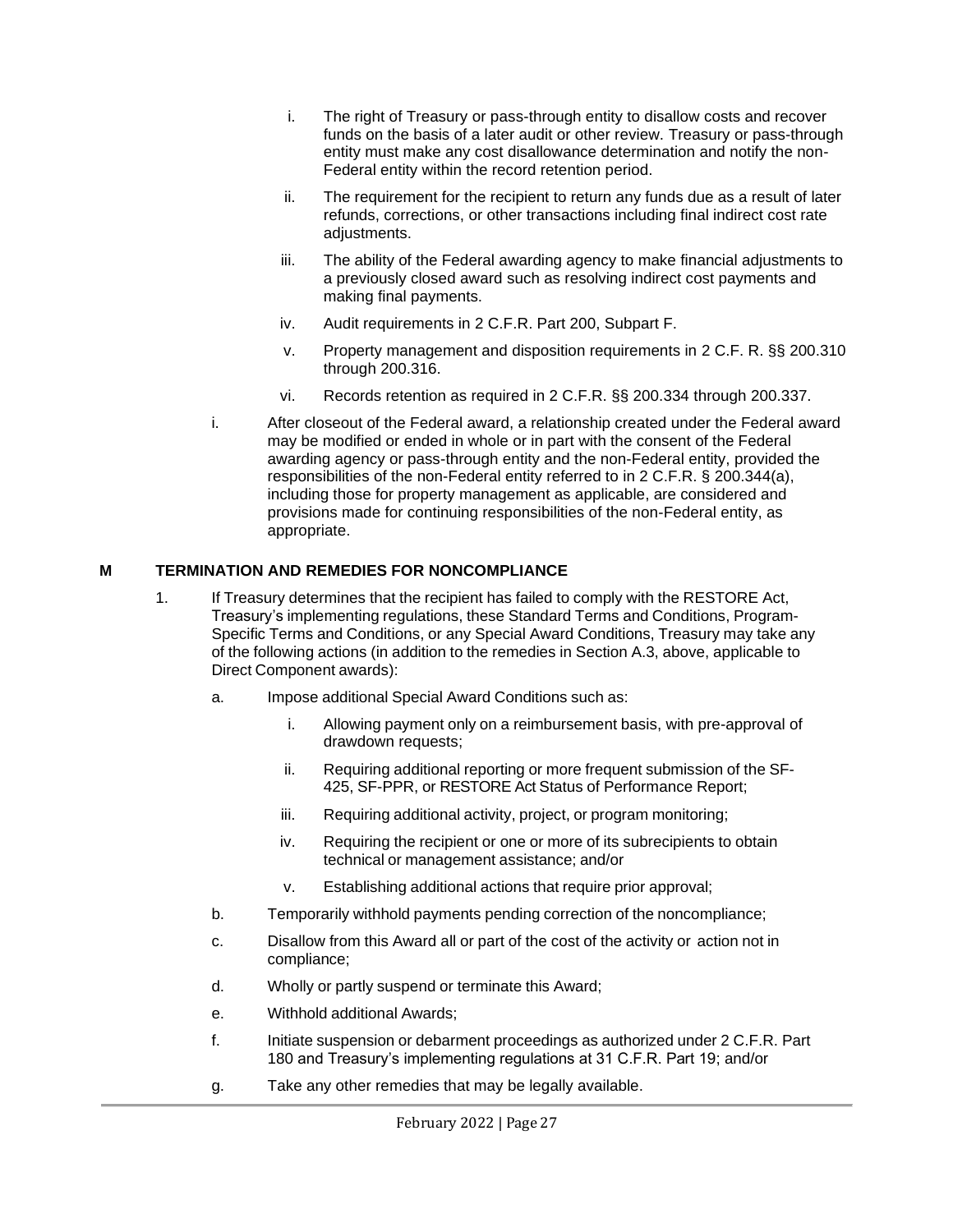- 2. Treasury will notify the recipient in writing of Treasury's proposed determination that an instance of noncompliance has occurred, provide details regarding the instance of noncompliance, and indicate the remedy that Treasury proposes to pursue. The recipient will have 30 calendar days to respond and provide information and documentation contesting Treasury's proposed determination or suggesting an alternative remedy.
- 3. Treasury will consider any and all information provided by the recipient and issue a final determination in writing, which will state Treasury's final findings regarding noncompliance and the remedy to be imposed.
- 4. In extraordinary circumstances, Treasury may require that any of the remedies above take effect immediately upon notice in writing to the recipient. In such cases, the recipient may contest Treasury's determination or suggest an alternative remedy in writing to Treasury, and Treasury will issue a final determination.
- 5. Instead of, or in addition to, the remedies listed above, Treasury may refer the noncompliance to the Treasury Office of Inspector General for investigation or audit. Treasury will refer all allegations of fraud, waste, or abuse to the Treasury Inspector General.
- 6. Treasury may terminate this Award in accordance with 2 C.F.R. § 200.340. Requests for termination by the recipient must also be in accordance with 2 C.F.R. § 200.340. Such requests must be in writing and must include the reasons for such termination, the effective date, and in the case of partial termination, the portion to be terminated. If Treasury determines that the remaining portion of this Award will not accomplish the purpose of this Award, Treasury may terminate this Award in its entirety.
- 7. If this Award is terminated, Treasury will update or notify any relevant government-wide systems or entities of any indications of poor performance as required by 41 U.S.C. § 417b and 31 U.S.C. § 3321, as implemented at 2 C.F.R. Part 180, and Treasury's implementing regulation at 31 C.F.R. Part 19.
- 8. Costs that result from obligations incurred by the recipient during a suspension or after termination are not allowable unless Treasury expressly authorizes them in the notice of suspension or termination or subsequently. However, costs during suspension or after termination are allowable if: (1) the costs result from obligations which were properly incurred by the recipient before the effective date of suspension or termination and are not in anticipation of it; and (2) the costs would be allowable if the Award was not suspended or expired normally at the end of the period of performance in which the termination takes effect.
- 9. Notwithstanding the foregoing, consistent with 2 C.F.R. 200.340, Treasury may also **unilaterally terminate this award in whole or in part** if the award no longer effectuates the program goals or agency priorities.

## <span id="page-29-1"></span><span id="page-29-0"></span>**N DEBTS**

## 1. **Payment of Debts Owed the Federal Government**

- a. Any funds paid to the recipient in excess of the amount to which the recipient is finally determined to be authorized to retain under the terms of this Award constitute a debt to the federal government.
- b. Any debts determined to be owed the federal government must be paid promptly by the recipient. A debt is delinquent if it has not been paid by the date specified in Treasury's initial written demand for payment, unless other satisfactory arrangements have been made. Interest, penalties, and administrative charges (see paragraphs c, d, and e below) shall be charged on delinquent debts in accordance with 31 U.S.C. § 3717 and 31 C.F.R. § 901.9. Treasury will refer any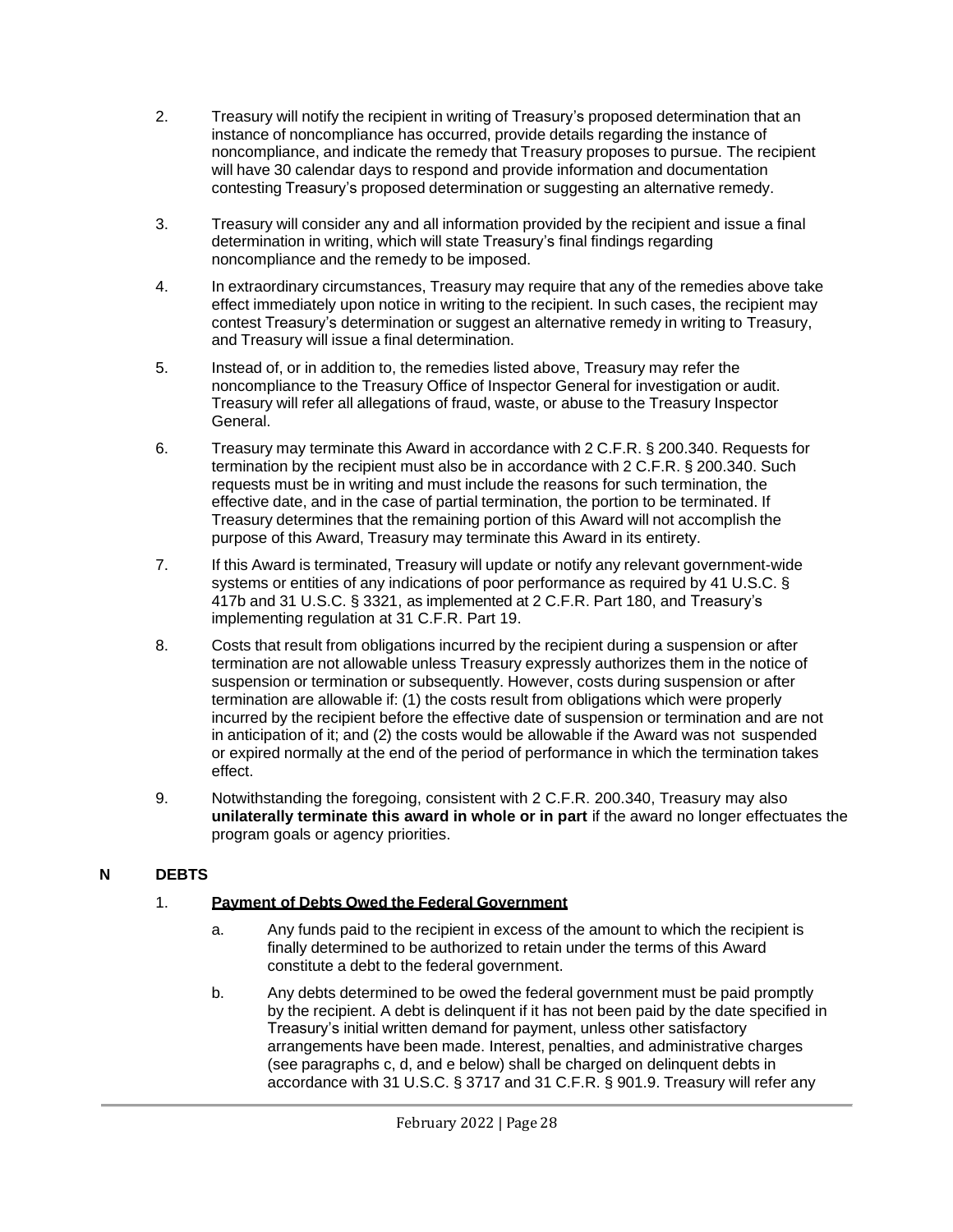debt that is more than 120 days delinquent to Treasury's Bureau of the Fiscal Service for debt collection services.

- c. The minimum annual interest rate to be assessed on any debts is the Department of the Treasury's Current Value of Funds Rate (CVFR). The CVFR is available online at [https://www.fiscal.treasury.gov/fsreports/rpt/cvfr/cvfr\\_home.htm.T](https://www.fiscal.treasury.gov/fsreports/rpt/cvfr/cvfr_home.htm)he assessed rate shall remain fixed for the duration of the indebtedness, based on the beginning date in Treasury's written demand for payment.
- d. Penalties on any debts shall accrue at a rate of not more than 6 percent per year or such other higher rate as authorized by law.
- e. Administrative charges, that is, the costs of processing and handling a delinquent debt, shall be determined by Treasury.
- f. Funds for payment of a debt must not come from other federally sponsored programs. Verification that other federal funds have not been used will be made, e.g., during on-site visits and audits.

## <span id="page-30-0"></span>2. **Effect of Judgment Lien on Eligibility for Federal Grants, Loans, or Programs**

Pursuant to 28 U.S.C. § 3201(e), unless waived in writing by Treasury, a debtor who has a judgment lien against the debtor's property for a debt to the United States shall not be eligible to receive any grant or loan that is made, insured, guaranteed, or financed directly or indirectly by the United States or to receive funds directly from the federal government in any program, except funds to which the debtor is entitled as beneficiary, until the judgment is paid in full or otherwise satisfied.

## <span id="page-30-1"></span>**O NON-DISCRIMINATION REQUIREMENTS**

No person in the United States shall, on the ground of race, color, national origin, handicap, age, religion, or sex, be excluded from participation in, be denied the benefits of, or be subject to discrimination under any program or activity receiving federal financial assistance. The recipient is required to comply with all non-discrimination requirements summarized in this section, and to ensure that all subawards and contracts contain these nondiscrimination requirements.

## <span id="page-30-2"></span>1. **Statutory Provisions**

- a. Title VI of the Civil Rights Act of 1964 (42 U.S.C. §§ 2000d et seq.) prohibits discrimination on the grounds of race, color, or national origin under programs or activities receiving federal financial assistance;
- b. Title IX of the Education Amendments of 1972 (20 U.S.C. §§ 1681 et seq.) prohibits discrimination on the basis of sex under federally assisted education programs or activities;
- c. Section 504 of the Rehabilitation Act of 1973, as amended (29 U.S.C. § 794) prohibits discrimination on the basis of handicap under any program or activity receiving or benefitting from federal assistance;
- d. The Age Discrimination Act of 1975, as amended (42 U.S.C. §§ 6101 et seq.), prohibits discrimination on the basis of age in programs or activities receiving federal financial assistance;
- e. Title II of the Americans with Disabilities Act of 1990, as amended (42 U.S.C. §§ 12101 et seq.) ("ADA"), including the ADA Amendments Act of 2008 (Public Law 110-325), ("ADAAA"), prohibits discrimination on the basis of disability under programs, activities, and services provided or made available by state and local governments or instrumentalities or agencies thereto, as well as public or private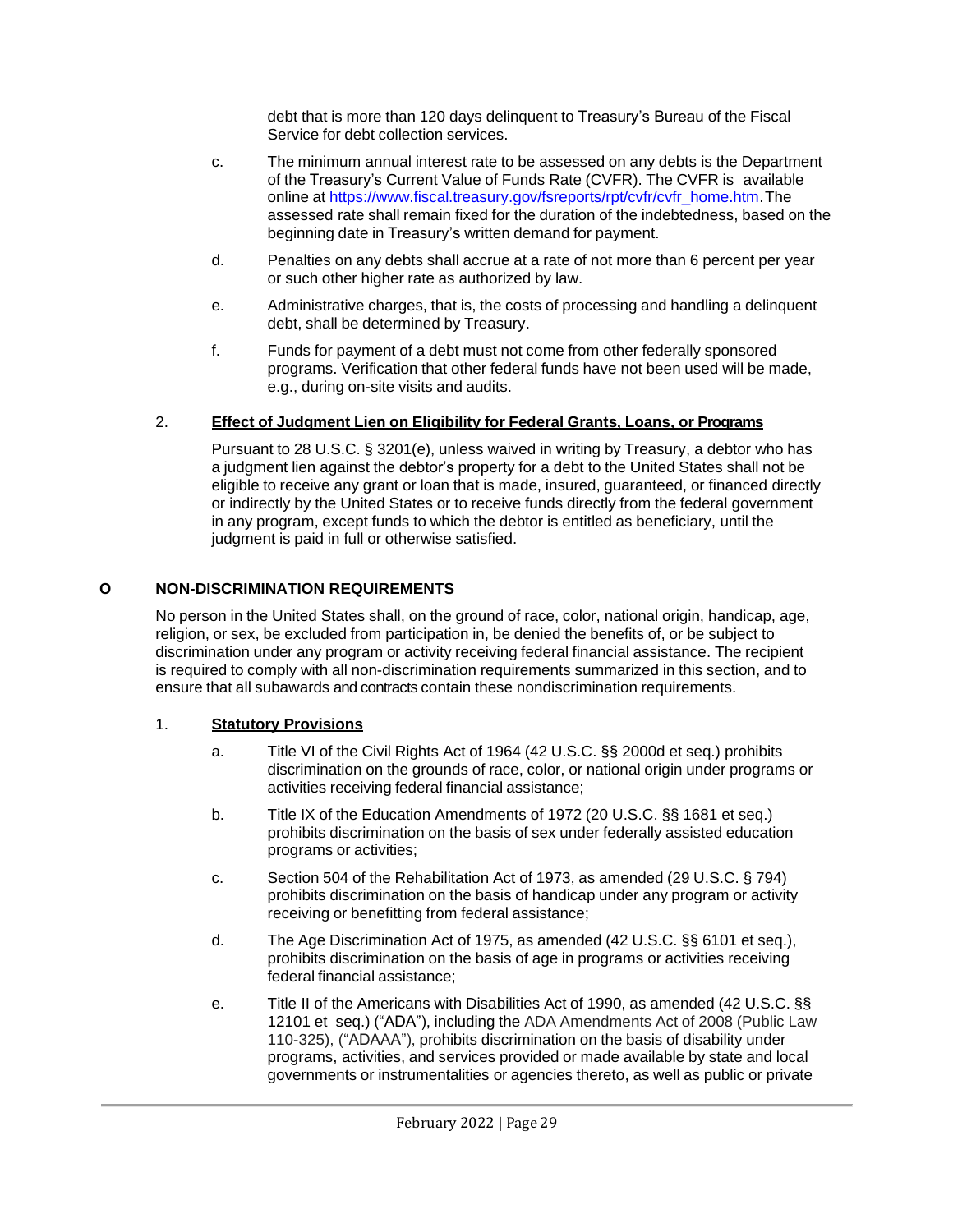entities that provide public transportation; and

f. Any other applicable non-discrimination law(s).

## <span id="page-31-0"></span>2. **Regulatory Provisions**

- a. Treasury's Title VI regulations, 31 C.F.R. Part 22, implement Title VI of the Civil Rights Act of 1964, as amended (42 U.S.C. §§ 2000d, et seq.) which prohibits discrimination on the grounds of race, color, or national origin under programs or activities receiving federal financial assistance;
- b. Treasury's Title IX regulations, 31 C.F.R. Part 28, implement Title IX of the Education Amendments of 1972 (20 U.S.C. §§ 1681 et seq.) which prohibits discrimination on the basis of sex under federally-assisted education programs or activities**;**
- c. Treasury's Age Discrimination regulations, 31 C.F.R. Part 23, implement the Age Discrimination Act of 1975, which prohibits discrimination on the basis of age in programs and activities receiving federal financial assistance.

## <span id="page-31-1"></span>3. **Other Provisions**

- a. Parts II and III of EO 11246 (30 Fed. Reg. 12319, 1965), "Equal Employment Opportunity," as amended by EO 11375 (32 Fed. Reg. 14303, 1967) and 12086 (43 Fed. Reg. 46501, 1978), require federally assisted construction contracts to include the nondiscrimination provisions of §§ 202 and 203 of EO 11246 and Department of Labor regulations implementing EO 11246 (41 C.F.R. § 60-1.4(b), 1991).
- b. EO 13166 (August 11, 2000), "Improving Access to Services for Persons With Limited English Proficiency," requires federal agencies to examine the services provided, identify any need for services to those with limited English proficiency (LEP), and develop and implement a system to provide those services so LEP persons can have meaningful access to them.

## <span id="page-31-2"></span>4. **Title VII Exemption for Religious Organizations**

Generally, Title VII of the Civil Rights Act of 1964, 42 U.S.C. §§ 2000e et seq., provides that it shall be an unlawful employment practice for an employer to discharge any individual or otherwise to discriminate against an individual with respect to compensation, terms, conditions, or privileges of employment because of such individual's race, color, religion, sex, or national origin. However, Title VII, 42 U.S.C. § 2000e-1(a), expressly exempts from the prohibition against discrimination on the basis of religion, a religious corporation, association, educational institution, or society with respect to the employment of individuals of a particular religion to perform work connected with the carrying on by such corporation, association, educational institution, or society of its activities.

## <span id="page-31-3"></span>5. **Protections for Whistleblowers**

In accordance with 41 U.S.C. § 4712, neither the recipient nor any of its subrecipients, contractors (vendors), or subcontractors may discharge, demote, or otherwise discriminate against an employee as a reprisal for disclosing information to a person or entity listed below that the employee reasonably believes is evidence of gross mismanagement of a federal contract or grant, a gross waste of federal funds, an abuse of authority relating to a federal contract or grant, a substantial and specific danger to public health or safety, or a violation of law, rule, or regulation related to a federal contract (including the competition for or negotiation of a contract) or grant.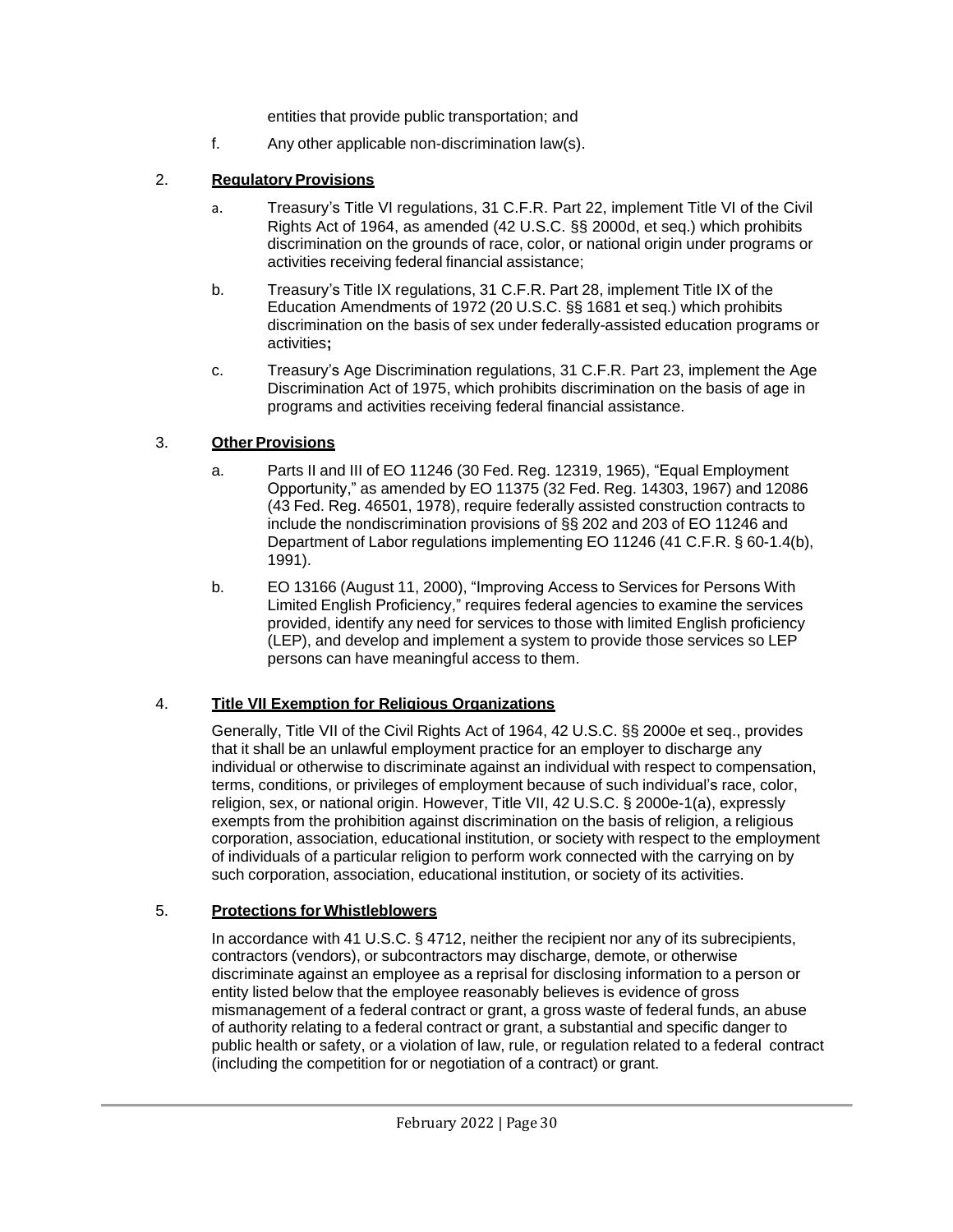The list of persons and entities referenced in the paragraph above includes the following:

- a. A Member of Congress or a representative of a committee of Congress;
- b. An Inspector General;
- c. The Government Accountability Office;
- d. A Treasury employee responsible for contract or grant oversight or management;
- e. An authorized official of the Department of Justice or other law enforcement agency:
- f. A court or grand jury; and/or
- g. A management official or other employee of the recipient, subrecipient, vendor, contractor (vendor), or subcontractor who has the responsibility to investigate, discover, or address misconduct.

Recipients, subrecipients, and contractors shall inform its employees in writing of the rights and remedies provided under this section, in the predominant native language of the workforce.

## <span id="page-32-0"></span>**P REQUIREMENT TO CHECK DEBARMENT AND SUSPENSION STATUS OF SUBRECIPIENTS, CONTRACTORS, SUBCONTRACTORS, AND VENDORS**

- 1. Recipients that are authorized to enter into subawards or contracts to accomplish all or a portion of the approved scope of work must verify that a proposed subrecipient or contractor (if the contract is expected to equal or exceed \$25,000) or its principals, does not appear on the federal government's Excluded Parties List prior to executing an agreement or contract with that entity. Recipients may not enter into a subaward or contract with an entity that appears on the Excluded Parties List. The Excluded Parties List is accessible at [http://www.sam.gov.](http://www.sam.gov/)
- 2. The recipient must ensure that any agreements or contracts with subrecipients or contractors (vendors) require that they verify that their contractors (for contracts expected to equal or exceed \$25,000), subcontractors (for subcontracts expected to equal or exceed \$25,000), or principals that the subrecipients or contractors engage to accomplish the scope of work, if applicable, do not appear on the federal government's Excluded Parties List. Subrecipients and contractors may not enter into a contract or subcontract with an entity, or that entity's principals, if that entity or its principals appear on the Excluded Parties List.
- 3. The recipient must include a term or condition in all lower-tier covered transactions (subawards, contracts, and subcontracts described in 31 C.F.R. Part 19, subpart B) that the award is subject to 31 C.F.R. Part 19.

## <span id="page-32-2"></span><span id="page-32-1"></span>**Q PROCUREMENT**

## 1. **General Provisions**

- a. When procuring property and services under a Federal award, a State must follow the same policies and procedures it uses for procurements from its non-Federal funds. The State will comply with [2 C.F.R. § 200.321,](https://www.ecfr.gov/current/title-2/section-200.321) [200.322,](https://www.ecfr.gov/current/title-2/section-200.322) and [200.323](https://www.ecfr.gov/current/title-2/section-200.323) and ensure that every purchase order or other contract includes any clauses required by 2 C.F.R. [§ 200.327.](https://www.ecfr.gov/current/title-2/section-200.327)
- b. All other non-Federal entities, including subrecipients of a State, must follow the procurement standards in [2 C.F.R. § 200.318](https://www.ecfr.gov/current/title-2/section-200.318) through [200.327.](https://www.ecfr.gov/current/title-2/section-200.327)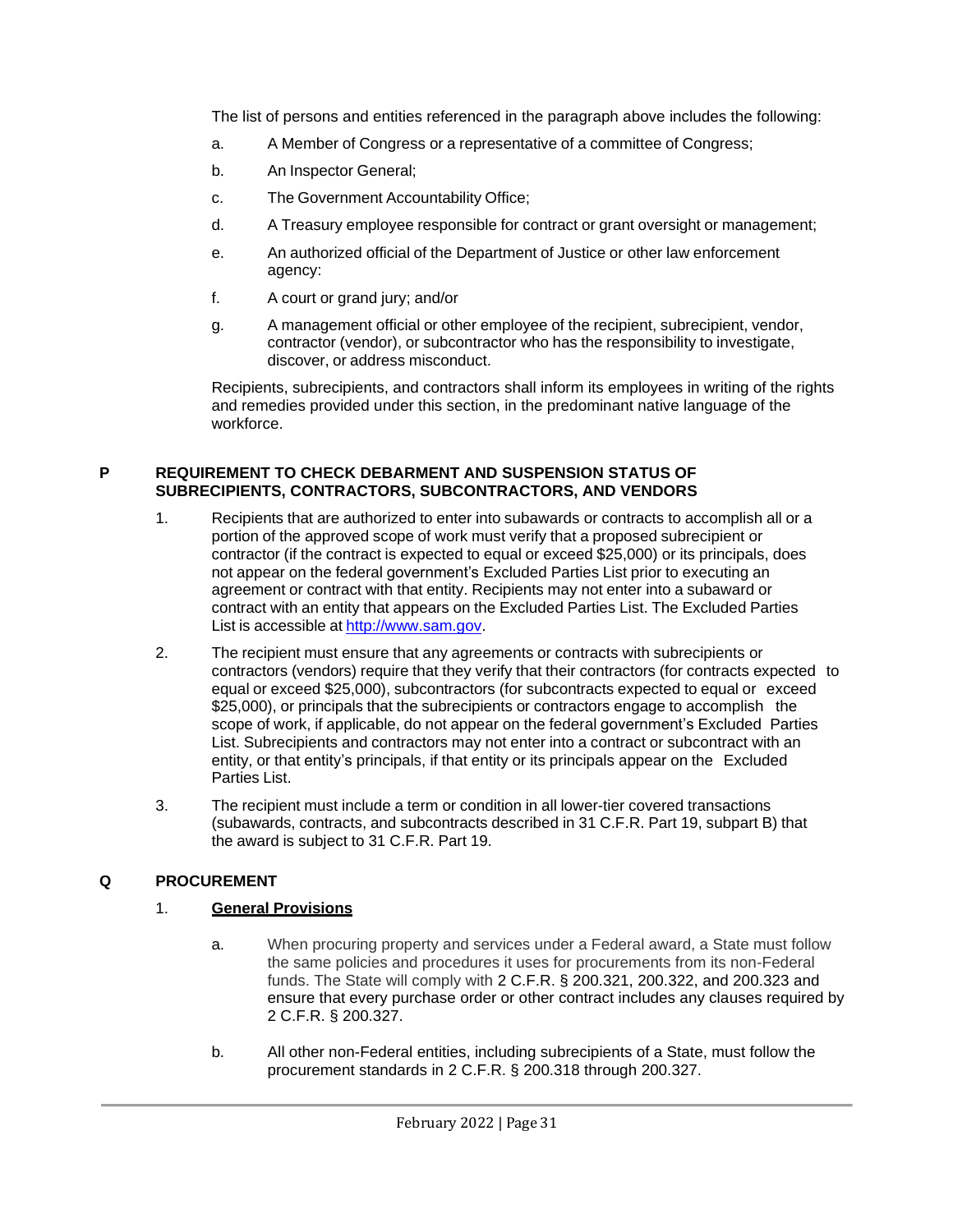## <span id="page-33-0"></span>2. **Solid Waste Disposal**

The recipient must comply with Section 6002 of the Solid Waste Disposal Act, as amended by the Resource Conservation and Recovery Act. The requirements of Section 6002 include procuring only items designated in guidelines of the Environmental Protection Agency (EPA) at 40 C.F.R. Part 247 that contain the highest percentage of recovered materials practicable, consistent with maintaining a satisfactory level of competition, where the purchase price of the item exceeds \$10,000 or the value of the quantity acquired by the preceding fiscal year exceeded \$10,000; procuring solid waste management services in a manner that maximizes energy and resource recovery; and establishing an affirmative procurement program for procurement of recovered materials identified in the EPA guidelines.

## <span id="page-33-1"></span>3. **Subawards**

- a. When the recipient makes a subaward to a subrecipient that is authorized to enter into contracts for the purpose of completing the subaward scope of work, the recipient must require the subrecipient to comply with the requirements contained in this section.
- b. The recipient, subrecipient, contractor, and/or subcontractor must not sub-grant or sub-contract any part of the approved project to any agency or employee of Treasury and/or other federal department, agency, or instrumentality without the prior written approval of Treasury. Treasury will notify the recipient in writing of the final determination.

## <span id="page-33-2"></span>4. **Minority and Women-Owned Business Enterprises**

Pursuant to 2 C.F.R. § 200.321, recipients and subrecipients must take all necessary affirmative steps to assure that minority businesses, women's business enterprises, and labor surplus area firms are used when possible. Affirmative steps must include:

- a. Placing qualified small and minority businesses and women's business enterprises on solicitation lists;
- b. Assuring that small and minority businesses, and women's business enterprises are solicited whenever they are potential sources;
- c. Dividing total requirements, when economically feasible, into smaller tasks or quantities to permit maximum participation by small and minority business, and women's business enterprises;
- d. Establishing delivery schedules, where the requirement permits, which encourage participation by small and minority businesses, and women's business enterprises;
- e. Using the services and assistance, as appropriate, of such organizations as the Small Business Administration and the Minority Business Development Agency of the Department of Commerce; and
- f. Requiring the prime contractor, if subcontracts are to be let, to take the affirmative steps listed in (a) through (e) of this paragraph.

## <span id="page-33-3"></span>5. **Domestic Preference for Procurement**

Recipients are encouraged, to the greatest extent practicable, to provide a preference for the purchase, acquisition, or use of goods, products, or material produced in the United States (including but not limited to iron, aluminum, steel, cement, and other manufactured products).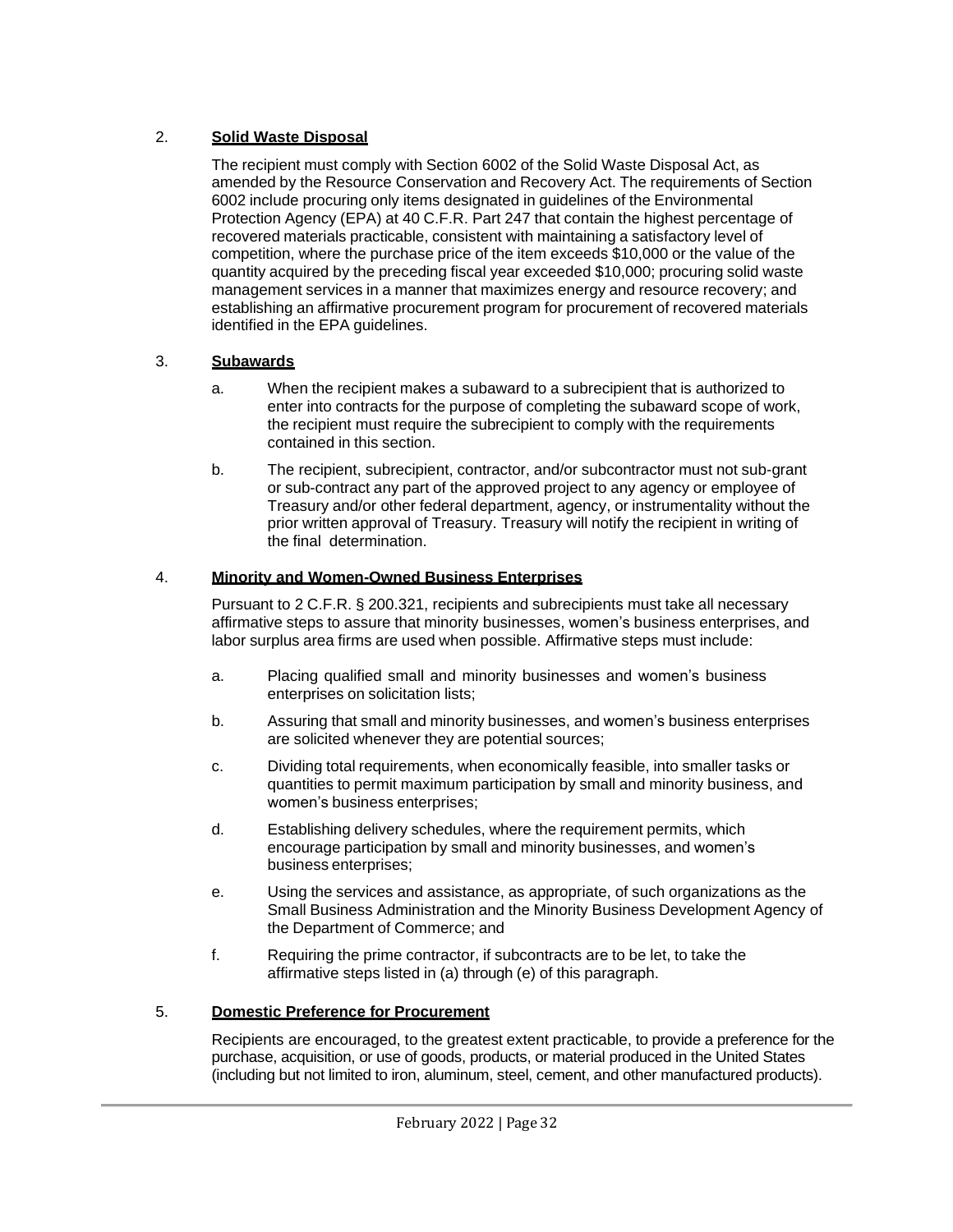See 2 C.F.R. § 200.322 for definitions of "manufactured products" and "produced in the United States." This requirement must be included in all subawards including all contracts and purchase orders for work or products under this award pursuant to 2 C.F.R. § 200.322 and Executive Order 14005 Ensuring the Future is Made in All of America by All of America's Worker (January 25, 2021).

## <span id="page-34-0"></span>**R ENVIRONMENTAL REQUIREMENTS**

The recipient must comply with all environmental standards, and provide information requested by Treasury relating to compliance with environmental standards, including but not limited to the following federal statutes, regulations, and EOs. If the recipient is permitted to make any subawards, the recipient must include the environmental statutes, regulations, and executive orders listed below in any agreement or contract with a subrecipient, and require the subrecipient to comply with all of these and to notify the recipient if the subrecipient becomes aware of any impact on the environment that was not noted in the recipient's approved application package:

- **1.** National Historic Preservation Act, as amended (54 U.S.C. § 300101 et seq.) and Archeological and Historic Preservation Act, as amended (54 U.S.C. § 312501 et seq.)
- **2.** The National Environmental Policy Act of 1969, as amended (42 U.S.C. § 4321 et seq.)
- **3.** Clean Air Act, as amended (42 U.S.C. § 7401 et seq.), Clean Water Act, as amended (33 U.S.C. § 1251 et seq.), and EO 11738
- **4.** The Flood Disaster Protection Act of 1973, as amended (42 U.S.C. § 4002 et seq.)
- **5.** The Endangered Species Act of 1973, as amended, (16 U.S.C. § 1531 et seq.)
- **6.** The Coastal Zone Management Act, as amended, (16 U.S.C. § 1451 et seq.)
- **7.** The Coastal Barriers Resources Act, as amended, (16 U.S.C. § 3501 et seq.)
- **8.** The Wild and Scenic Rivers Act, as amended, (16 U.S.C. § 1271 et seq.)
- **9.** The Safe Drinking Water Act of 1974, as amended, (42 U.S.C. § 300f-j)
- **10.** The Resource Conservation and Recovery Act of 1976, as amended, (42 U.S.C. § 6901 et seq.)
- **11.** The Comprehensive Environmental Response, Compensation, and Liability Act (Superfund) (42 U.S.C. § 9601 et seq.) and the Community Environmental Response Facilitation Act (42 U.S.C. § 9601 note)
- **12.** Magnuson-Stevens Fishery Conservation and Management Act, as amended (16 U.S.C. §1801)
- **13.** Marine Mammal Protection Act, as amended (16 U.S.C § 31)
- **14.** Migratory Bird Treaty Act, as amended (16 U.S.C. §§ 703-712)
- **15.** Responsibilities of Federal Agencies to Protect Migratory Birds, EO 13186
- **16.** Bald and Golden Eagle Protection Act, as amended (16 U.S.C. § 668-668d)
- **17.** Marine Protection, Research and Sanctuaries Act (33 U.S.C. §§ 1401-1445 and 16 U.S.C. § 1431—1445)
- **18.** National Marine Sanctuaries Act, as amended (16 U.S.C. § 1431 et seq.)
- **19.** Rivers and Harbors Act of 1899 (33 U.S.C § 407)
- **20.** Environmental Justice in Minority Populations and Low-Income Populations, EO 12898, as amended
- **21.** Flood Management, EO 11988, as amended by EO 13690, which was revoked by EO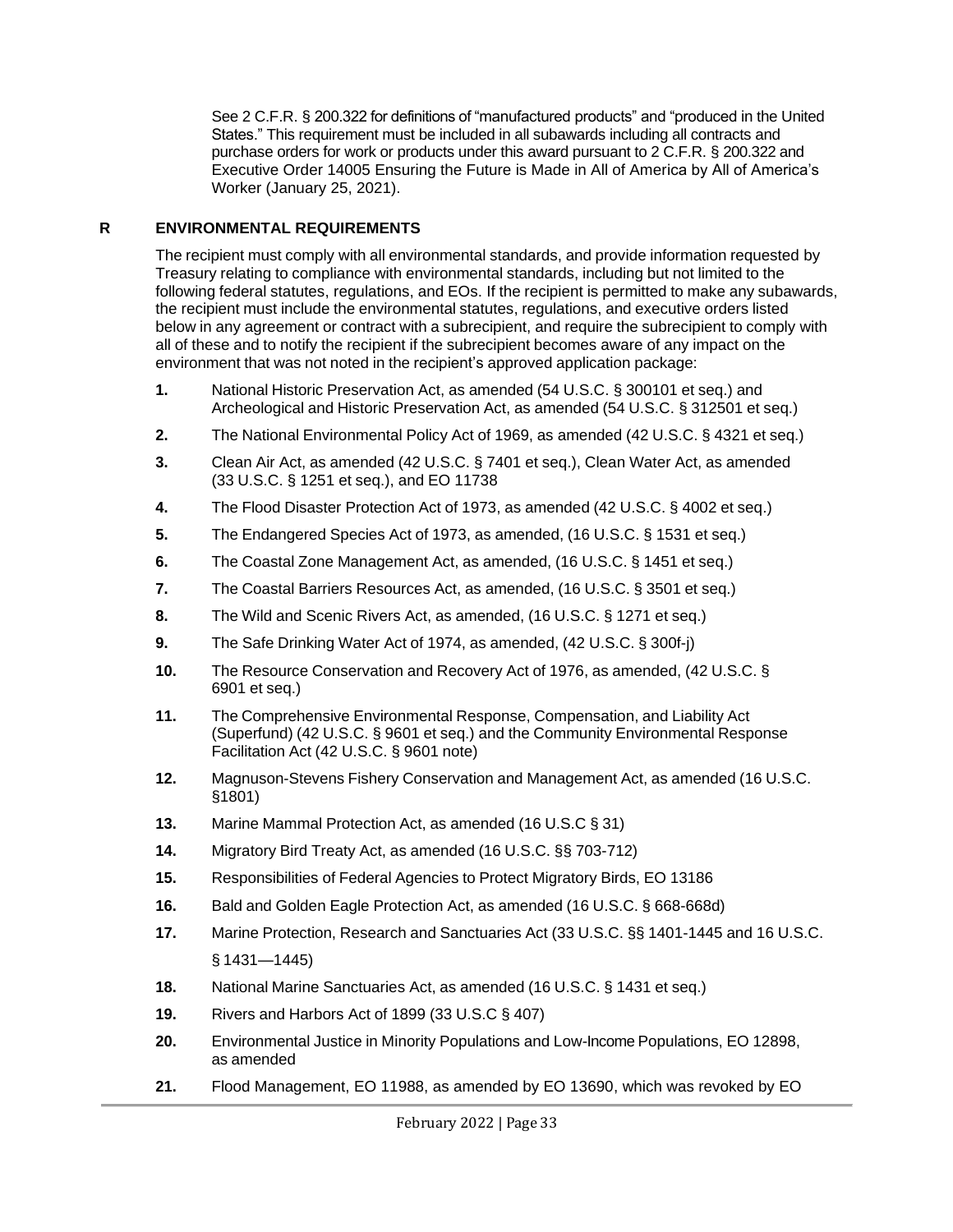13807 on August 15, 2017 and reinstated by EO 14030 on May 20, 2021, reestablishing the Federal Flood Risk Management Standard (FFRMS)

- **22.** Protection of Wetland, EO11990, May 24, 177, as amended by EO 12608
- **23.** Farmland Protection Policy Act, as amended (7 U.S.C. § 4201 et. seq.)
- **24.** Coral Reef Protection, EO 13089
- **25.** Invasive Species, EO 13112

#### <span id="page-35-1"></span><span id="page-35-0"></span>**S REAL PROPERTY, CONSTRUCTION, EQUIPMENT AND SUPPLIES**

#### 1. **General Requirements**

a. The recipient must comply with the property standards at 2 C.F.R. § 200.310 through 200.316 for real property, equipment, supplies, and intangible property.

#### <span id="page-35-2"></span>2. **Real Property and Acquisition of Land and Land Interests**

- a. No real property or interest in real property may be acquired under this Award unless authorized in the approved scope of work.
- b. In accordance with 31 C.F.R. § 34.803(f), no land or interests in land, such as easements, or right of ways, may be acquired under this Award unless the recipient can provide documentation satisfactory to Treasury that the land or interest in land was acquired by purchase, exchange, or donation from a willing seller.

#### <span id="page-35-3"></span>3. **Compliance with State, Local and Federal Requirements**

The project must comply with all applicable federal laws and regulations, and with all requirements for state, and local laws and ordinances to the extent that such requirements do not conflict with federal laws. The recipient is also responsible for supervising the design, bidding, construction, and operation of construction projects in compliance with all award requirements. The recipient must comply with, and must require all contractors and subcontractors, to comply with all federal, state, and local laws and regulations. The recipient must ensure compliance with special award conditions which may contain conditions that must be satisfied prior to advertisement of bids, start of construction, or another critical event.

#### <span id="page-35-4"></span>4. **Title**

- a. Prior to receiving Treasury authorization to start construction, the recipient must furnish evidence, satisfactory to Treasury, that the recipient has acquired good and merchantable title free of all mortgages, foreclosable liens, or encumbrances, to all land, rights of way, and easements necessary for the completion of the project.
- b. When property has been newly acquired for the project, the recipient must provide the following as evidence of clear title to the property:
	- i. A copy of the recorded deed or equivalent conveyance document showing the recipient acquired title to the property; and
	- ii. A copy of the title insurance (also known as title policy), title report, or title opinion (by attorney(s) licensed in the jurisdiction where the property is located) completed after the real estate acquisition showing the recipient obtained title to the property free of any encumbrances (i.e., foreclosable liens, easements, or any other limitations on use that interferes with the recipient's intended use, operation, construction, maintenance of the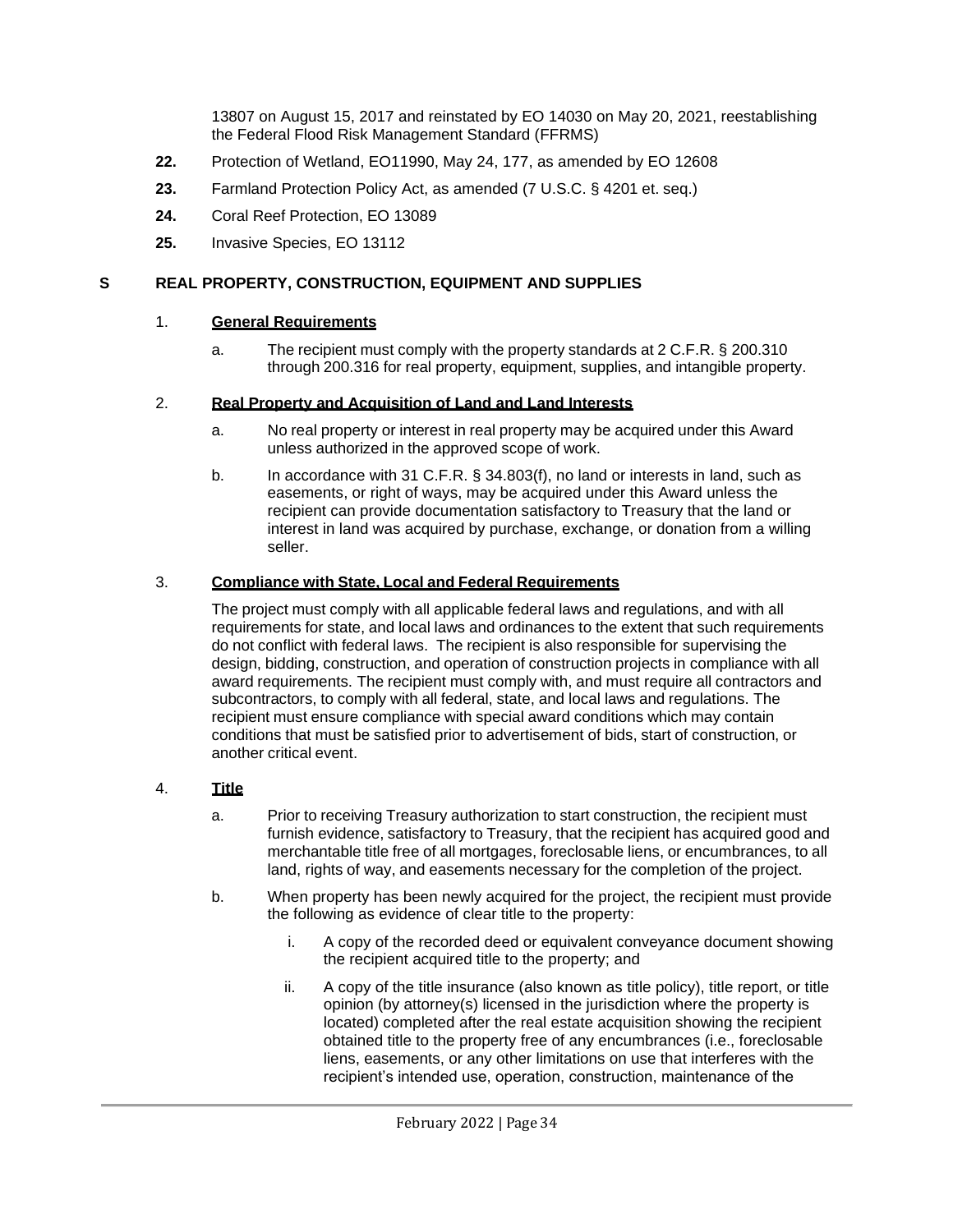property, or Treasury's federal interest). The title insurance, title report, or title opinion should include the legal description of the property.

- c. When the property to be used for the project has not been newly acquired, the recipient must provide the following as evidence of clear title to the property both of the items listed in (b) above, provided that the copy of the title insurance, title report, title opinion, or equivalent must be completed within the last year. If such evidence is more than one year old, the recipient must provide Treasury with an explanation, which Treasury may in its discretion decline to accept.
- d. When easements, rights-of-way, or other rights are required for the completion of the project, the recipient must provide the following documentation:
	- i. A copy of the easement deed or equivalent conveyance document; and
	- ii. A copy of the title insurance, title report, or title opinion (by attorney(s) licensed in the jurisdiction where the property is located).
- e. When use of or access to leased property is required for the project, the recipient must provide the following evidence of control of the leased property:
	- i. A copy of the lease signed by the lessor and recipient that provides a lease term equivalent to the estimated useful life (EUL) of the project or renewable for that period; and
	- ii. A certification from the recipient that it has control of all project property or improvements to the property and is not aware of any material restrictions or encumbrances that could interfere with any award purpose for the duration of the EUL. If this changes within the course of the EUL, the recipient must provide timely notice to Treasury. The federal interest may be waived, if it is decided that recording the federal interest is not feasible, then Treasury may include a special award condition on the award that the recipient will repay the federal interest if the lessor terminates the lease before the EUL of the project expires or if the recipient or lessor uses the property in a manner inconsistent with the public purpose(s) of the award during the EUL of the improvements or construction, as applicable.
- f. When the project involves linear construction/improvement, road construction, or other less common types of construction, recipients should contact Treasury for guidance on the types of evidence of title required.
- g. Notwithstanding (a)-(f), Treasury may in its discretion accept only a copy of the title insurance, title report, title opinion, or equivalent as evidence of title (or easement or other rights) if the recipient is unable to produce the relevant conveyance document.
- h. In all cases, recipients must disclose any ongoing litigation concerning the project property prior to seeking Treasury's permission to proceed with construction.

## <span id="page-36-0"></span>5. **Permitting Requirements**

Prior to receiving Treasury permission to proceed with construction, the recipient must furnish evidence, satisfactory to Treasury, that recipient has received all federal, state and local permits necessary for the completion of the project. In extraordinary circumstances and at Treasury's sole discretion, Treasury may accept alternate documentation such as, draft permits, which must be finalized within a specified time as determined by Treasury after approval of a request for notice to proceed with construction.

## <span id="page-36-1"></span>6. **Estimated Useful Life**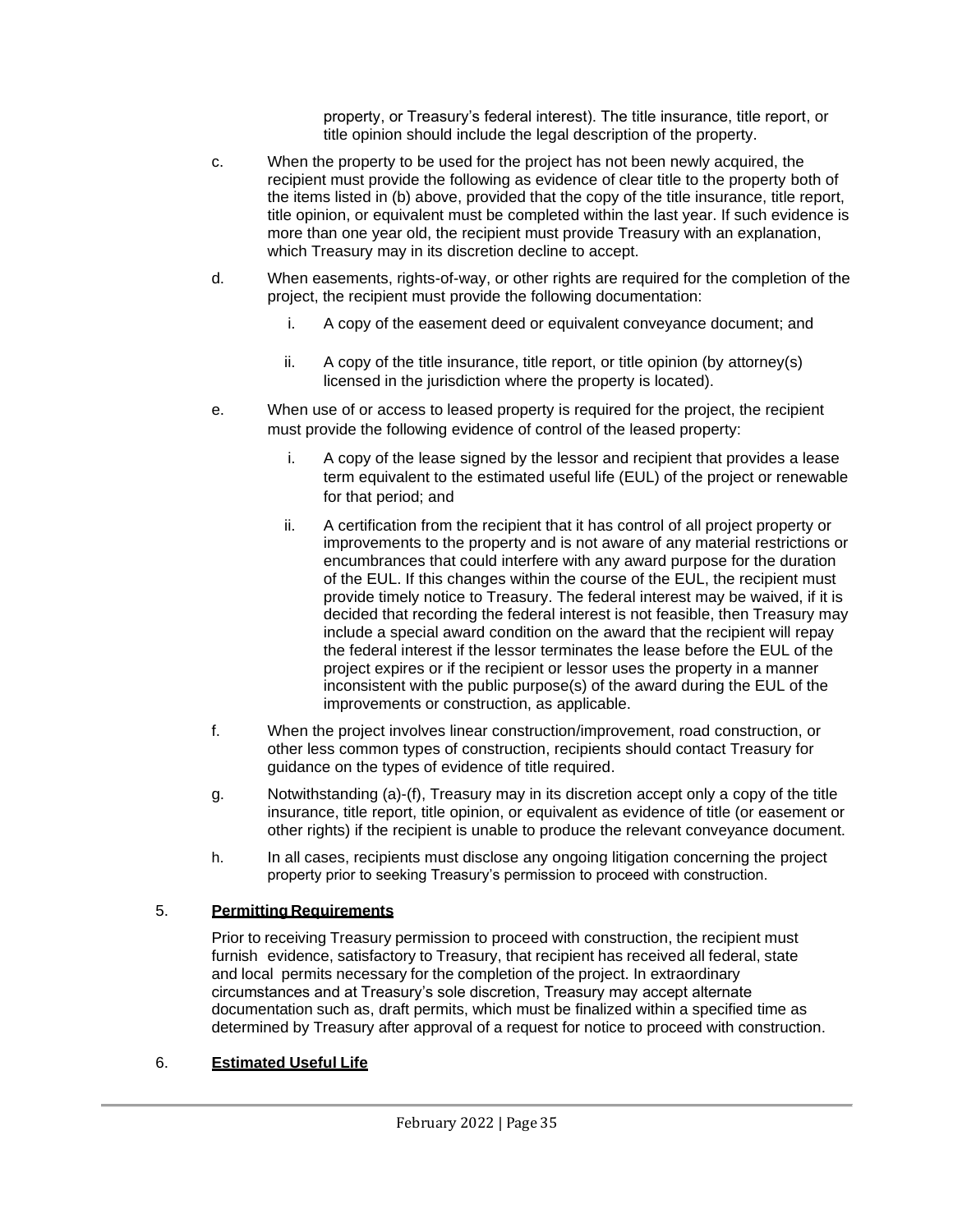- a. Property that is acquired or improved, in whole or in part, with federal assistance is held in trust by the recipient for the purpose(s) for which the award was made for the Estimated Useful Life. Estimated Useful Life means the period of years that constitutes the expected useful lifespan of a project, as determined by Treasury. The recipient must propose an Estimated Useful Life from the date of construction completion either prior to award or initiation of construction. If the Estimated Useful Life is provided in the application, Treasury's issuance of the grant agreement represents its concurrence with the recipient's proposed Estimated Useful Life.
- b. The recipient's obligation to the federal government continues for the Estimated Useful Life of the project, as determined by Treasury, during which Treasury retains an undivided equitable reversionary interest (the "federal interest") in the property acquired or improved, in whole or in part, with the Treasury investment.
- c. If Treasury determines that the recipient has failed or fails to meet its obligations under the terms and conditions of this award, Treasury may exercise its rights or remedies with respect to its federal interest in the project. However, Treasury's forbearance in exercising any right or remedy in connection with the federal interest does not constitute a waiver thereof.
- d. At its discretion, Treasury may waive the requirement to establish an Estimated Useful Life for environmental restoration projects.

## <span id="page-37-0"></span>7. **Recording the Federal Interest in the Real Property**

Pursuant to 2 C.F.R. § 200.316, Treasury retains an undivided equitable reversionary interest in real property (a "federal interest") that is acquired or improved, in whole or in part with RESTORE Act Direct Component funds, which must be held in trust by the recipient for the benefit of the project for the Estimated Useful Life of the project.

To document the federal interest, the recipient must prepare and properly record a "Covenant of Purpose, Use and Ownership" (Covenant), or, where a subrecipient is the title owner, the recipient must ensure that the subrecipient prepares and properly records a "Covenant of Purpose, Use and Ownership" (Covenant) on the property acquired or improved with RESTORE Act Direct Component funds. This Covenant does not establish a traditional mortgage lien in that it does not establish a traditional creditor relationship requiring the periodic repayment of principal and interest, or the ability of Treasury to foreclose on the real property at any time. Rather, pursuant to the Covenant, the recipient and/or the subrecipient, as applicable, acknowledges that it holds title to the real property in trust for the public purposes of the financial assistance award and agrees, among other commitments, that it will repay the federal interest if it disposes of or alienates its interest in the real property, or uses it in a manner inconsistent with the public purposes of the award, during the Estimated Useful Life of the property.

- a. The Covenant must be satisfactory in form and substance to Treasury and must include the name and current address of the recipient and/or subrecipient (if applicable), the award number, amount, date of award, subrecipient agreement (if applicable), date of the purchase of property (if applicable), and the Estimated Useful Life of the project. It must also include statements that the real property will only be used for purposes consistent with the RESTORE Act and Treasury's implementing regulations, 31 C.F.R. Part 34; that it will not be mortgaged or used as collateral, sold, or otherwise transferred to another party without the written permission of Treasury; and that the federal interest cannot be subordinated, diminished, nullified, or released through encumbrance of the property, transfer of the property to another party, or any other action the recipient/subrecipient takes without the written permission of Treasury.
- b. The recipient agrees to provide to Treasury a title insurance (also known as title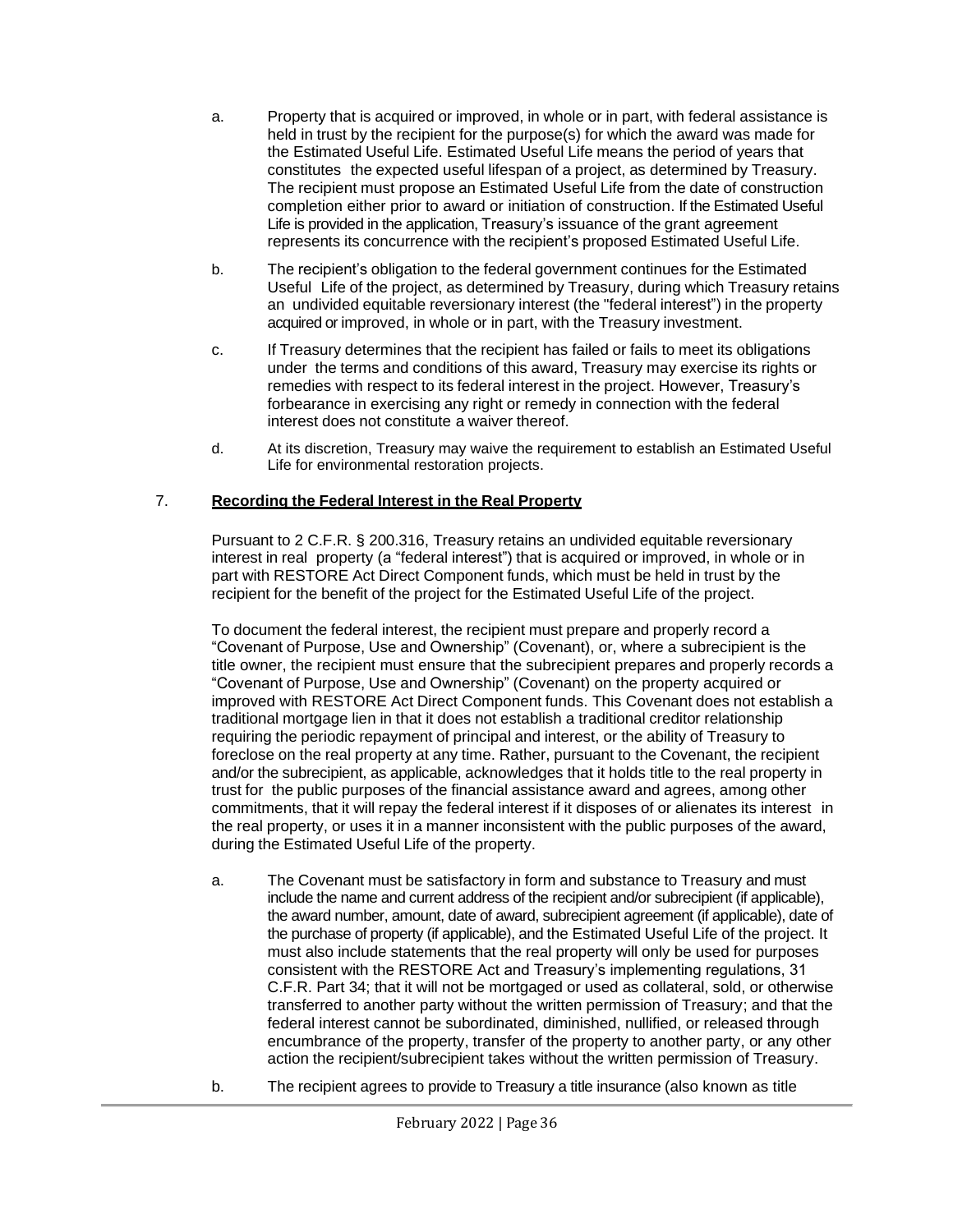policy), title report, or title opinion as to the title owner of the property, and to properly record the Covenant, in accordance with applicable law in the real property records in the jurisdiction in which the real property is located in order to provide public record notice to interested parties that there are certain restrictions on the use and disposition of the real property during its Estimated Useful Life, and that Treasury retains an undivided equitable reversionary interest in the real property to the extent of its participation in the project for which funds have been awarded.

- c. Treasury requires title insurance, a title report, or a title opinion from the recipient to substantiate that the Covenant has been properly recorded.
- d. Failure to properly and timely file and maintain documentation of the federal interest may result in appropriate enforcement action, including, but not limited to, disallowance of the cost of the acquisition or improvement by Treasury.
- e. The Federal Interest must be perfected and recorded/filed in accordance with state and/or local law concurrent with the acquisition of the real property, where an award includes real property acquisition, and for construction of buildings and projects to improve the real property, no later than the date construction and/or improvement work commences.
- f. When the Estimated Useful Life of the project is ended, the federal interest is extinguished, and Treasury has no further interest in the real property.
- g. Exclusions from the requirement that the federal interest on real property be recorded will be at Treasury's sole discretion. The types of projects for which Treasury may agree to this exclusion include, but are not limited to, the following: work which involves no above grade structures, work within utility easements, work on leased property, improvements to state parks, water and sewer lateral line projects affecting private properties, and shoreline stabilization projects and other restoration projects.

## <span id="page-38-0"></span>8. **Use of Real Property**

Encumbering real property on which there is a federal interest without prior Treasury approval is an unauthorized use of the property and of project trust funds under this award. See 2 C.F.R. § 200.316. Real property or interest in real property may not be used for purposes other than the authorized purpose of the award without the express, prior written approval of Treasury, for as long as the federal government retains an interest in the property. The property must not be sold, conveyed, transferred, assigned, mortgaged, or in any other manner encumbered except as expressly authorized in writing by Treasury. The recipient must maintain facilities constructed or renovated with grant funds in a manner consistent with the purposes for which the funds were provided for the duration of the Estimated Useful Life.

In the event that the real property or interest in real property is no longer needed for the originally authorized purpose, the recipient must obtain disposition instructions from Treasury consistent with 2 C.F.R. § 200.311.

#### <span id="page-38-1"></span>9. **Administration, Operation and Maintenance**

The recipient agrees to administer, operate, and maintain the project for its Estimated Useful Life in the same manner in which it operates and maintains similar facilities and equipment owned by it, and in accordance with state and local standards, laws and regulations. The recipient must not be in breach of its obligations under this award except to the extent the failure to fulfill any obligation is due to an Uncontrollable Force. "Uncontrollable Force" means an event beyond the reasonable control of, and without the fault or negligence of, the party claiming the Uncontrollable Force that prevents the recipient from honoring its contractual obligations under this Agreement and which, by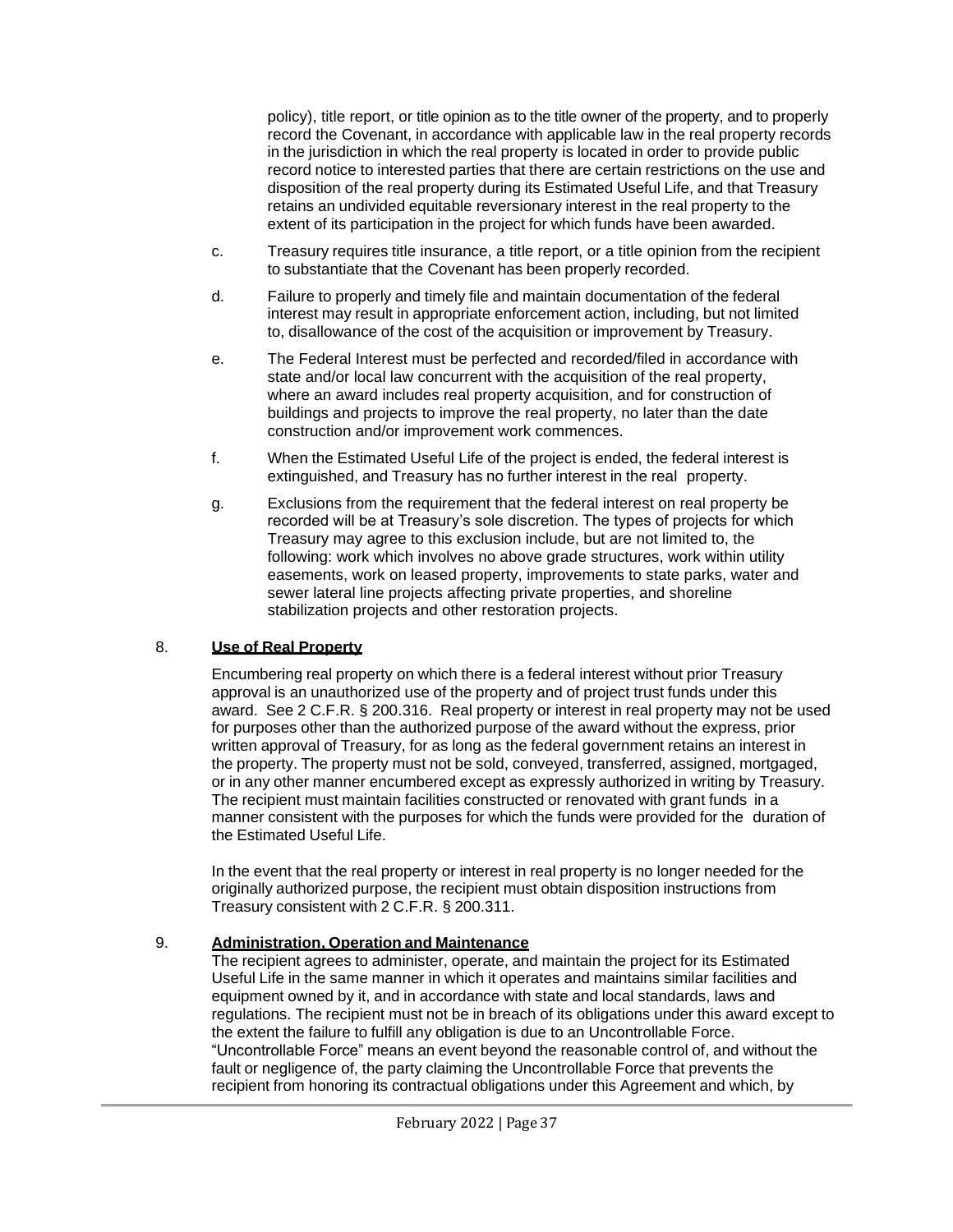exercise of the recipient's reasonable care, diligence and foresight, such recipient was unable to avoid. Uncontrollable Forces include, but are not limited to:

- a. Strikes or work stoppage;
- b. Floods, earthquakes, or other natural disasters;
- c. Terrorist acts; and
- d. Final orders or injunctions issued by a court or regulatory body having competent subject matter jurisdiction which the recipient, claiming the Uncontrollable Force, after diligent efforts, was unable to have stayed, suspended, or set aside pending review by a court of competent subject matter jurisdiction. Neither the unavailability of funds or financing, nor conditions of national or local economies or markets must be considered an Uncontrollable Force.

#### <span id="page-39-0"></span>10. **Commencement of Construction**

The recipient must not commence construction prior to the date of the Award. The recipient must make a written request to Treasury for permission to commence with construction after the construction contractor has been selected and at least 30 days prior to construction. For project costs to be eligible for Treasury reimbursement, Treasury must determine that the award of all contracts with associated costs are in compliance with the scope of the project and all terms and conditions of this award, and that all necessary permits have been or will be obtained, all Special Award Conditions tied to the commencement of construction have been satisfied, and the federal interest is secure. No construction funds may be drawn from ASAP without Treasury's written permission. If the recipient commences construction prior to Treasury's determination, the recipient proceeds at its own risk.

Treasury will only review contract amendments or change orders which change the scope of a contract.

#### <span id="page-39-1"></span>11. **Insurance**

The recipient must, at a minimum, provide the equivalent insurance coverage for real property improved with federal funds as provided to property owned by the recipient state, county or parish, in compliance with 2 C.F.R. § 200.310.

#### <span id="page-39-2"></span>12. **Bonding**

For construction or facility improvement contracts or subcontracts exceeding the simplified acquisition threshold, the recipient or pass-through entity may request in writing that Treasury accept its bonding policy and requirements. If Treasury determines that the federal interest in the project is adequately protected, the recipient or pass-through entity need not comply with the following three bonding requirements. For all other recipients and pass-through entities, the minimum requirements for construction or facility improvement contracts or subcontracts exceeding the simplified acquisition threshold are as follows:

- a. A bid guarantee from each bidder equivalent to five percent of the bid price. The "bid guarantee" must consist of a firm commitment such as a bid bond, certified check, or other negotiable instrument accompanying a bid as assurance that the bidder will, upon acceptance of the bid, execute such contractual instruments as may be required within the time specified.
- b. A performance bond on the part of the contractor for 100 percent of the contract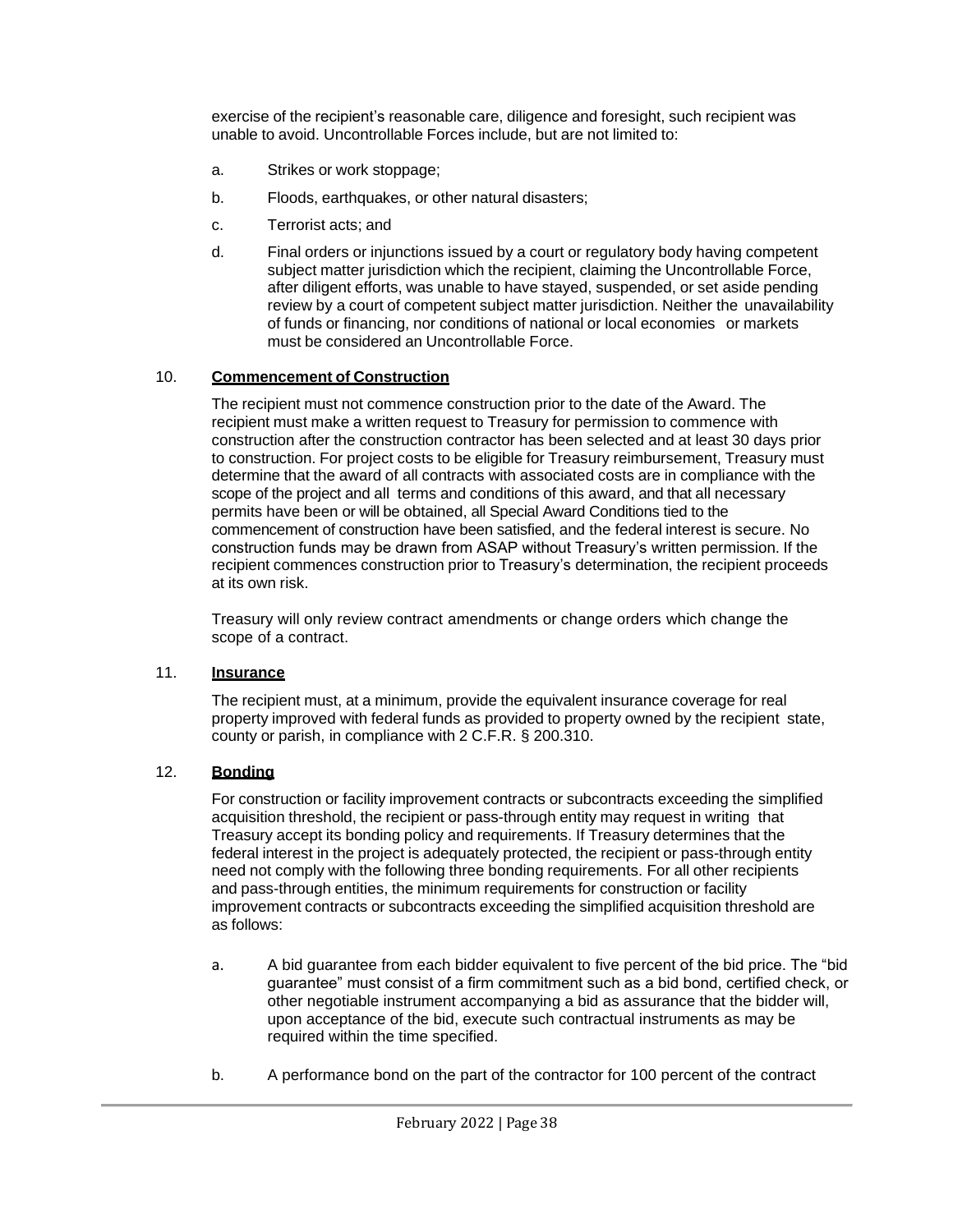price. A "performance bond" is one executed in connection with a contract to secure fulfillment of all the contractor's obligations under such contract.

c. A payment bond on the part of the contractor for 100 percent of the contract price. A "payment bond" is one executed in connection with a contract to assure payment as required by law of all persons supplying labor and material in the execution of the work provided for in the contract.

#### <span id="page-40-0"></span>13. **Floodplain Requirements**

In accordance with 44 C.F.R. Part 9, prior to Treasury's permission to commence construction in a designated 100-year floodplain, the recipient must provide evidence satisfactory to Treasury of a Floodplain Notice, that the 30-day period established for receipt of comments from the public in response to public notice published regarding the potential for adverse project impact on the values and functions of a designated 100-year floodplain has expired and that identified concerns (if any) have been addressed to Treasury's satisfaction. This notice may be satisfied through a federal/state environmental assessment process used as the vehicle for public notice, involvement, and explanation per 44 C.F.R. § 9.8(2).

In addition, prior to Treasury's authorization to commence construction of structures and/or buildings within a designated 100-year floodplain, the recipient must provide evidence satisfactory to Treasury of the following:

- a. Floodplain Protection: That the project engineer/architect has certified that the project facility will be adequately protected from damage by floods in this area of apparent potential flood hazard. The evidence must include adequate justification for the Base Flood Elevation designation for the financial assistance award site.
- b. Floodplain Insurance: That the community is participating in the National Flood Insurance Program, and that as required, the recipient will purchase flood insurance.

#### <span id="page-40-1"></span>14. **Goals for Women and Minorities in Construction**

Department of Labor regulations set forth in 41 C.F.R. § 60-4 establish goals and timetables for participation of minorities and women in the construction industry. These regulations apply to all federally assisted construction contracts in excess of \$10,000. The recipient must comply with these regulations and must obtain compliance with 41 C.F.R. § 60-4 from contractors and subcontractors employed in the completion of the project by including such notices, clauses and provisions in the Solicitations for Offers or Bids as required by 41 C.F.R. § 60-4.

- a. The goal for participation of women in each trade area must be as follows: From April 1, 1981, until further notice: 6.9 percent;
- b. All changes to this goal, as published in the Federal Register in accordance with the Office of Federal Contract Compliance Programs regulations at 41 C.F.R. § 60-4.6, or any successor regulations, must hereafter be incorporated by reference into these Special Award Conditions; and,
- c. Goals for minority participation must be as prescribed by Appendix B-80, Federal Register, Volume 45, No. 194, October 3, 1980, or subsequent publications. The recipient must include the "Standard Federal Equal Employment Opportunity Construction Contract Specifications" (or cause them to be included, if appropriate) in all federally assisted contracts and subcontracts. The goals and timetables for minority and female participation may not be less than those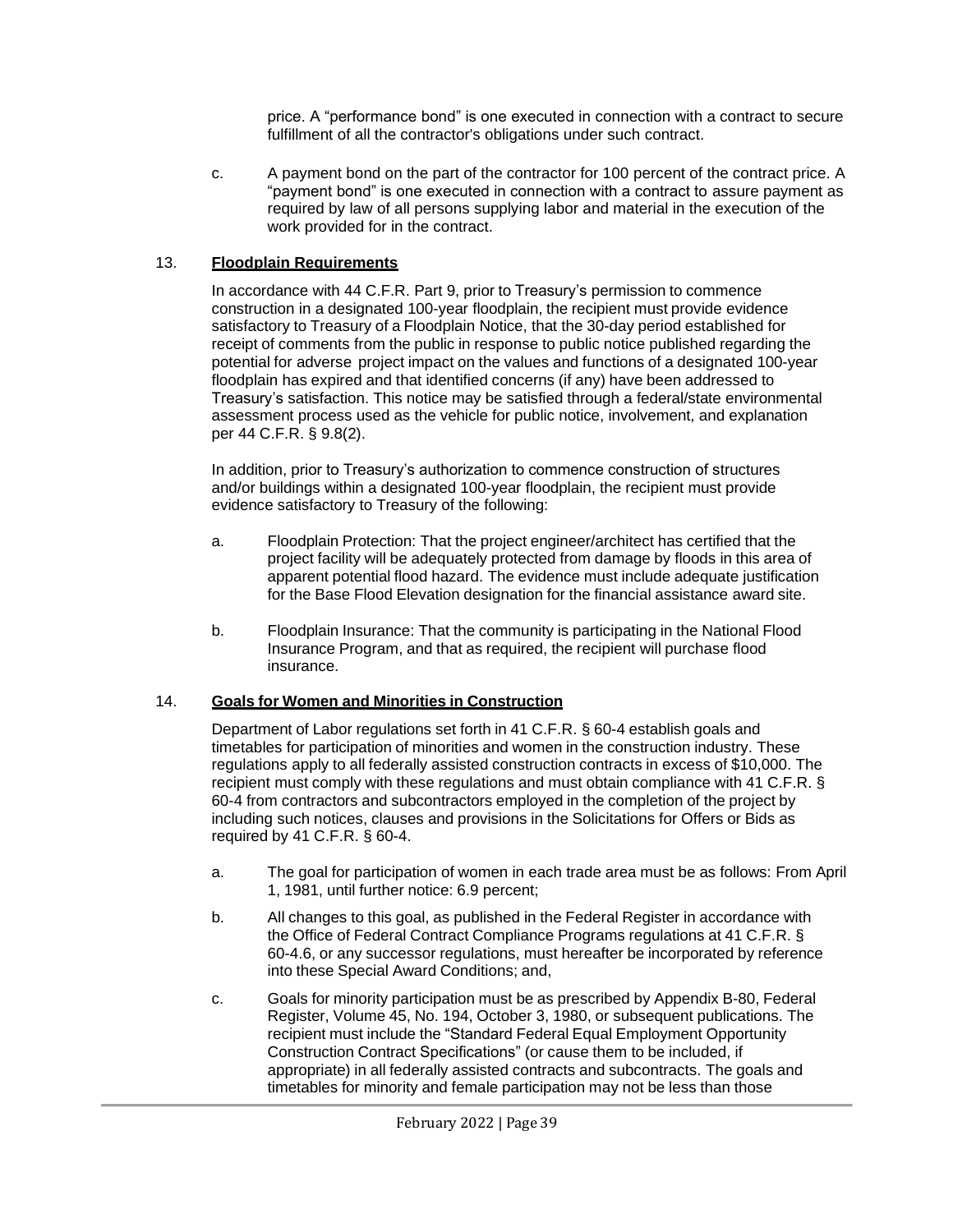published pursuant to 41 C.F.R. § 60-4.6.

#### <span id="page-41-0"></span>15. **Davis Bacon Act, as amended (40 U.S.C. §§ 3141–3148)**

Davis-Bacon Act-related provisions outlined in 33 U.S.C. § 1372 are applicable to RESTORE Act grants that fund a construction project that is a "treatment works" project as defined in 33 U.S.C. § 1292; or a construction project regardless of whether it is a "treatment works" project when RESTORE Act Direct Component grant funds are used on a construction project in conjunction with federal assistance from another federal agency operating under an authority that requires the enforcement of Davis-Bacon Act-related provisions.

- a. "Treatment works" is defined in 33 U.S.C. § 1292, and means any:
	- i. Devices and systems:
		- 1) Used in the storage, treatment, recycling, and reclamation of municipal sewage or industrial wastes of a liquid nature to implement 33 U.S.C. § 1281; or
		- 2) Necessary to recycle or reuse water at the most economical cost over the estimated life of the works, including intercepting sewers, outfall ewers, sewage collection systems, pumping, power, and other equipment, and their appurtenances; extensions, improvements, remodeling, additions, and alterations to those devices and system; and
	- ii. Elements essential to provide a reliable recycled supply of water such as standby treatment units and clear well facilities;
	- iii. Acquisition of the land that will be an integral part of the treatment process (including land used for the storage of treated wastewater in land treatment systems prior to land application) or will be used for ultimate disposal of residues resulting from such treatment and acquisition of other land, and interests in land, that are necessary for construction; or

Any other method or system for preventing, abating, reducing, storing, treating, separating, or disposing of municipal waste, including storm water runoff, or industrial waste, including waste in combined storm water and sanitary sewer systems.

- b. When Davis-Bacon Act-related provisions applies, the recipient must include a provision for compliance with the Davis-Bacon Act (40 U.S.C. §§ 3141–3144, and §§ 3146–3148) as supplemented by Department of Labor regulations (29 C.F.R. Part 5, "Labor Standards Provisions Applicable to Contracts Covering Federally Financed and Assisted Construction") in all prime construction contracts in excess of \$2,000 which is entered into for the actual construction, alteration and/or repair, including painting and decorating, of a public building or public work, or building or work financed in whole or in part from Federal funds. The recipient must place a copy of the current prevailing wage determination issued by the Department of Labor in each solicitation. For information on the current prevailing wage rate determination for a specific locality go to [https://sam.gov/content/wage](https://sam.gov/content/wage-determinations)[determinations.](https://sam.gov/content/wage-determinations) If there is no prevailing wage rate determination for your locality, recipients should contact the U.S. Department of Labor at 1-866-487-2365 on how to obtain a prevailing wage rate determination*.*
- c. The decision to award a contract or subcontract must be conditioned upon the acceptance of the wage determination. In accordance with the statute and regulations, contractors are required to pay wages to laborers and mechanics at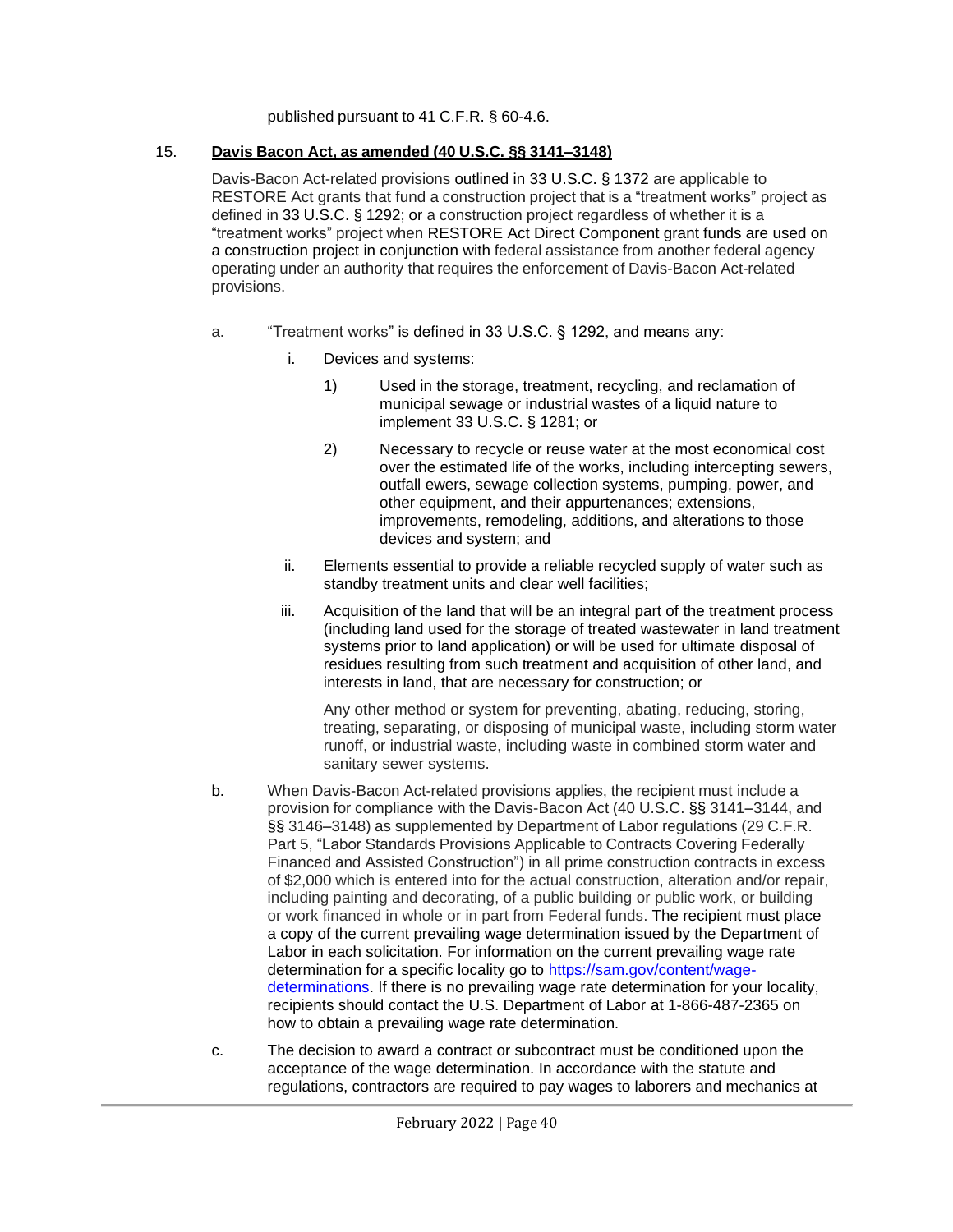a rate not less than the prevailing wages specified in a wage determination made by the Secretary of Labor and required to pay wages not less than once a week. The contractor shall submit weekly for each week in which any contract work is performed, a copy of all payrolls to the recipient. The required weekly payroll information may be submitted in any form desired. A contractor may use Form WH–347 which is available at [https://www.dol.gov/agencies/whd/government](https://www.dol.gov/agencies/whd/government-contracts/construction/payroll-certification)[contracts/construction/payroll-certification.](https://www.dol.gov/agencies/whd/government-contracts/construction/payroll-certification)

- d. The prime contractor shall be responsible for compliance by any subcontractor or lower-tier subcontractor. Payrolls and basic records relating thereto shall be maintained by the contractor during the course of the work and preserved for a period of three years thereafter for all laborers and mechanics working at the site of the work. The recipient must report all suspected or reported violations to Treasury.
- e. The wage determination (including any additional classification and wage rates) and the Davis-Bacon poster (WH–1321) shall be posted at all times by the contractor and its subcontractors at the site of the work in a prominent and accessible place where it can be easily seen by the workers. The posters can be found at [https://www.dol.gov/whd/programs/dbra/wh1321.htm.](https://www.dol.gov/whd/programs/dbra/wh1321.htm)
- f. The recipient must include all the following contract clauses outlined in 29 C.F.R. § 5.5(a) in all construction contracts subject to the Davis-Bacon and Related Acts requirements, which are in excess of \$2,000 and entered into for the actual construction, alteration and/or repair, including painting and decorating, of a public building or public work, or building or work financed in whole or in part from RESTORE Act Direct Component grant funds, and ensure that any subrecipient also includes these contract clauses in all construction contracts subject to the Davis-Bacon Act requirements (see Appendix III of this document).
- g. **Contract Provision for Contracts in Excess of \$100,000***:* **Contract Work Hours and Safety Standards Act**. All contracts awarded by the recipient or subrecipient in excess of \$100,000 that involve the employment of mechanics or laborers must include a provision for compliance with 40 U.S.C. §§ 3702 and 3704, as supplemented by Department of Labor regulations at 29 C.F.R. § 5.5(b). Under 40 U.S.C. § 3702, each contractor must be required to compute the wages of every mechanic and laborer on the basis of a standard work week of 40 hours. Work in excess of the standard work week is permissible provided that the worker is compensated at a rate of not less than one and a half times the basic rate of pay for all hours worked in excess of 40 hours in the work week. The requirements of 40 U.S.C. § 3704 are applicable to construction work and provide that no laborer or mechanic must be required to work in surroundings or under working conditions which are unsanitary, hazardous or dangerous. **These requirements do not apply to the purchases of supplies or materials or articles ordinarily available on the open market, or contracts for transportation or transmission of intelligence.** The recipient or subrecipient shall insert the clauses set forth in 29 C.F.R. §§ 5.5(b)(1) through (4) in full in any contract in an amount in excess of \$100,000 and subject to the overtime provisions of the Contract Work Hours and Safety Standards Act. These clauses shall be inserted in addition to the clauses required by 29 C.F.R. § 5.5(a). As used in this paragraph, the terms *laborers* and *mechanics* include watchmen and guards. See Appendix IV of this document for the Contract Clauses Required for Contracts Subject to the Requirements of the Contract Work Hours and Safety Standards Act.
- h. In addition to the clauses contained in 29 C.F.R. § 5.5(b), in any contract subject only to the Contract Work Hours and Safety Standards Act and not to any of the other statutes cited in 29 C.F.R. § 5.1, the recipient or subrecipient shall insert a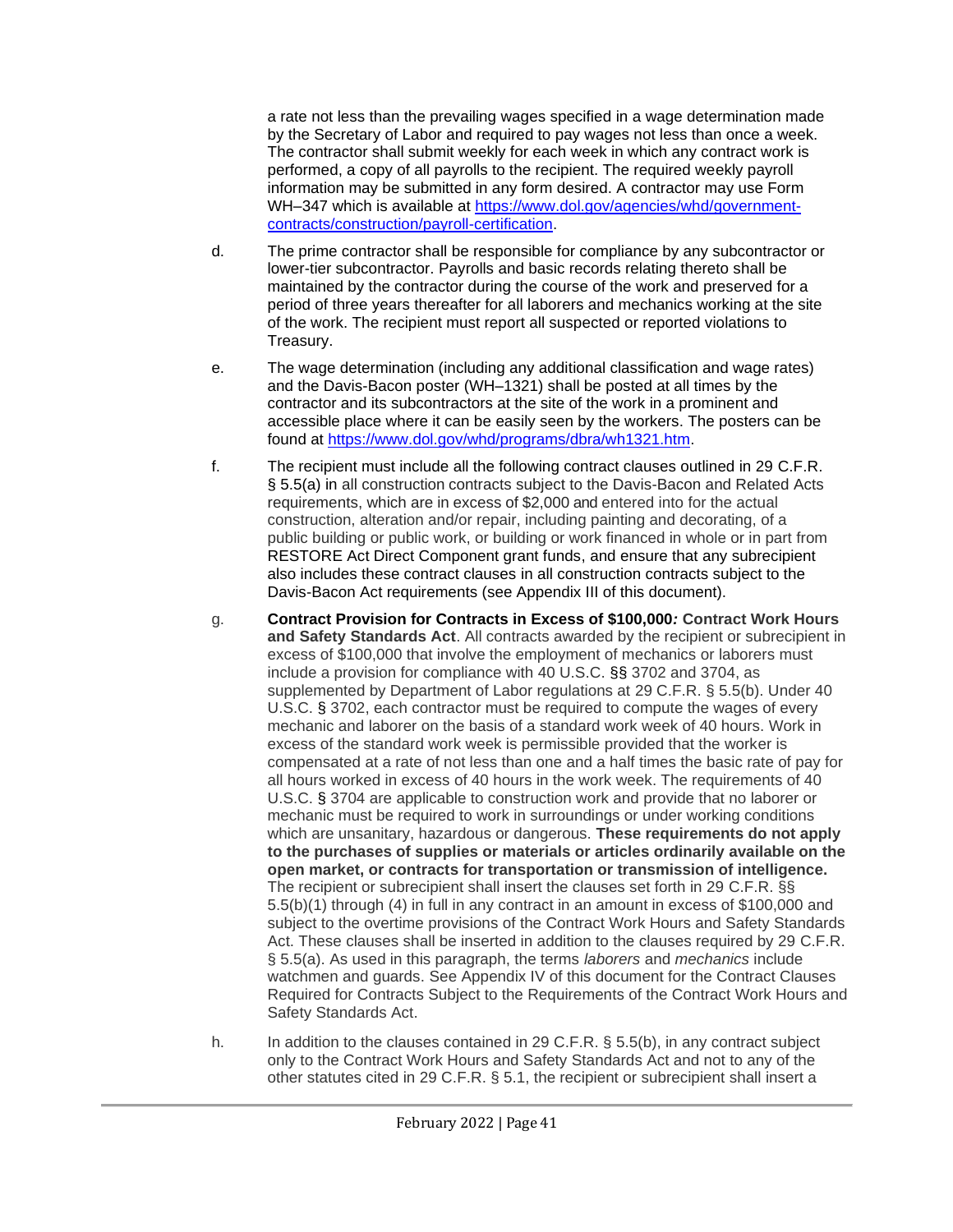clause requiring that the contractor or subcontractor shall maintain payrolls and basic payroll records during the course of the work and shall preserve them for a period of three years from the completion of the contract for all laborers and mechanics, including guards and watchmen, working on the contract. Such records shall contain the name and address of each such employee, social security number, correct classifications, hourly rates of wages paid, daily and weekly number of hours worked, deductions made, and actual wages paid. Further, the recipient or subrecipient shall insert in any such contract a clause providing that the records to be maintained under this paragraph shall be made available by the contractor or subcontractor for inspection, copying, or transcription by authorized representatives of the recipient, Department of Treasury, and the Department of Labor, and the contractor or subcontractor will permit such representatives to interview employees during working hours on the job.

i. **Enforcement**: In accordance with 29 C.F.R. § 5.6(a)(1), Treasury has the responsibility to ascertain whether the clauses required by 29 C.F.R. § 5.5 have been inserted in the contracts subject to the labor standards provisions of the Acts contained in 29 C.F.R.  $\S 5.1$ . Pursuant to 29 C.F.R.  $\S 5.6(a)(3)$ , Treasury may cause investigations to be made by the recipient as may be necessary to ensure compliance with the labor standards clauses required by 29 C.F.R. § 5.5 and the applicable statutes listed in 29 C.F.R. § 5.1. Investigations shall be made of all contracts with such frequency as may be necessary to ensure compliance. Such investigations shall include interviews with employees, which shall be taken in confidence, and examinations of payroll data and evidence of registration and certification with respect to apprenticeship and training plans. In making such examinations, particular care shall be taken to determine the correctness of classifications and to determine whether there is a disproportionate employment of laborers and of apprentices or trainees registered in approved programs. Such investigations shall also include evidence of fringe benefit plans and payments thereunder. Complaints of alleged violations shall be given priority.

## <span id="page-43-0"></span>16. **Equal Opportunity Clause**

Pursuant to 41 C.F.R. § 60-1.4(b), federally-assisted construction contracts, for construction which is not exempt from the requirements of the equal opportunity clause, 41 C.F.R. Part 60-1—Obligations of Contractors and Subcontractors, the recipient hereby agrees that it will incorporate or cause to be incorporated into any contract for construction work, or modification thereof, as defined in the regulations of the Secretary of Labor at 41 C.F.R. Chapter 60, which is paid for in whole or in part with funds obtained from the federal government or borrowed on the credit of the federal government pursuant to a grant, contract, loan, insurance, or guarantee, or undertaken pursuant to any federal program involving such grant, contract, loan, insurance, or guarantee, the following equal opportunity clause: See Appendix V for the full text of 41 C.F.R. § 60-1.4.

## <span id="page-43-1"></span>17. **Revised ADA Standards for Accessible Design for Construction Awards**

The U.S. Department of Justice has issued revised regulations implementing Title II of the ADA (28 C.F.R. Part 35) and Title III of the ADA (28 C.F.R. Part 36). The revised regulations adopted new enforceable accessibility standards called the "2010 ADA Standards for Accessible Design" (2010 Standards). The 2010 Standards are an acceptable alternative to the Uniform Federal Accessibility Standards (UFAS). Treasury deems compliance with the 2010 Standards to be an acceptable means of complying with the Section 504 accessibility requirements for new construction and alteration projects. All new construction and alteration projects must comply with the 2010 Standards.

#### <span id="page-43-2"></span>18. **Supplies and Equipment**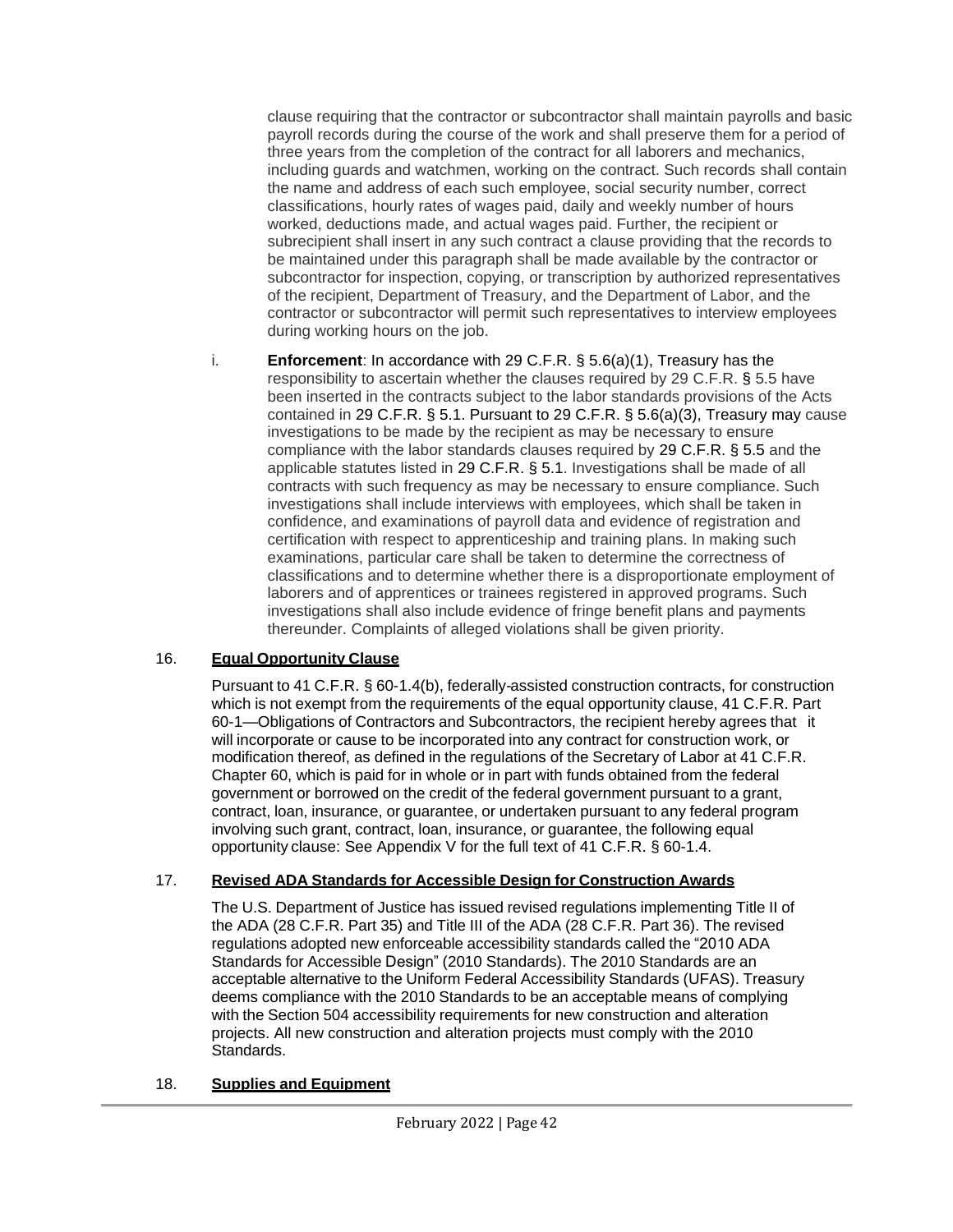- a. Requirements that are applicable to recipients that are states:
	- i. Equipment: The recipient must use, manage, and dispose of equipment acquired under this Award in accordance with state laws and procedures.
	- ii. Supplies: If the recipient has a residual inventory of unused supplies exceeding \$5,000 in total aggregate value upon termination or completion of the activity, project, or program and the supplies are not needed for any other federal award, the recipient must report the value and the retention or sale of such supplies by submitting to Treasury a completed *SF-428 Tangible Personal Property Report* and *SF-428-B Final Report Form* no later than 60 days after the end of the Period of Performance*.*
- b. Requirements that are applicable to recipients that are not states:
	- i. Equipment and Supplies: During the period of performance, the recipient must seek disposition instructions from Treasury for equipment and/or unused or residual supplies acquired under this Award if the current fair market value of the equipment and/or unused or residual supplies is greater than \$5,000 per unit. The recipient must seek disposition instructions before disposing of the property by submitting a completed *SF-428 Tangible Personal Property Report* and *SF-428-C Disposition Request/Report*. Not later than 60 days after the end of the period of performance, the recipient must submit to Treasury a completed *SF-428 Tangible Personal Property Report* and *SF-428-B Final Report Form* if the recipient retains any equipment with a current fair market value greater than \$5,000 per unit or a residual inventory of unused supplies exceeding \$5,000 in total aggregate value upon termination or completion of the activity, project, or program and the equipment and/or supplies are not needed for any other federal award.

## <span id="page-44-0"></span>**T MISCELLANEOUS REQUIREMENTS AND PROVISIONS**

The recipient must comply with all miscellaneous requirements and provisions described in this section and, when applicable, require its subrecipients, contractors, and subcontractors to comply. This list is not exclusive:

## <span id="page-44-1"></span>1. **Prohibition Against Assignment by the Recipient**

Notwithstanding any other provision of this Award, the recipient must not transfer, pledge, mortgage, or otherwise assign this Award, or any interest therein, or any claim arising thereunder, to any party or parties, banks, trust companies, or other financing or financial institutions without the express written approval of Treasury.

## <span id="page-44-2"></span>2. **Disclaimer Provisions**

- a. The United States expressly disclaims any and all responsibility or liability to the recipient or third persons for the actions of the recipient or third persons resulting in death, bodily injury, property damages, or any other losses resulting in any way from the performance of this Award or any other losses resulting in any way from the performance of this Award or any subaward, contract, or subcontract under this Award.
- b. The acceptance of this Award by the recipient does not in any way constitute an agency relationship between the United States and the recipient.

## <span id="page-44-3"></span>3. **Prohibited and Criminal Activities**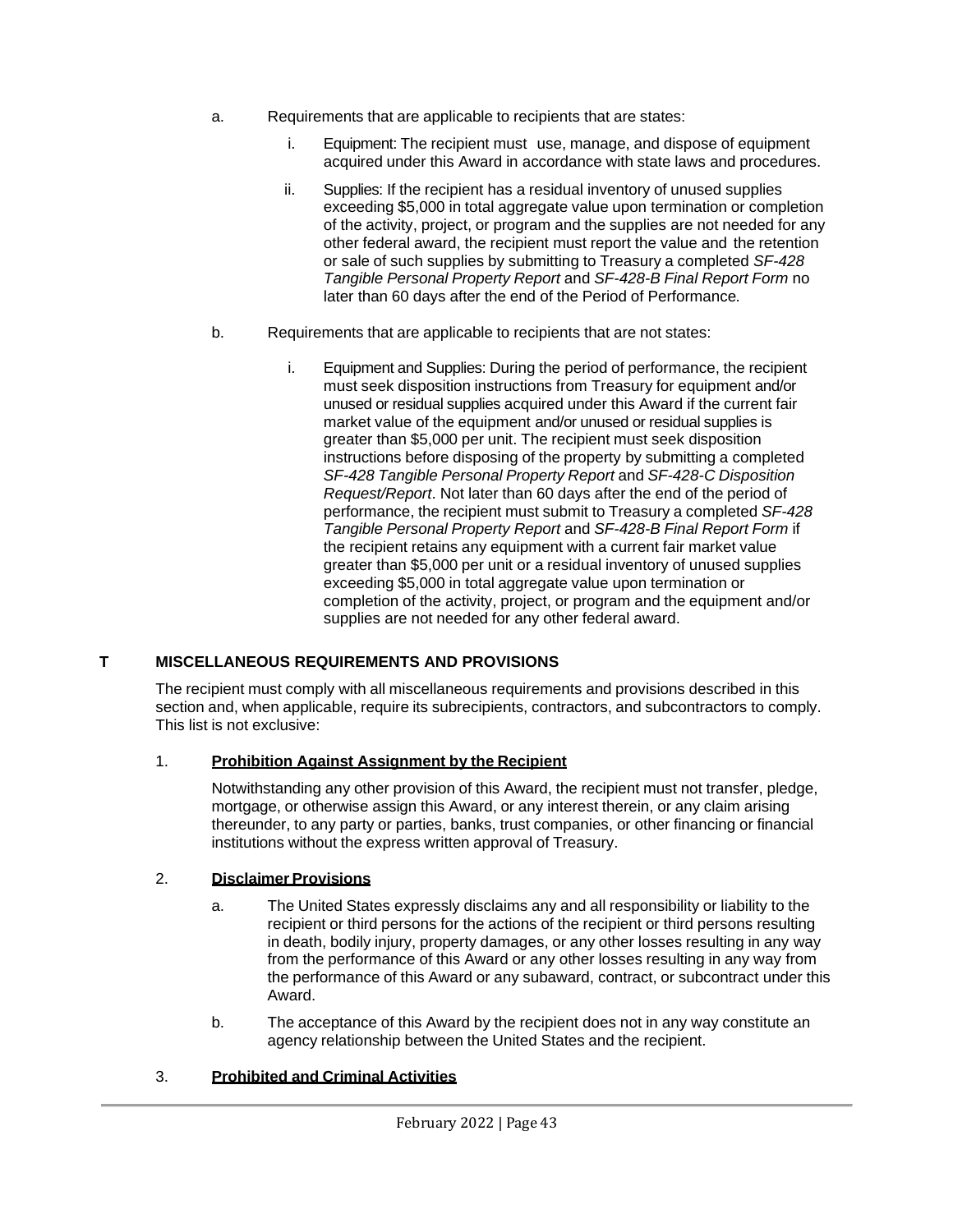- a. The Program Fraud Civil Remedies Act of 1986 (31 U.S.C. §§ 3801-3812), provides for the imposition of civil penalties against persons who make false, fictitious, or fraudulent claims to the federal government for money (including money representing grants, loans or other benefits).
- b. False Statements, as amended (18 U.S.C. § 1001) provides that whoever makes or presents any materially false, fictitious, or fraudulent statements to the United States shall be subject to imprisonment of not more than five years.
- c. False, Fictitious, or Fraudulent Claims, as amended (18 U.S.C. § 287) provides that whoever makes or presents a false, fictitious, or fraudulent claim against or to the United States shall be subject to imprisonment of not more than five years and shall be subject to a fine in the amount provided in 18 U.S.C. § 287.
- d. False Claims Act (31 U.S.C. §§ 3729-3732), provides that suits under this act can be brought by the federal government, or a person on behalf of the federal government, for false claims under federal assistance programs
- e. Copeland "Anti-Kickback" Act (41 U.S.C §§ 1320a-7b(b)) prohibits a person or organization engaged in a federally supported project from enticing an employee working on the project from giving up a part of his compensation under an employment contract. The Copeland "Anti-Kickback" Act also applies to contractors and subcontractors pursuant to 40 U.S.C. § 3145.

## <span id="page-45-0"></span>4. **Limitations on Political Activities of Employees**

The recipient must comply, as applicable, with provisions of the Hatch Act, as amended (5 U.S.C. §§ 1501-1508 and §§ 7321-7326) which limit the political activities of employees whose principal employment activities are funded in whole or in part with federal funds.

## <span id="page-45-1"></span>5. **Drug-Free Workplace**

The recipient must comply with the provisions of the Drug-Free Workplace Act of 1988 (Public Law 100-690, Title V, Sec. 5153, as amended by Public Law 105-85, Div. A, Title VIII, Sec. 809, as codified at 41 U.S.C. § 8102), and Treasury implementing regulations at 31 C.F.R. Part 20, which require that the recipient take steps to provide a drug-free workplace.

## <span id="page-45-2"></span>6. **Increasing Seat Belt Use in the United States**

Pursuant to Executive Order 13043, 62 FR 19217 (Apr. 8, 1997), Recipient should encourage its employees and should encourage contractors to adopt and enforce on-thejob seat belt policies and programs for their employees when operating company-owned, rented or personally owned vehicles.

## <span id="page-45-4"></span><span id="page-45-3"></span>7. **Reducing Text Messaging While Driving**

Pursuant to Executive Order 13513, 74 FR 51225 (Oct. 1, 2009), recipient should encourage its employees, subrecipients, and contractors to adopt and enforce policies that ban text messaging while driving, and recipient should establish workplace safety policies to decrease accidents caused by distracted drivers.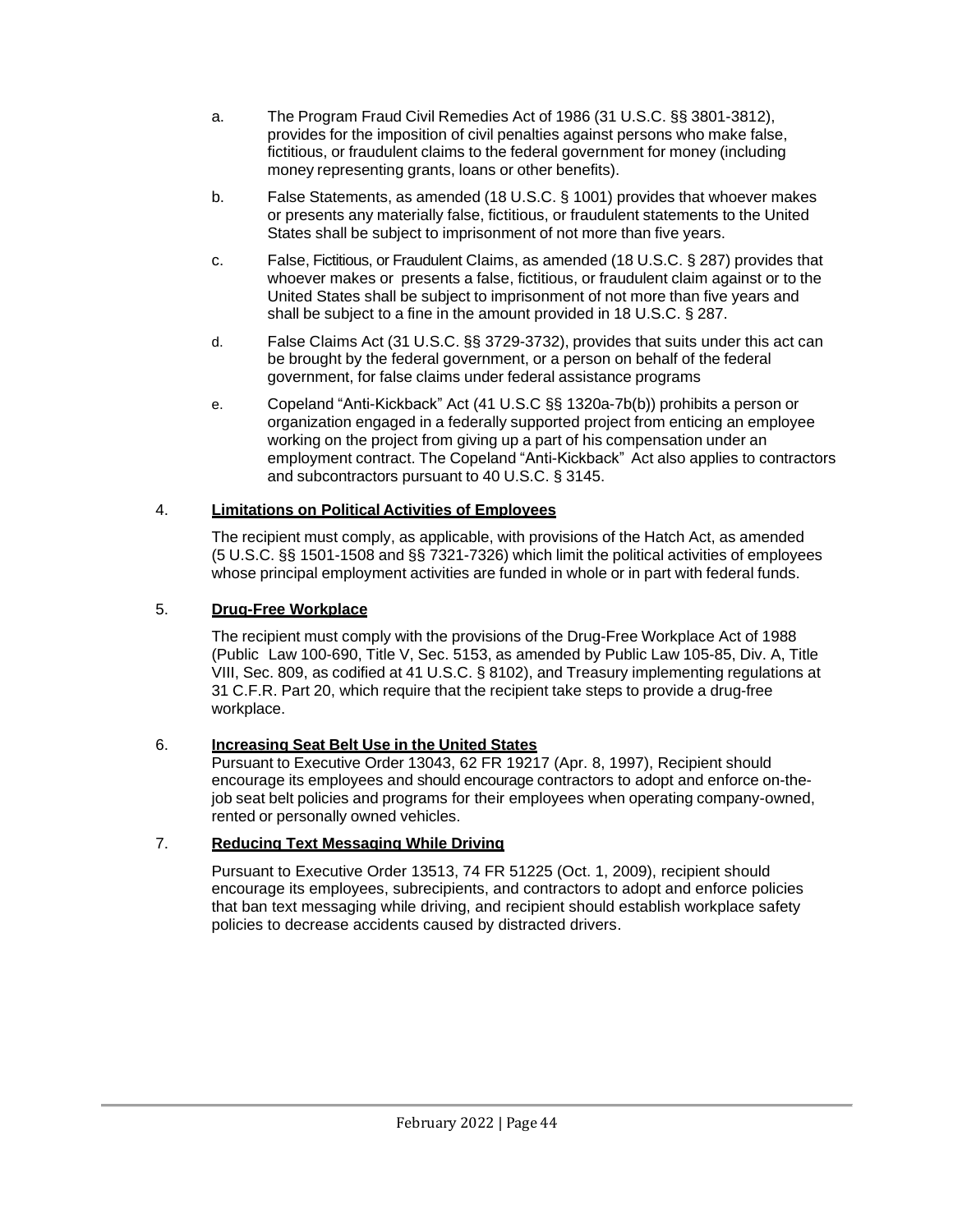## 8. **Minority Serving Institutions (MSIs) Initiative**

Pursuant to EOs 13555 and13270, as amended, Treasury is strongly committed to broadening the participation of MSIs in its financial assistance programs. Treasury's goals include achieving full participation of MSIs in order to advance the development of human potential, strengthen the nation's capacity to provide high-quality education, and increase opportunities for MSIs to participate in and benefit from federal financial assistance programs. Treasury encourages recipients to include meaningful participation of MSIs. Institutions eligible to be considered MSIs are listed on the Department of Education website at [http://www2.ed.gov/about/offices/list/ocr/edlite-minorityinst.html.](http://www2.ed.gov/about/offices/list/ocr/edlite-minorityinst.html)

## <span id="page-46-0"></span>9. **Research Misconduct**

Treasury adopts, and applies to Awards for research, the Federal Policy on Research Misconduct (Federal Policy) issued by the EO of the President's Office of Science and Technology Policy on December 6, 2000 (65 Fed. Reg. 76260 (2000)). As provided for in the Federal Policy, research misconduct refers to the fabrication, falsification, or plagiarism in proposing, performing, or reviewing research, or in reporting research results. Research misconduct does not include honest errors or differences of opinion. Recipients that conduct research funded by Treasury must foster an atmosphere conducive to the responsible conduct of sponsored research by safeguarding against and resolving allegations of research misconduct. Recipients also have the primary responsibility to prevent, detect, and investigate allegations of research misconduct and, for this purpose, may rely on their internal policies and procedures, as appropriate, to do so. Award funds expended on an activity that is determined to be invalid or unreliable because of research misconduct may result in appropriate enforcement action under the Award, up to and including Award termination and possible suspension or debarment. Treasury requires that any allegation that contains sufficient information to proceed with an inquiry be submitted to Treasury, which will also notify the Treasury Office of Inspector General of such allegation. Once the recipient has investigated the allegation, it will submit its findings to Treasury. Treasury may accept the recipient's findings or proceed with its own investigation; Treasury shall inform the recipient of the Treasury's final determination.

## <span id="page-46-1"></span>10. **Care and Use of Live Vertebrate Animals**

Recipients must comply with the Laboratory Animal Welfare Act of 1966 (Public Law 89- 544), as amended, (7 U.S.C. § 2131 et seq.) (animal acquisition, transport, care, handling, and use in projects), and implementing regulations, 9 C.F.R. Parts 1, 2, and 3; the Endangered Species Act, as amended, (16 U.S.C. § 1531 et seq.); Marine Mammal Protection Act, as amended, (16 U.S.C. § 1361 et seq.) (taking possession, transport, purchase, sale, export or import of wildlife and plants); the Nonindigenous Aquatic Nuisance Prevention and Control Act, as amended, (16 U.S.C. § 4701 et seq.) (ensure preventive measures are taken or that probable harm of using species is minimal if there is an escape or release); and all other applicable statutes pertaining to the care, handling, and treatment of warm blooded animals held for research, teaching, or other activities supported by federal financial assistance.

#### <span id="page-46-2"></span>11. **The Trafficking Victims Protection Act of 2000, as amended, (22 U.S.C. § 7104(g)), and the implementing regulations at 2 C.F.R. Part 175**

The Trafficking Victims Protection Act of 2000 authorizes termination of financial assistance provided to a private entity, as defined in 2 C.F.R. §175.25(d), without penalty to the federal government, if the recipient or subrecipient engages in certain activities related to trafficking in persons.

- a. Provisions applicable to a recipient that is a private entity:
	- i. You as the recipient, your employees, subrecipients under this Award,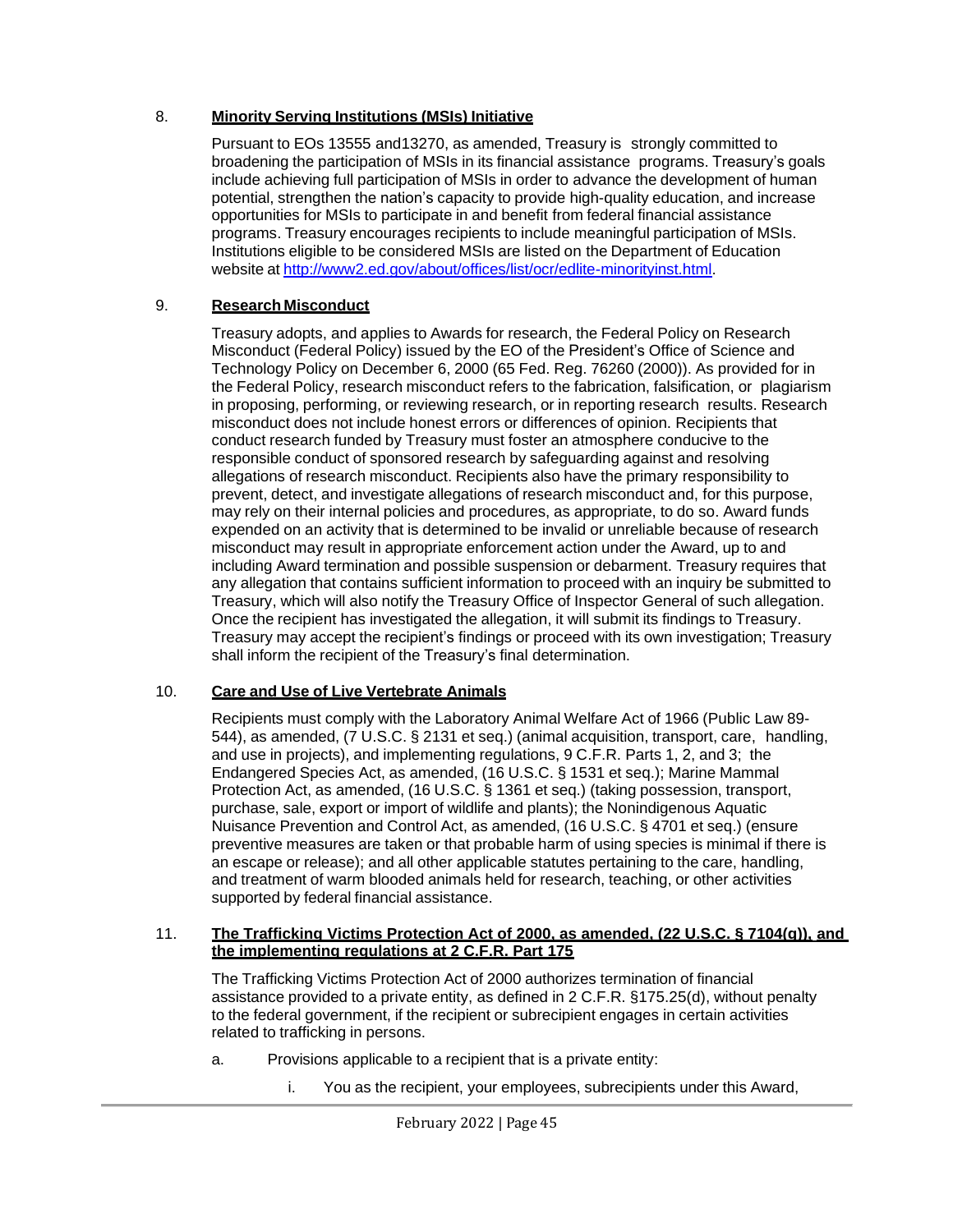and subrecipients' employees may not—

- a) Engage in severe forms of trafficking in persons during the period of time that this Award is in effect;
- b) Procure a commercial sex act during the period of time that this Award is in effect; or
- c) Use forced labor in the performance of this Award or subawards under this Award.
- ii. We as the federal awarding agency may unilaterally terminate this Award, without penalty, if you or a subrecipient that is a private entity
	- a) Is determined to have violated a prohibition in paragraph a.1 of this Section V.10; or
	- b) Has an employee who is determined by the agency official authorized to terminate this Award to have violated a prohibition in paragraph a.1 of this Section V.10 through conduct that is either—
		- 1) Associated with performance under this Award; or
		- 2) Imputed to you or the subrecipient using the standards and due process for imputing the conduct of an individual to an organization that are provided in 2 C.F.R. Part 180, "OMB Guidelines to Agencies on Governmentwide Debarment and Suspension (Nonprocurement)," as implemented by our agency at 31 C.F.R. Part 19.
- b. Provision applicable to a recipient other than a private entity. We as the federal awarding agency may unilaterally terminate this Award, without penalty, if a subrecipient that is a private entity
	- i. Is determined to have violated an applicable prohibition in paragraph a.1 of this Section V.10; or
	- ii. Has an employee who is determined by the agency official authorized to terminate this Award to have violated an applicable prohibition in paragraph (a) of this Section through conduct that is either:
		- a) Associated with performance under this Award; or
		- b) Imputed to the subrecipient using the standards and due process for imputing the conduct of an individual to an organization that are provided in 2 C.F.R. Part 180, "OMB Guidelines to Agencies on .<br>Governmentwide Debarment and Suspension (Nonprocurement)," as implemented by our agency at 31 C.F.R. Part 19.
- c. Provisions applicable to any recipient:
	- i. You must inform us immediately of any information you receive from any source alleging a violation of a prohibition of this section.
	- ii. Our right to terminate unilaterally that is described in paragraph a.2 or b of this section:
		- a) Implements section 106(g) of the Trafficking Victims Protection Act of 2000 (TVPA), as amended (22 U.S.C. § 7104(g)), and
		- b) Is in addition to all other remedies for noncompliance that are available to us under this Award.
	- iii. You must include the requirements of this section in any subaward you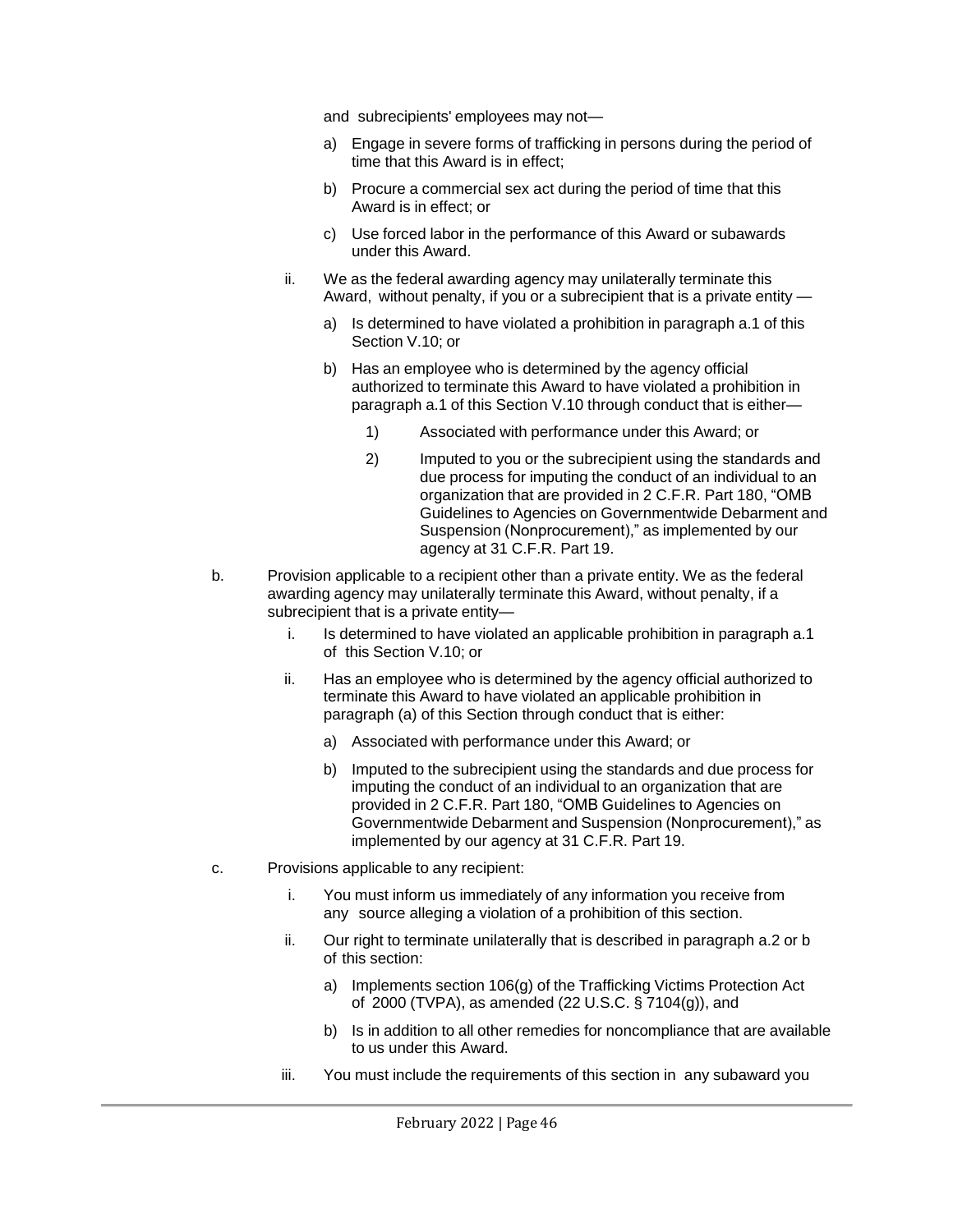make to a private entity.

- d. *Definitions*. For purposes of this award term:
	- i. "Employee" means either:
		- a) An individual employed by you or a subrecipient who is engaged in the performance of the project or program under this Award; or
		- b) Another person engaged in the performance of the project or program under this Award and not compensated by you including, but not limited to, a volunteer or individual whose services are contributed by a third party as an in-kind contribution toward cost sharing or matching requirements.
	- ii. "Forced labor" means labor obtained by any of the following methods: the recruitment, harboring, transportation, provision, or obtaining of a person for labor or services, through the use of force, fraud, or coercion for the purpose of subjection to involuntary servitude, peonage, debt bondage, or slavery.
	- iii. "Private entity":
		- a) Means any entity other than a state, local government, Indian tribe, or foreign public entity, as those terms are defined in 2 C.F.R. § 175.25.
		- b) Includes:
			- 1) A nonprofit organization, including any nonprofit institution of higher education, hospital, or tribal organization other than one included in the definition of Indian tribe at 2 C.F.R. § 175.25(b); or
			- 2) A for-profit organization.
	- iv. "Severe forms of trafficking in persons," "commercial sex act," and "coercion" have the meanings given at § 103 of the TVPA, as amended (22 U.S.C. § 7102).

## <span id="page-48-0"></span>12. **Publications and Signage**

Any publications (written, curricula, visual, sound, reports, or websites) except scientific articles or papers appearing in scientific, technical, or professional journals or signage produced with funds from this Award, which informs the public about the activities funded in whole or in part by this Award, must clearly display the following language:

#### Publications:

"This project was funded in whole or in part by grant [number] awarded by the U.S. Department of the Treasury under the RESTORE Act [Direct Component or Centers of Excellence Research Grants] program. The opinions, statements, findings, conclusions, and recommendations contained herein are those of the author(s) or contributor(s) and do not necessarily represent the official position, views, or policies of the U.S. Department of the Treasury. References to specific individuals, agencies, companies, products, or services should not be considered an endorsement by the author(s), contributor(s), or the U.S. Department of the Treasury."

## Signage:

"This project was funded by a grant from the U.S. Department of the Treasury under the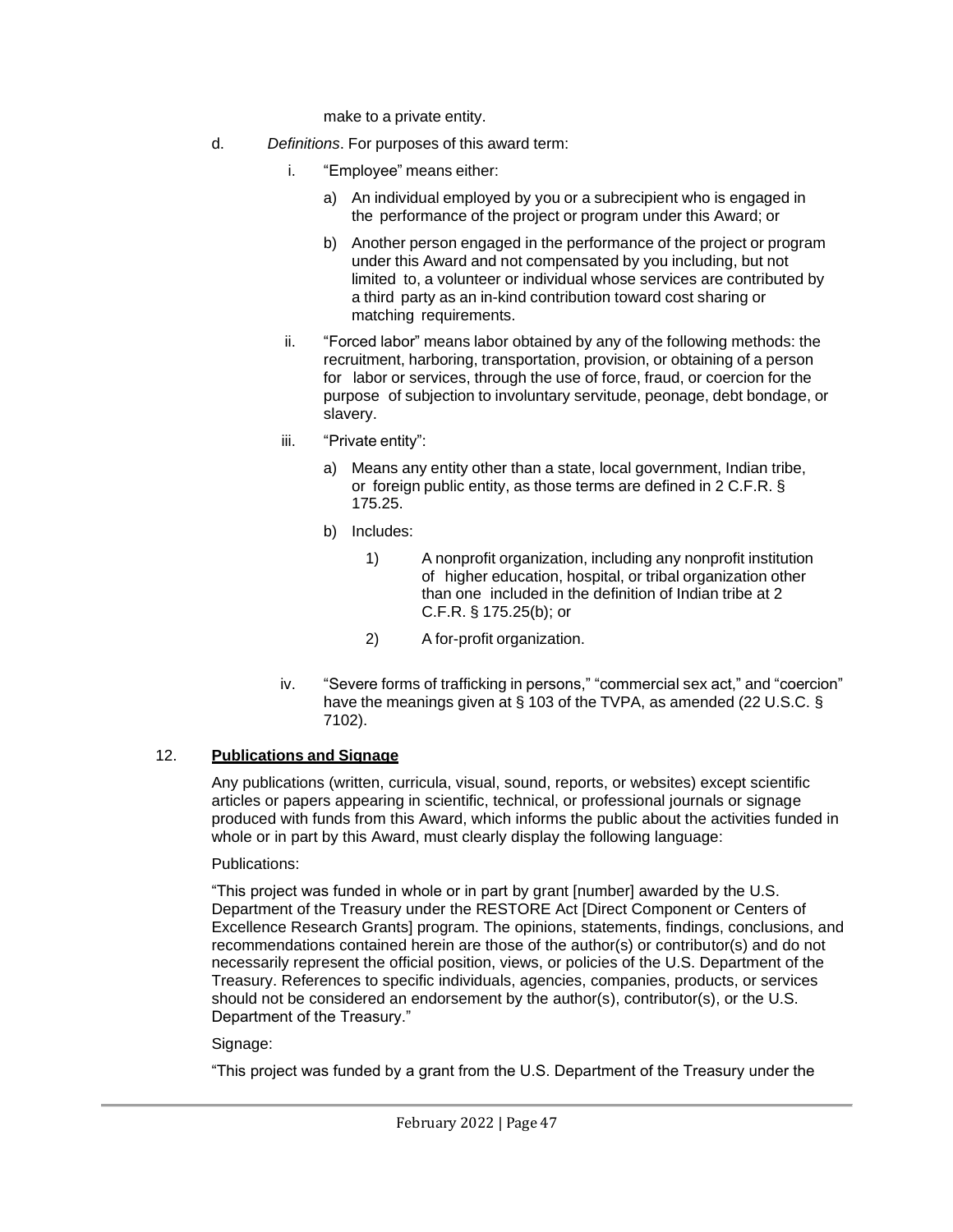RESTORE Act [Direct Component or Centers of Excellence Research Grants] Program."

## <span id="page-49-0"></span>13. **Copyright**

If applicable, Recipient may copyright any work that is subject to copyright and was developed, or for which ownership was acquired, under this award in accordance with 2 C.F.R. § 200.315(b). The U.S. Department of the Treasury reserves a royalty-free, nonexclusive, and irrevocable license to reproduce, publish, or otherwise use the work, in whole or in part (including create derivative works), for Federal Government purposes, and to authorize others to do so. Treasury also reserves the right, at its discretion, not to publish deliverables and other materials developed under this award as a Treasury resource.

Products and deliverables developed with award funds and published as a U.S. Department of the Treasury resource will contain the following copyright notice:

"This resource was developed under a federal award and may be subject to copyright. The U.S. Department of the Treasury reserves a royalty-free, nonexclusive, and irrevocable license to reproduce, publish, or otherwise use the work for Federal Government purposes and to authorize others to do so. This resource may be freely distributed and used for noncommercial and educational purposes only."

## <span id="page-49-1"></span>14. **Homeland Security Presidential Directive 12**

If the performance of this Award requires the recipient's personnel to have routine access to Treasury-controlled facilities and/or Treasury-controlled information systems (for purpose of this term "routine access" is defined as more than 180 days), such personnel must undergo the personal identity verification credential process. In the case of foreign nationals, Treasury will conduct a check with U.S. Citizenship and Immigration Services' (USCIS) Verification Division, a component of the Department of Homeland Security (DHS), to ensure the individual is in a lawful immigration status and that he or she is eligible for employment within the United States. Any items or services delivered under this Award must comply with Treasury personal identity verification procedures that implement Homeland Security Presidential Directive 12, "Policy for a Common Identification Standard for Federal Employees and Contractors", FIPS PUB 201, as amended, and OMB Memorandum M-05-24, as amended. The recipient must ensure that its subrecipients and contractors (at all tiers) performing work under this Award comply with the requirements contained in this section. Treasury may delay final payment under this Award if the subrecipient or contractor fails to comply with the requirements listed in this section. The recipient must insert the following term in all subawards and contracts when the subrecipient or contractor is required to have routine physical access to a Treasury-controlled facility or routine access to a Treasury-controlled information system:

- a. The subrecipient or contractor must comply with Treasury personal identity verification procedures identified in the subaward or contract that implement Homeland Security Presidential Directive 12 (HSPD-12), Office of Management and Budget (OMB) Guidance M-05-24, as amended, and Federal Information Processing Standards Publication, FIPS PUB 140-2, as amended, for all employees under this subaward or contract who require routine physical access to a federally controlled facility or routine access to a federally controlled information system.
- b. The subrecipient or contractor must account for all forms of government-provided identification issued to the subrecipient or contractor employees in connection with performance under this subaward or contract. The subrecipient or contractor must return such identification to the issuing agency at the earliest of any of the following, unless otherwise determined by Treasury:
	- i. When no longer needed for subaward or contract performance;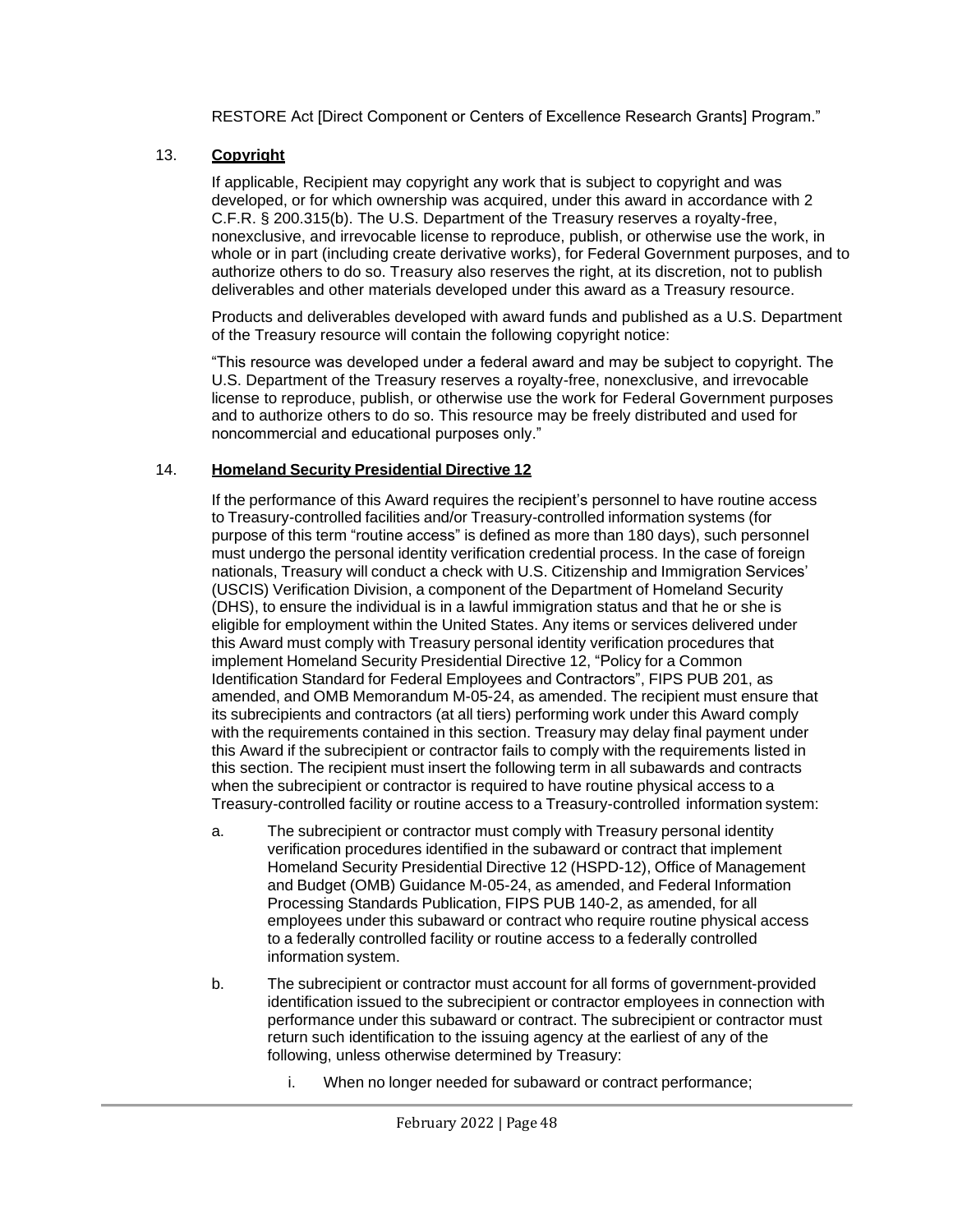- ii. Upon completion of the subrecipient or contractor employee's employment; or
- iii. Upon subaward or contract completion or termination.

## <span id="page-50-0"></span>15. **Export Control**

- a. This clause applies to the extent that this Award involves access to exportcontrolled items.
- b. In performing this financial assistance Award, the recipient may gain access to items subject to export control (export-controlled items) under the Export Administration Regulations (EAR) issued by the Department of Commerce (DOC). The recipient is responsible for compliance with all applicable laws and regulations regarding export-controlled items, including the EAR's deemed exports and reexports provisions. The recipient shall establish and maintain effective export compliance procedures throughout performance of the Award. At a minimum, these export compliance procedures must include adequate controls of physical, verbal, visual, and electronic access to export-controlled items, including by foreign nationals.
- c. Definitions:
	- i. Export-controlled items. Items (commodities, software, or technology), that are subject to the EAR (15 C.F.R. §§ 730–774), implemented by the DOC's Bureau of Industry and Security. These are generally known as "dual-use" items, items with a military and commercial application.
	- ii. Deemed Export/Re-export. The EAR defines a deemed export as a release of export-controlled items (specifically, technology or source code) to a foreign national in the U.S. Such release is "deemed" to be an export to the home country of the foreign national. 15 C.F.R. § 734.2(b)(2)(ii). A release may take the form of visual inspection, oral exchange of information, or the application abroad of knowledge or technical experience acquired in the United States. If such a release occurs abroad, it is considered a deemed re-export to the foreign national's home country. Licenses from DOC may be required for deemed exports or re-exports.
- d. The recipient shall control access to all export-controlled items that it possesses or that comes into its possession in performance of this Award, to ensure that access to, or release of, such items are restricted, or licensed, as required by applicable federal statutes, EOs, and/or regulations, including the EAR.
- e. To the extent the recipient wishes to provide foreign nationals with access to export-controlled items, the recipient shall be responsible for obtaining any necessary licenses, including licenses required under the EAR for deemed exports or deemed re-exports.
- f. Nothing in the terms of this Award is intended to change, supersede, or waive the requirements of applicable federal statutes, EOs, and/or regulations.
- g. Compliance with this section will not satisfy any legal obligations the recipient may have regarding items that may be subject to export controls administered by other agencies such as the Department of State, which has jurisdiction over exports of munitions items subject to the International Traffic in Arms Regulations (ITAR) (22 C.F.R. §§ 120–130), including releases of such items to foreign nationals.
- h. The recipient shall include this clause, including this paragraph (i), in all lower-tier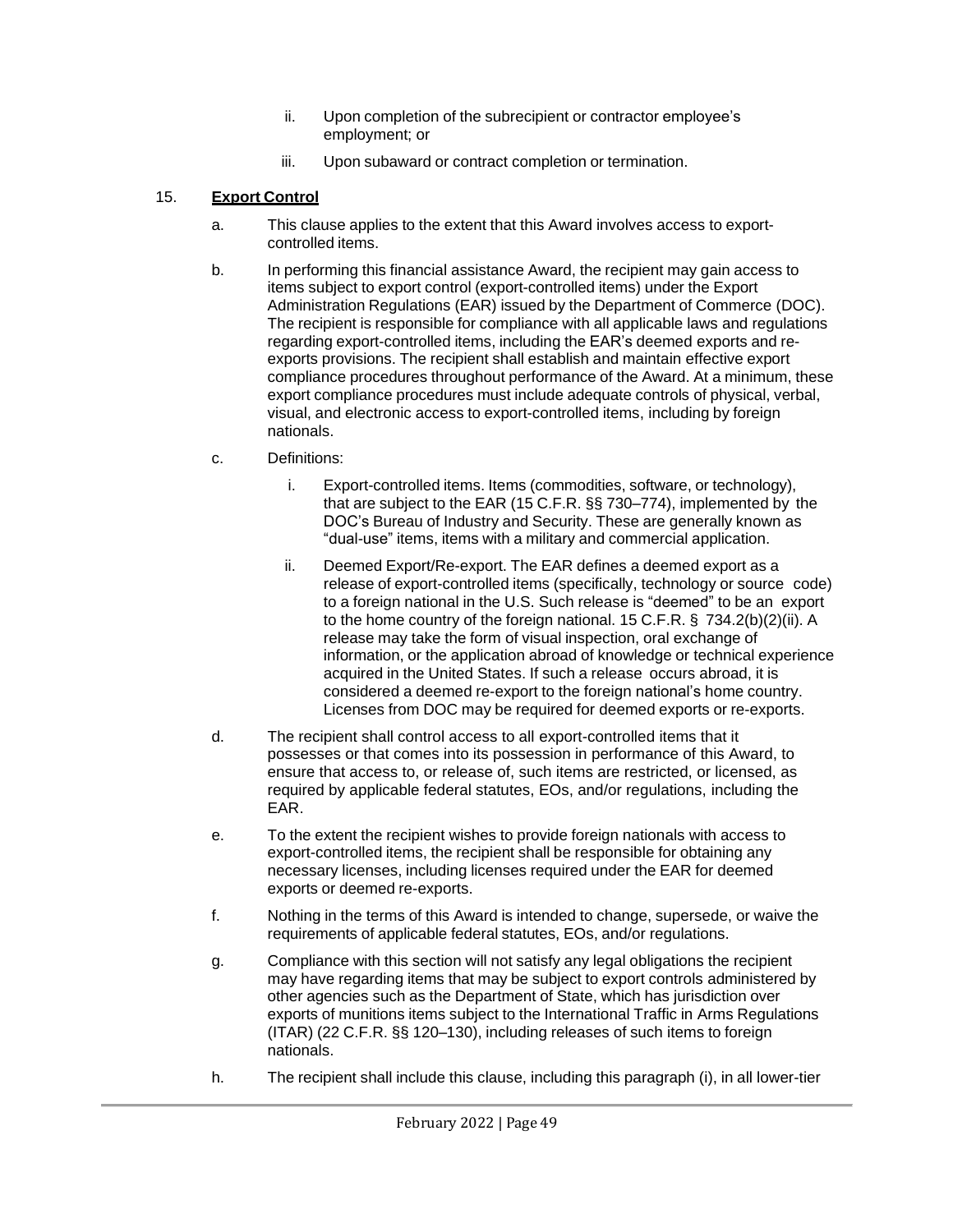transactions (subawards, contracts, and subcontracts) under this Award that may involve access to export-controlled items.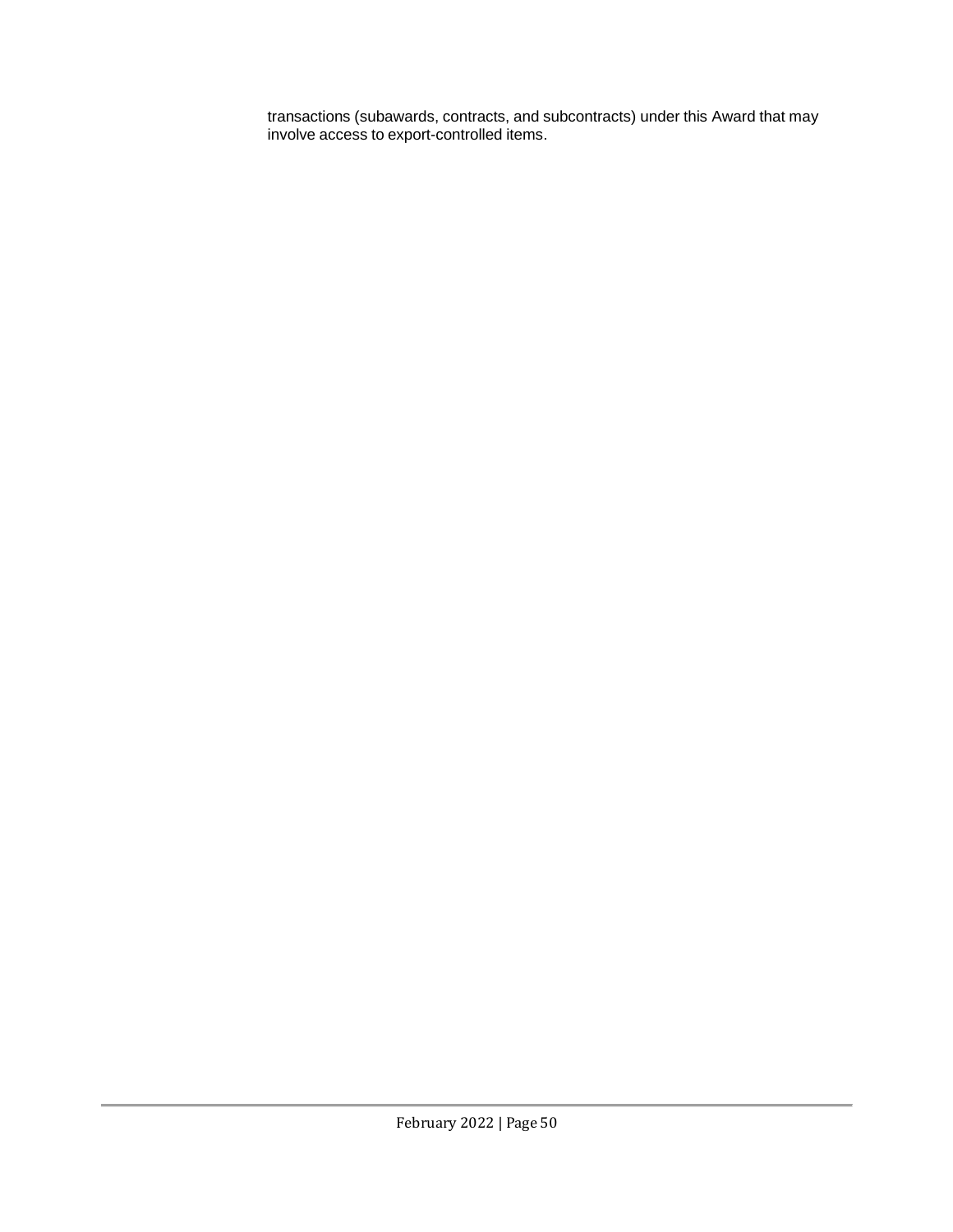## <span id="page-52-0"></span>**APPENDIX I: 2 C.F.R. PART 170, APPENDIX A**

#### **I. Reporting Subawards and Executive Compensation**

a. Reporting of first-tier subawards.

1. Applicability. Unless you are exempt as provided in paragraph d. of this award term, you must report each action that equals or exceeds \$30,000 in Federal funds for a subaward to a non-Federal entity or Federal agency (see definitions in paragraph e. of this award term).

2. Where and when to report.

i. The non-Federal entity or Federal agency must report each obligating action described in paragraph a.1. of this award term to [http://www.fsrs.gov.](http://www.fsrs.gov/)

ii. For subaward information, report no later than the end of the month following the month in which the obligation was made. (For example, if the obligation was made on November 7, 2010, the obligation must be reported by no later than December 31, 2010.)

3. What to report. You must report the information about each obligating action that the submission instructions posted at [http://www.fsrs.gov](http://www.fsrs.gov/) specify.

b. Reporting total compensation of recipient executives for non-Federal entities.

1. Applicability and what to report. You must report total compensation for each of your five most highly compensated executives for the preceding completed fiscal year, if -

i. The total Federal funding authorized to date under this Federal award equals or exceeds \$30,000 as defined in [2 CFR 170.320;](https://www.ecfr.gov/current/title-2/section-170.320)

ii. in the preceding fiscal year, you received -

(A) 80 percent or more of your annual gross revenues from Federal procurement contracts (and subcontracts) and Federal financial assistance subject to the Transparency Act, as defined at 2 [CFR 170.320](https://www.ecfr.gov/current/title-2/section-170.320) (and subawards), and

(B) \$25,000,000 or more in annual gross revenues from Federal procurement contracts (and subcontracts) and Federal financial assistance subject to the Transparency Act, as defined at 2 [CFR 170.320](https://www.ecfr.gov/current/title-2/section-170.320) (and subawards); and,

iii. The public does not have access to information about the compensation of the executives through periodic reports filed under section 13(a) or 15(d) of the Securities Exchange Act of 1934 [\(15 U.S.C.](https://www.govinfo.gov/link/uscode/15/78m)  [78m\(a\),](https://www.govinfo.gov/link/uscode/15/78m) [78o\(d\)\)](https://www.govinfo.gov/link/uscode/15/78o) or section 6104 of the Internal Revenue Code of 1986. (To determine if the public has access to the compensation information, see the U.S. Security and Exchange Commission total compensation filings at [http://www.sec.gov/answers/execomp.htm.](http://www.sec.gov/answers/execomp.htm))

2. Where and when to report. You must report executive total compensation described in paragraph b.1. of this award term:

i. As part of your registration profile at [https://www.sam.gov.](https://www.sam.gov/)

- ii. By the end of the month following the month in which this award is made, and annually thereafter.
- c. Reporting of Total Compensation of Subrecipient Executives.

1. Applicability and what to report. Unless you are exempt as provided in paragraph d. of this award term, for each first-tier non-Federal entity subrecipient under this award, you shall report the names and total compensation of each of the subrecipient's five most highly compensated executives for the subrecipient's preceding completed fiscal year, if -

i. in the subrecipient's preceding fiscal year, the subrecipient received -

(A) 80 percent or more of its annual gross revenues from Federal procurement contracts (and subcontracts) and Federal financial assistance subject to the Transparency Act, as defined at 2 [CFR 170.320](https://www.ecfr.gov/current/title-2/section-170.320) (and subawards) and,

(B) \$25,000,000 or more in annual gross revenues from Federal procurement contracts (and subcontracts), and Federal financial assistance subject to the Transparency Act (and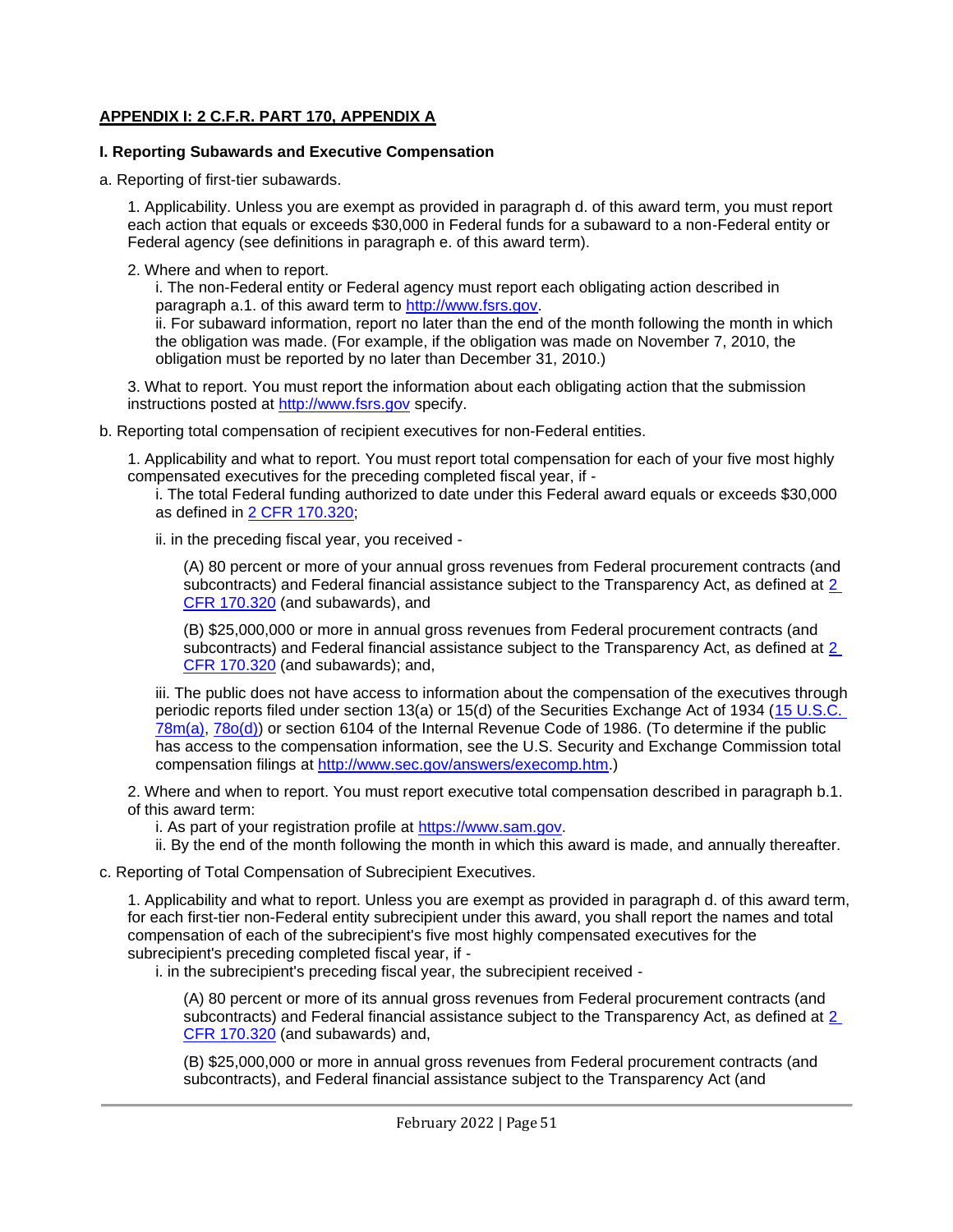subawards); and

ii. The public does not have access to information about the compensation of the executives through periodic reports filed under section 13(a) or 15(d) of the Securities Exchange Act of 1934 (15 U.S.C. [78m\(a\),](https://www.govinfo.gov/link/uscode/15/78m) [78o\(d\)\)](https://www.govinfo.gov/link/uscode/15/78o) or section 6104 of the Internal Revenue Code of 1986. (To determine if the public has access to the compensation information, see the U.S. Security and Exchange Commission total compensation filings at [http://www.sec.gov/answers/execomp.htm.](http://www.sec.gov/answers/execomp.htm))

2. Where and when to report. You must report subrecipient executive total compensation described in paragraph c.1. of this award term:

i. To the recipient.

ii. By the end of the month following the month during which you make the subaward. For example, if a subaward is obligated on any date during the month of October of a given year (i.e., between October 1 and 31), you must report any required compensation information of the subrecipient by November 30 of that year.

d. Exemptions.

If, in the previous tax year, you had gross income, from all sources, under \$300,000, you are exempt from the requirements to report:

i. Subawards, and

ii. The total compensation of the five most highly compensated executives of any subrecipient.

e. Definitions. For purposes of this award term:

1. Federal Agency means a Federal agency as defined at  $5 \text{ U.S.C. } 551(1)$  and further clarified by  $5$ [U.S.C. 552\(f\).](https://www.govinfo.gov/link/uscode/5/552)

2. Non-Federal entity means all of the following, as defined in [2 CFR part 25:](https://www.ecfr.gov/current/title-2/part-25)

i. A Governmental organization, which is a State, local government, or Indian tribe;

ii. A foreign public entity;

iii. A domestic or foreign nonprofit organization; and,

iv. A domestic or foreign for-profit organization

- 3. Executive means officers, managing partners, or any other employees in management positions.
- 4. Subaward:

i. This term means a legal instrument to provide support for the performance of any portion of the substantive project or program for which you received this award and that you as the recipient award to an eligible subrecipient.

ii. The term does not include your procurement of property and services needed to carry out the project or program (for further explanation, see [2 CFR 200.331\)](https://www.ecfr.gov/current/title-2/section-200.331).

iii. A subaward may be provided through any legal agreement, including an agreement that you or a subrecipient considers a contract.

5. Subrecipient means a non-Federal entity or Federal agency that:

- i. Receives a subaward from you (the recipient) under this award; and
- ii. Is accountable to you for the use of the Federal funds provided by the subaward.

<span id="page-53-0"></span>6. Total compensation means the cash and noncash dollar value earned by the executive during the recipient's or subrecipient's preceding fiscal year and includes the following (for more information see [17](https://www.ecfr.gov/current/title-17/section-229.402#p-229.402(c)(2))  [CFR 229.402\(c\)\(2\)\)](https://www.ecfr.gov/current/title-17/section-229.402#p-229.402(c)(2)).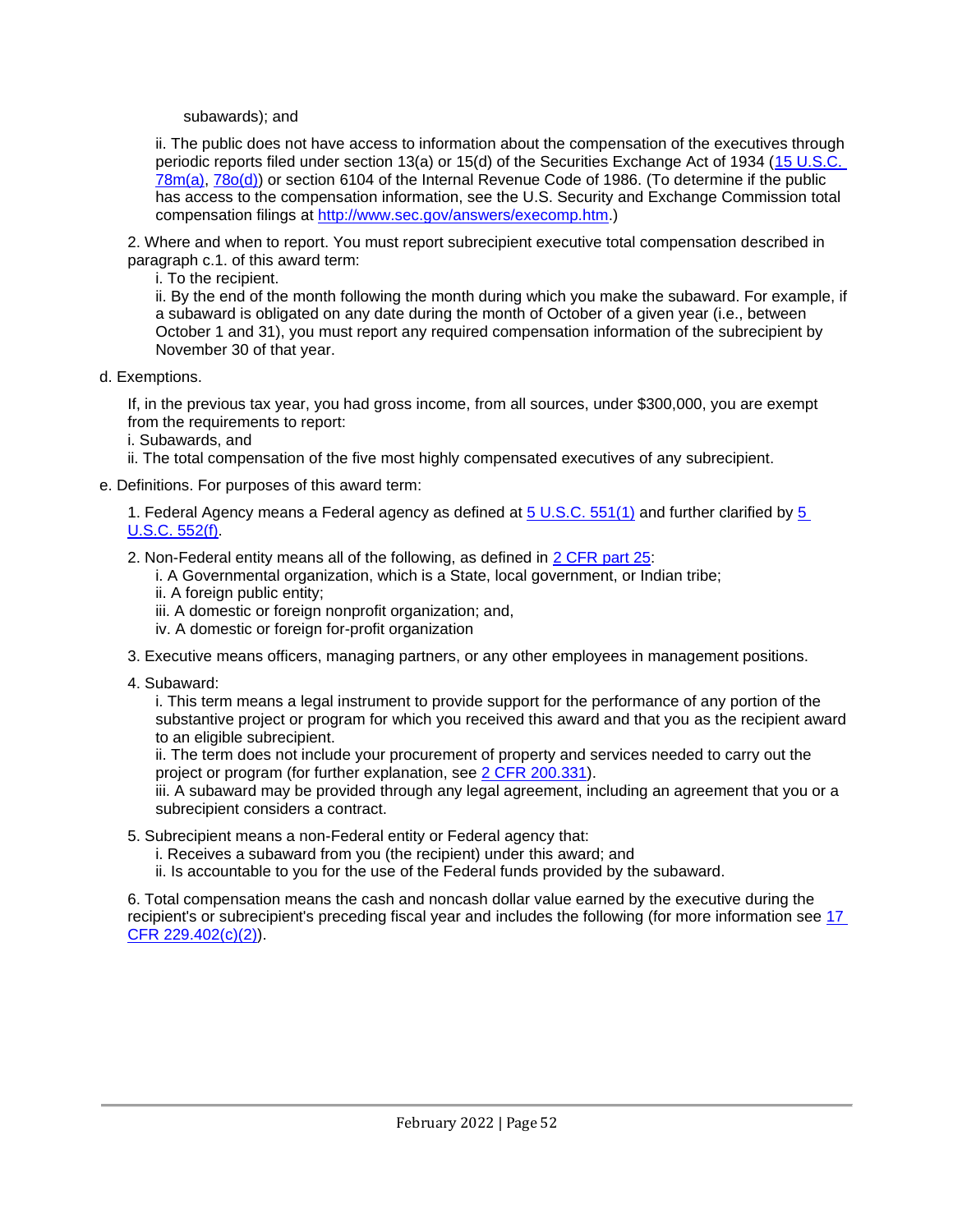## **APPENDIX II: 2 C.F.R. PART 25, APPENDIX A**

A. Requirement for System for Award Management

Unless you are exempted from this requirement under [2 CFR 25.110,](https://www.law.cornell.edu/cfr/text/2/25.110) you as the recipient must maintain current information in the SAM. This includes information on your immediate and highest level owner and subsidiaries, as well as on all of your predecessors that have been awarded a Federal contract or Federal financial assistance within the last three years, if applicable, until you submit the final financial report required under this Federal award or receive the final payment, whichever is later. This requires that you review and update the information at least annually after the initial registration, and more frequently if required by changes in your information or another Federal award term.

B. Requirement for Unique Entity Identifier

If you are authorized to make subawards under this Federal award, you:

1. Must notify potential subrecipients that no entity (see definition in paragraph C of this award term) may receive a subaward from you until the entity has provided its Unique Entity Identifier to you.

2. May not make a subaward to an entity unless the entity has provided its Unique Entity Identifier to you. Subrecipients are not required to obtain an active SAM registration, but must obtain a Unique Entity Identifier.

C. Definitions

For purposes of this term:

1. System for Award Management (SAM) means the Federal repository into which a recipient must provide information required for the conduct of business as a recipient. Additional information about registration procedures may be found at the SAM internet site (currently at https://www.sam.gov).

2. Unique Entity Identifier means the identifier assigned by SAM to uniquely identify business entities.

3. Entity includes non-Federal entities as defined at [2 CFR 200.1](https://www.law.cornell.edu/cfr/text/2/200.1) and also includes all of the following, for purposes of this part:

a. A foreign organization;

- b. A foreign public entity;
- c. A domestic for-profit organization; and
- d. A Federal agency.
- 4. Subaward has the meaning given in [2 CFR 200.1.](https://www.law.cornell.edu/cfr/text/2/200.1)
- 5. Subrecipient has the meaning given in [2 CFR 200.1.](https://www.law.cornell.edu/cfr/text/2/200.1)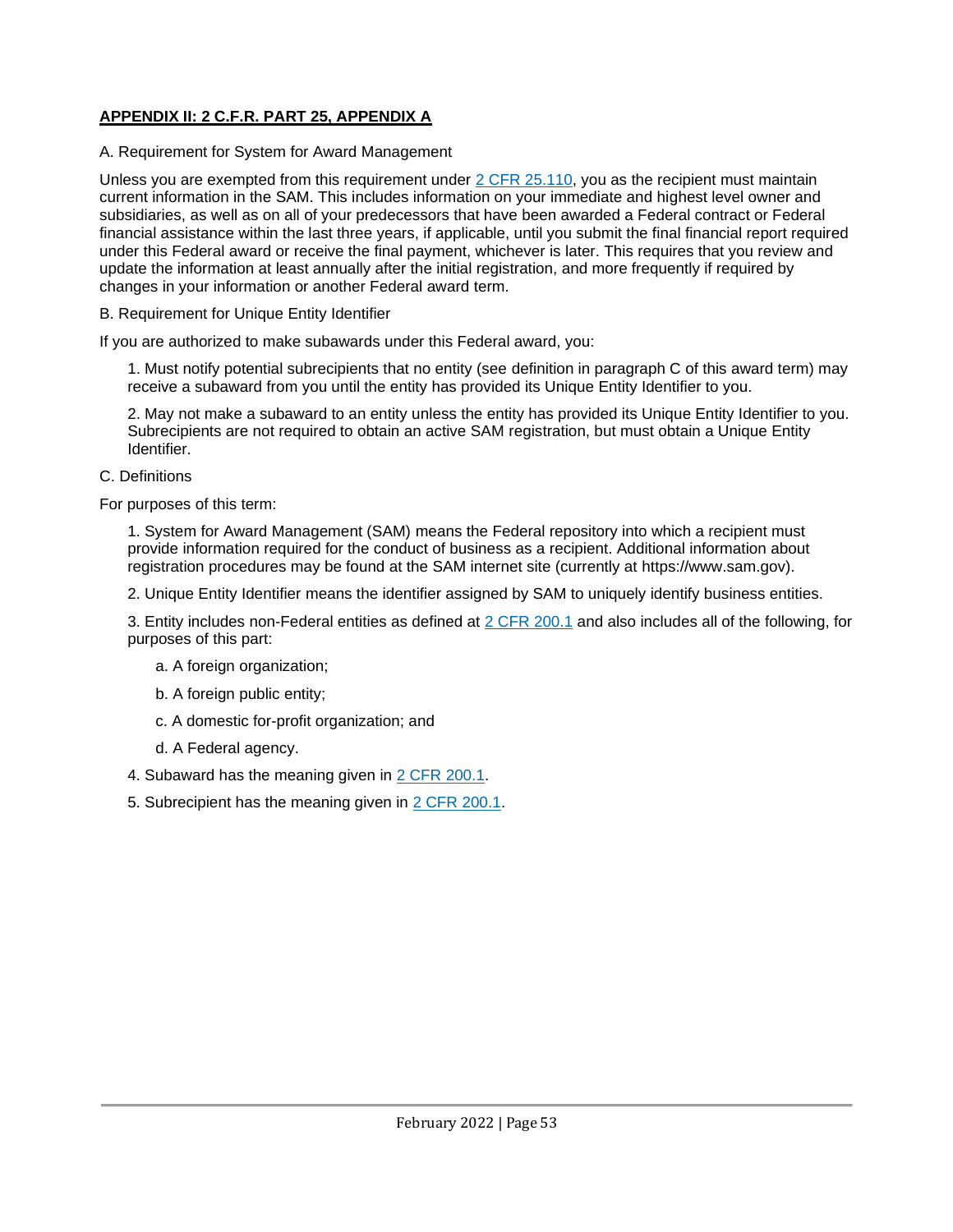## <span id="page-55-0"></span>**APPENDIX III: DAVIS-BACON AND RELATED ACTS REQUIREMENTS**

## 1. Minimum wages.

(i) All laborers and mechanics employed or working upon the site of the work (or under the United States Housing Act of 1937 or under the Housing Act of 1949 in the construction or development of the project), will be paid unconditionally and not less often than once a week, and without subsequent deduction or rebate on any account (except such payroll deductions as are permitted by regulations issued by the Secretary of Labor under the Copeland Act [\(29 C.F.R. part 3\)](https://www.ecfr.gov/current/title-29/part-3)), the full amount of wages and bona fide fringe benefits (or cash equivalents thereof) due at time of payment computed at rates not less than those contained in the wage determination of the Secretary of Labor which is attached hereto and made a part hereof, regardless of any contractual relationship which may be alleged to exist between the contractor and such laborers and mechanics. Contributions made or costs reasonably anticipated for bona fide fringe benefits under section 1(b)(2) of the Davis-Bacon Act on behalf of laborers or mechanics are considered wages paid to such laborers or mechanics, subject to the provisions of 29 C.F.R. . § 5.5(a)(1)(iv); also, regular contributions made or costs incurred for more than a weekly period (but not less often than quarterly) under plans, funds, or programs which cover the particular weekly period, are deemed to be constructively made or incurred during such weekly period. Such laborers and mechanics shall be paid the appropriate wage rate and fringe benefits on the wage determination for the classification of work actually performed, without regard to skill, except as provided in  $\S 5.5(a)(4)$ . Laborers or mechanics performing work in more than one classification may be compensated at the rate specified for each classification for the time actually worked therein: Provided, That the employer's payroll records accurately set forth the time spent in each classification in which work is performed. The wage determination (including any additional classification and wage rates conformed under paragraph [\(a\)\(1\)\(ii\)](https://www.ecfr.gov/current/title-29/section-5.5#p-5.5(a)(1)(ii)) of 29 C.F.R. .§ 5.1 and the Davis-Bacon poster (WH-1321) shall be posted at all times by the contractor and its subcontractors at the site of the work in a prominent and accessible place where it can be easily seen by the workers.

(ii)

(A) The contracting officer shall require that any class of laborers or mechanics, including helpers, which is not listed in the wage determination and which is to be employed under the contract shall be classified in conformance with the wage determination. The contracting officer shall approve an additional classification and wage rate and fringe benefits therefore only when the following criteria have been met:

(1) The work to be performed by the classification requested is not performed by a classification in the wage determination; and

(2) The classification is utilized in the area by the construction industry; and

(3) The proposed wage rate, including any bona fide fringe benefits, bears a reasonable relationship to the wage rates contained in the wage determination.

(B) If the contractor and the laborers and mechanics to be employed in the classification (if known), or their representatives, and the contracting officer agree on the classification and wage rate (including the amount designated for fringe benefits where appropriate), a report of the action taken shall be sent by the contracting officer to the Administrator of the Wage and Hour Division, U.S. Department of Labor, Washington, DC 20210. The Administrator, or an authorized representative, will approve, modify, or disapprove every additional classification action within 30 days of receipt and so advise the contracting officer or will notify the contracting officer within the 30-day period that additional time is necessary.

(C) In the event the contractor, the laborers or mechanics to be employed in the classification or their representatives, and the contracting officer do not agree on the proposed classification and wage rate (including the amount designated for fringe benefits, where appropriate), the contracting officer shall refer the questions, including the views of all interested parties and the recommendation of the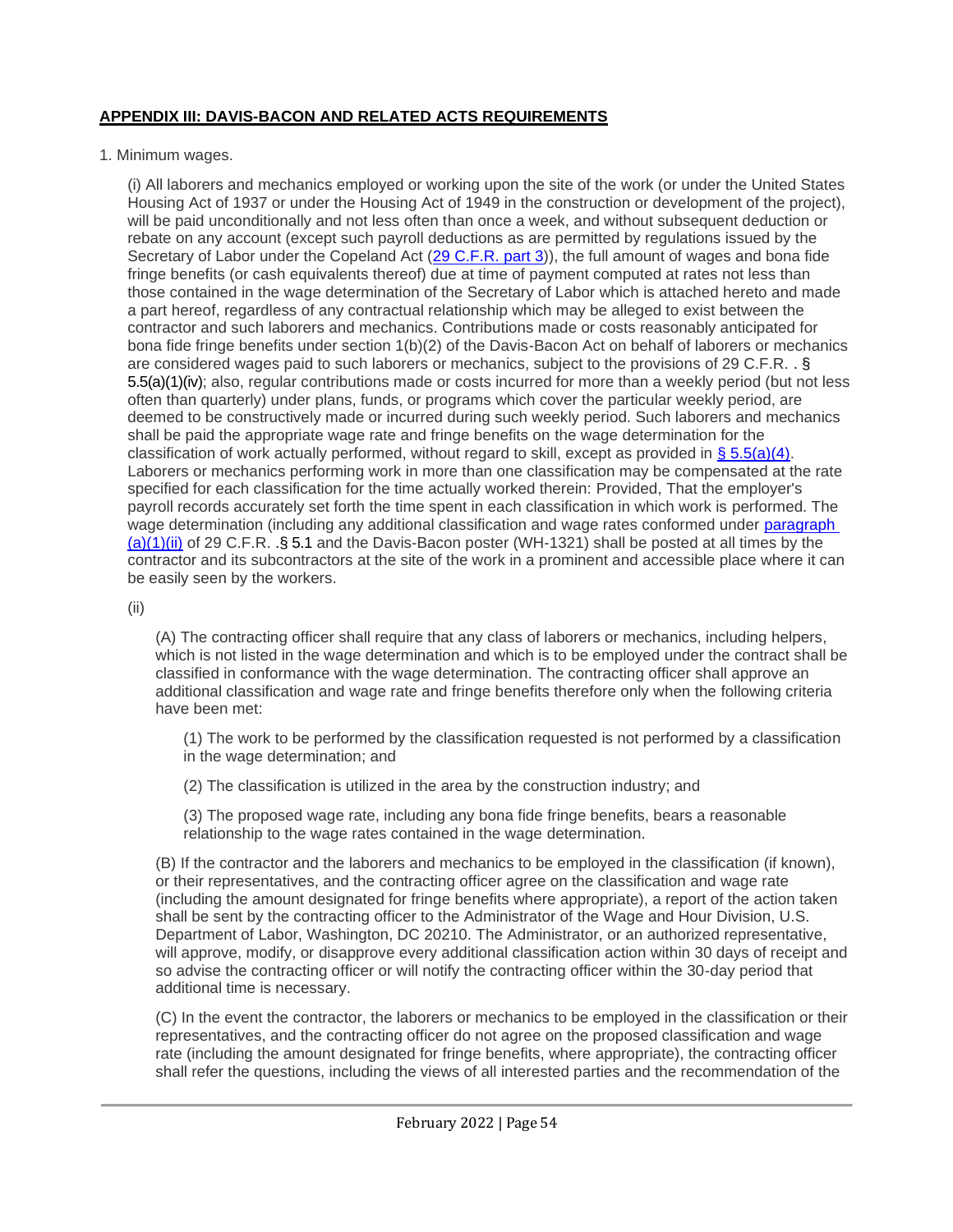contracting officer, to the Administrator for determination. The Administrator, or an authorized representative, will issue a determination within 30 days of receipt and so advise the contracting officer or will notify the contracting officer within the 30-day period that additional time is necessary.

(D) The wage rate (including fringe benefits where appropriate) determined pursuant to [paragraphs](https://www.ecfr.gov/current/title-29/section-5.5#p-5.5(a)(1)(ii)(B))   $(a)(1)(ii)$  (B) or  $(C)$  of 29 C.F.R. . § 5.5, shall be paid to all workers performing work in the classification under this contract from the first day on which work is performed in the classification.

(iii) Whenever the minimum wage rate prescribed in the contract for a class of laborers or mechanics includes a fringe benefit which is not expressed as an hourly rate, the contractor shall either pay the benefit as stated in the wage determination or shall pay another bona fide fringe benefit or an hourly cash equivalent thereof.

(iv) If the contractor does not make payments to a trustee or other third person, the contractor may consider as part of the wages of any laborer or mechanic the amount of any costs reasonably anticipated in providing bona fide fringe benefits under a plan or program, Provided, That the Secretary of Labor has found, upon the written request of the contractor, that the applicable standards of the Davis-Bacon Act have been met. The Secretary of Labor may require the contractor to set aside in a separate account assets for the meeting of obligations under the plan or program.

#### 2. Withholding.

The Department of Treasury or recipient shall upon its own action or upon written request of an authorized representative of the Department of Labor withhold or cause to be withheld from the contractor under this contract or any other Federal contract with the same prime contractor, or any other federally-assisted contract subject to Davis-Bacon prevailing wage requirements, which is held by the same prime contractor, so much of the accrued payments or advances as may be considered necessary to pay laborers and mechanics, including apprentices, trainees, and helpers, employed by the contractor or any subcontractor the full amount of wages required by the contract. In the event of failure to pay any laborer or mechanic, including any apprentice, trainee, or helper, employed or working on the site of the work (or under the United States Housing Act of 1937 or under the Housing Act of 1949 in the construction or development of the project), all or part of the wages required by the contract, Treasury or the recipient may, after written notice to the contractor, sponsor, applicant, or owner, take such action as may be necessary to cause the suspension of any further payment, advance, or guarantee of funds until such violations have ceased.

#### 3. Payrolls and basic records.

(i) Payrolls and basic records relating thereto shall be maintained by the contractor during the course of the work and preserved for a period of three years thereafter for all laborers and mechanics working at the site of the work (or under the United States Housing Act of 1937, or under the Housing Act of 1949, in the construction or development of the project). Such records shall contain the name, address, and social security number of each such worker, his or her correct classification, hourly rates of wages paid (including rates of contributions or costs anticipated for bona fide fringe benefits or cash equivalents thereof of the types described in section 1(b)(2)(B) of the Davis-Bacon Act), daily and weekly number of hours worked, deductions made and actual wages paid. Whenever the Secretary of Labor has found under [29 C.F.R. 5.5\(a\)\(1\)\(iv\)](https://www.ecfr.gov/current/title-29/section-5.5#p-5.5(a)(1)(iv)) that the wages of any laborer or mechanic include the amount of any costs reasonably anticipated in providing benefits under a plan or program described in section 1(b)(2)(B) of the Davis-Bacon Act, the contractor shall maintain records which show that the commitment to provide such benefits is enforceable, that the plan or program is financially responsible, and that the plan or program has been communicated in writing to the laborers or mechanics affected, and records which show the costs anticipated or the actual cost incurred in providing such benefits. Contractors employing apprentices or trainees under approved programs shall maintain written evidence of the registration of apprenticeship programs and certification of trainee programs, the registration of the apprentices and trainees, and the ratios and wage rates prescribed in the applicable programs.

(ii)

(A) The contractor shall submit weekly for each week in which any contract work is performed a copy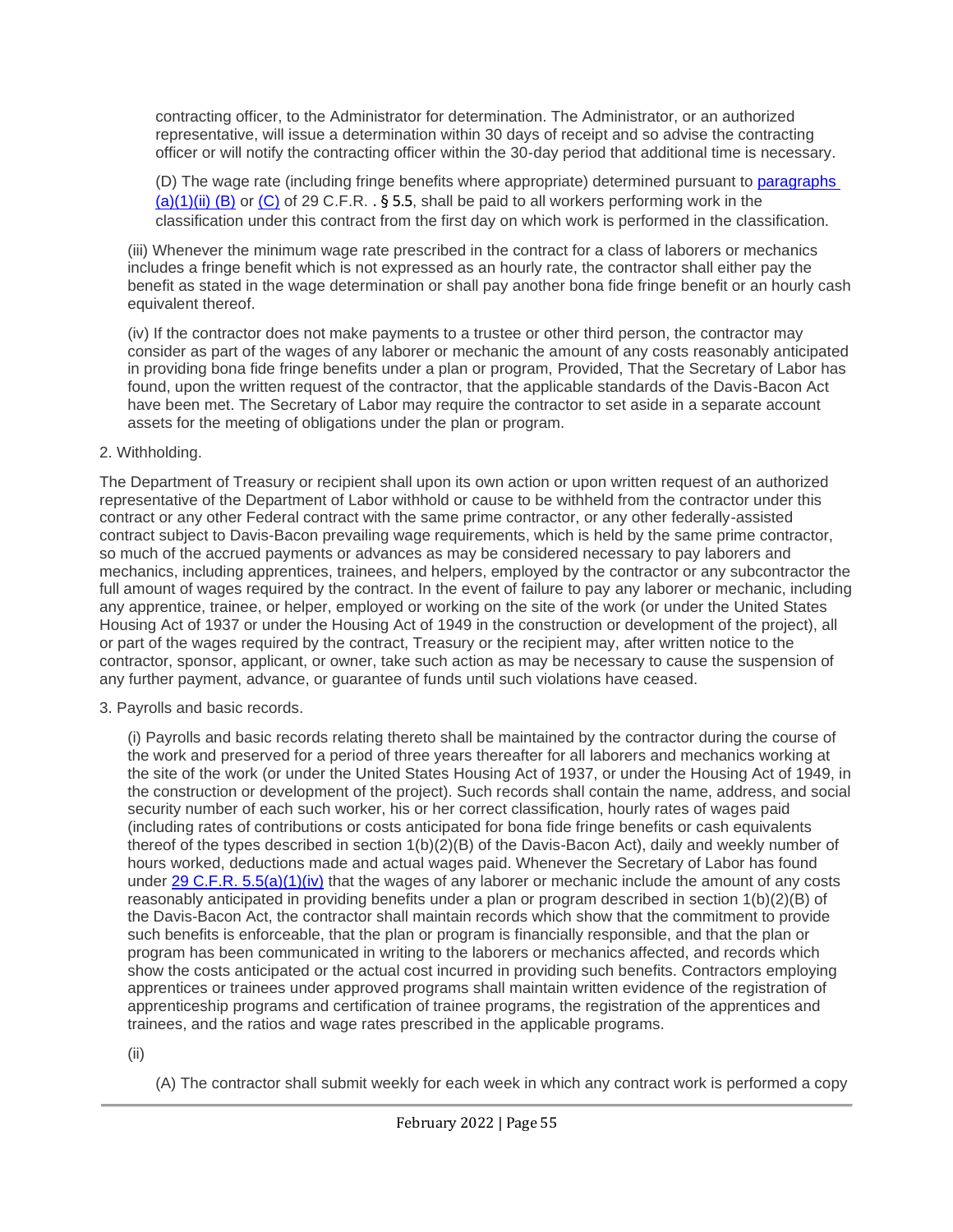of all payrolls to the recipient. The payrolls submitted shall set out accurately and completely all of the information required to be maintained under 29 C.F.R.  $5.5(a)(3)(i)$ , except that full social security numbers and home addresses shall not be included on weekly transmittals. Instead the payrolls shall only need to include an individually identifying number for each employee (e.g., the last four digits of the employee's social security number). The required weekly payroll information may be submitted in any form desired. Optional Form WH-347 is available for this purpose from the Wage and Hour Division Web site at [https://www.dol.gov/agencies/whd/government-contracts/construction/payroll](https://www.dol.gov/agencies/whd/government-contracts/construction/payroll-certification)[certification](https://www.dol.gov/agencies/whd/government-contracts/construction/payroll-certification) or its successor site. The prime contractor is responsible for the submission of copies of payrolls by all subcontractors. Contractors and subcontractors shall maintain the full social security number and current address of each covered worker, and shall provide them upon request to the recipient, the contractor, or the Wage and Hour Division of the Department of Labor for purposes of an investigation or audit of compliance with prevailing wage requirements. It is not a violation of 29 C.F.R. § 5.5 for a prime contractor to require a subcontractor to provide addresses and social security numbers to the prime contractor for its own records, without weekly submission to the sponsoring government agency (or the applicant, sponsor, or owner).

(B) Each payroll submitted shall be accompanied by a "Statement of Compliance," signed by the contractor or subcontractor or his or her agent who pays or supervises the payment of the persons employed under the contract and shall certify the following:

(1) That the payroll for the payroll period contains the information required to be provided under  $\frac{8}{9}$ [5.5 \(a\)\(3\)\(ii\)](https://www.ecfr.gov/current/title-29/section-5.5#p-5.5(a)(3)(ii)) of Regulations, [29 C.F.R. part 5,](https://www.ecfr.gov/current/title-29/part-5) the appropriate information is being maintained under  $\S$  5.5 (a)(3)(i) of Regulations, [29 C.F.R. part 5,](https://www.ecfr.gov/current/title-29/part-5) and that such information is correct and complete;

(2) That each laborer or mechanic (including each helper, apprentice, and trainee) employed on the contract during the payroll period has been paid the full weekly wages earned, without rebate, either directly or indirectly, and that no deductions have been made either directly or indirectly from the full wages earned, other than permissible deductions as set forth in Regulations, [29 C.F.R. part 3;](https://www.ecfr.gov/current/title-29/part-3)

(3) That each laborer or mechanic has been paid not less than the applicable wage rates and fringe benefits or cash equivalents for the classification of work performed, as specified in the applicable wage determination incorporated into the contract.

(C) The weekly submission of a properly executed certification set forth on the reverse side of Optional Form WH-347 shall satisfy the requirement for submission of the "Statement of Compliance" required by paragraph  $(a)(3)(ii)(B)$  of this 29 C.F.R. . § 5.5.

(D) The falsification of any of the above certifications may subject the contractor or subcontractor to civil or criminal prosecution under section 1001 of title 18 and section 231 of title 31 of the United States Code.

(iii) The contractor or subcontractor shall make the records required under paragraph  $(a)(3)(i)$  of 29 C.F.R. § 5.5 available for inspection, copying, or transcription by authorized representatives of the recipient, Department of Treasury, or the Department of Labor, and shall permit such representatives to interview employees during working hours on the job. If the contractor or subcontractor fails to submit the required records or to make them available, the Federal agency may, after written notice to the contractor, sponsor, applicant, or owner, take such action as may be necessary to cause the suspension of any further payment, advance, or guarantee of funds. Furthermore, failure to submit the required records upon request or to make such records available may be grounds for debarment action pursuant to [29 C.F.R. 5.12.](https://www.ecfr.gov/current/title-29/section-5.12)

4. Apprentices and trainees -

(i) Apprentices. Apprentices will be permitted to work at less than the predetermined rate for the work they performed when they are employed pursuant to and individually registered in a bona fide apprenticeship program registered with the U.S. Department of Labor, Employment and Training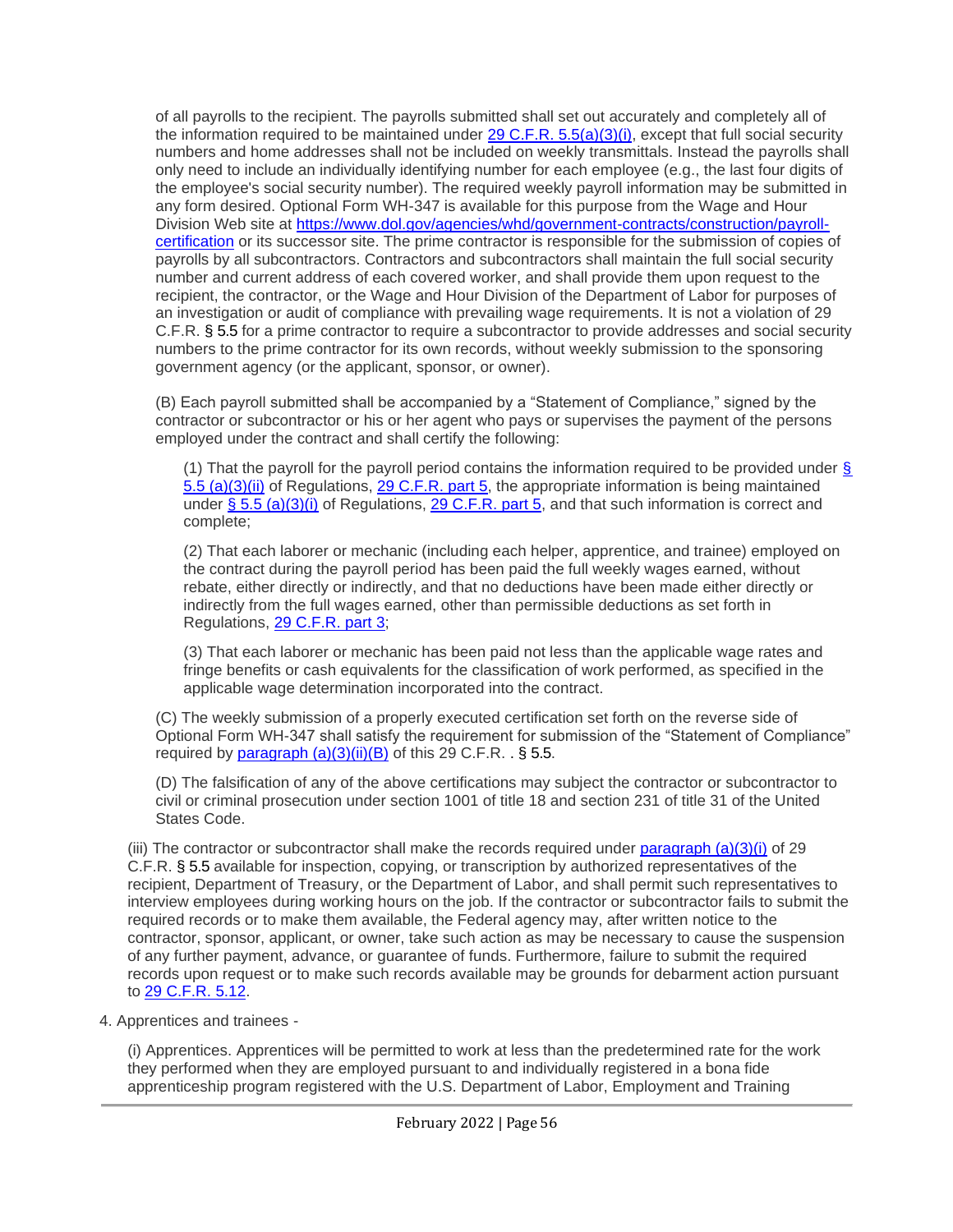Administration, Office of Apprenticeship Training, Employer and Labor Services, or with a State Apprenticeship Agency recognized by the Office, or if a person is employed in his or her first 90 days of probationary employment as an apprentice in such an apprenticeship program, who is not individually registered in the program, but who has been certified by the Office of Apprenticeship Training, Employer and Labor Services or a State Apprenticeship Agency (where appropriate) to be eligible for probationary employment as an apprentice. The allowable ratio of apprentices to journeymen on the job site in any craft classification shall not be greater than the ratio permitted to the contractor as to the entire work force under the registered program. Any worker listed on a payroll at an apprentice wage rate, who is not registered or otherwise employed as stated above, shall be paid not less than the applicable wage rate on the wage determination for the classification of work actually performed. In addition, any apprentice performing work on the job site in excess of the ratio permitted under the registered program shall be paid not less than the applicable wage rate on the wage determination for the work actually performed. Where a contractor is performing construction on a project in a locality other than that in which its program is registered, the ratios and wage rates (expressed in percentages of the journeyman's hourly rate) specified in the contractor's or subcontractor's registered program shall be observed. Every apprentice must be paid at not less than the rate specified in the registered program for the apprentice's level of progress, expressed as a percentage of the journeymen hourly rate specified in the applicable wage determination. Apprentices shall be paid fringe benefits in accordance with the provisions of the apprenticeship program. If the apprenticeship program does not specify fringe benefits, apprentices must be paid the full amount of fringe benefits listed on the wage determination for the applicable classification. If the Administrator determines that a different practice prevails for the applicable apprentice classification, fringes shall be paid in accordance with that determination. In the event the Office of Apprenticeship Training, Employer and Labor Services, or a State Apprenticeship Agency recognized by the Office, withdraws approval of an apprenticeship program, the contractor will no longer be permitted to utilize apprentices at less than the applicable predetermined rate for the work performed until an acceptable program is approved.

(ii) Trainees. Except as provided in [29 C.F.R. 5.16,](https://www.ecfr.gov/current/title-29/section-5.16) trainees will not be permitted to work at less than the predetermined rate for the work performed unless they are employed pursuant to and individually registered in a program which has received prior approval, evidenced by formal certification by the U.S. Department of Labor, Employment and Training Administration. The ratio of trainees to journeymen on the job site shall not be greater than permitted under the plan approved by the Employment and Training Administration. Every trainee must be paid at not less than the rate specified in the approved program for the trainee's level of progress, expressed as a percentage of the journeyman hourly rate specified in the applicable wage determination. Trainees shall be paid fringe benefits in accordance with the provisions of the trainee program. If the trainee program does not mention fringe benefits, trainees shall be paid the full amount of fringe benefits listed on the wage determination unless the Administrator of the Wage and Hour Division determines that there is an apprenticeship program associated with the corresponding journeyman wage rate on the wage determination which provides for less than full fringe benefits for apprentices. Any employee listed on the payroll at a trainee rate who is not registered and participating in a training plan approved by the Employment and Training Administration shall be paid not less than the applicable wage rate on the wage determination for the classification of work actually performed. In addition, any trainee performing work on the job site in excess of the ratio permitted under the registered program shall be paid not less than the applicable wage rate on the wage determination for the work actually performed. In the event the Employment and Training Administration withdraws approval of a training program, the contractor will no longer be permitted to utilize trainees at less than the applicable predetermined rate for the work performed until an acceptable program is approved.

(iii) Equal employment opportunity. The utilization of apprentices, trainees and journeymen under this part shall be in conformity with the equal employment opportunity requirements of Executive Order 11246, as amended, and [29 C.F.R. part 30.](https://www.ecfr.gov/current/title-29/part-30)

5. Compliance with Copeland Act requirements. The contractor shall comply with the requirements of [29](https://www.ecfr.gov/current/title-29/part-3)  [C.F.R. part 3,](https://www.ecfr.gov/current/title-29/part-3) which are incorporated by reference in this contract.

6. Subcontracts. The contractor or subcontractor shall insert in any subcontracts the clauses contained in [29](https://www.ecfr.gov/current/title-29/section-5.5#p-5.5(a)(1))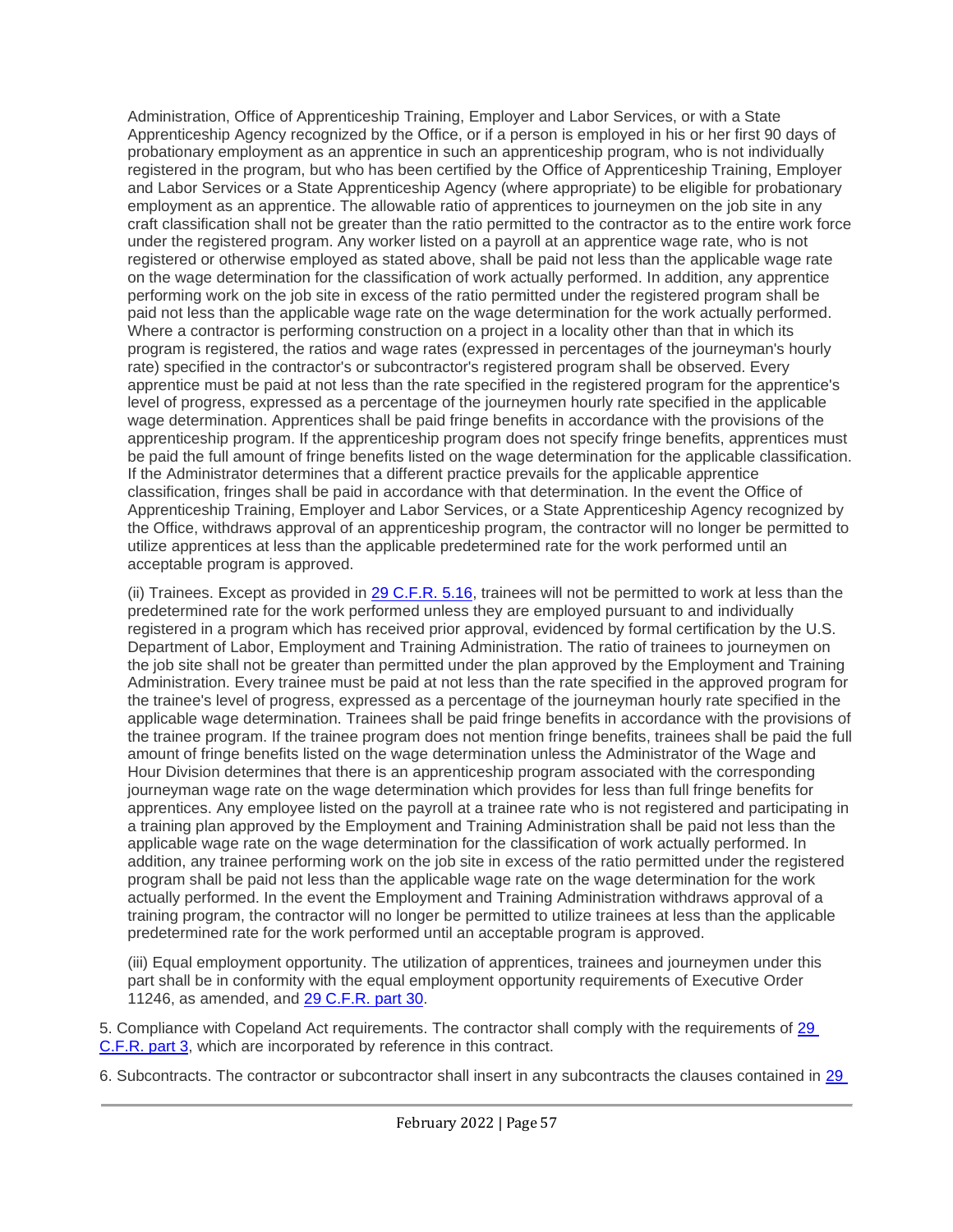[C.F.R. 5.5\(a\)\(1\)](https://www.ecfr.gov/current/title-29/section-5.5#p-5.5(a)(1)) through [\(10\),](https://www.ecfr.gov/current/title-29/section-5.5#p-5.5(a)(10)) and also a clause requiring the subcontractors to include these clauses in any lower-tier subcontracts. The prime contractor shall be responsible for the compliance by any subcontractor or lower-tier subcontractor with all the contract clauses in [29 C.F.R. 5.5.](https://www.ecfr.gov/current/title-29/section-5.5)

7. Contract termination: debarment. A breach of the contract clauses in [29 C.F.R.](https://www.ecfr.gov/current/title-29/section-5.5) 5.5 may be grounds for termination of the contract, and for debarment as a contractor and a subcontractor as provided in [29 C.F.R.](https://www.ecfr.gov/current/title-29/section-5.12)  [5.12.](https://www.ecfr.gov/current/title-29/section-5.12)

8. Compliance with Davis-Bacon and Related Act requirements. All rulings and interpretations of the Davis-Bacon and Related Acts contained in [29 C.F.R. parts 1,](https://www.ecfr.gov/current/title-29/part-1) [3,](https://www.ecfr.gov/current/title-29/part-3) and [5](https://www.ecfr.gov/current/title-29/part-5) are herein incorporated by reference in this contract.

9. Disputes concerning labor standards. Disputes arising out of the labor standards provisions of this contract shall not be subject to the general disputes clause of this contract. Such disputes shall be resolved in accordance with the procedures of the Department of Labor set forth in [29 C.F.R. parts 5,](https://www.ecfr.gov/current/title-29/part-5) [6,](https://www.ecfr.gov/current/title-29/part-6) and [7.](https://www.ecfr.gov/current/title-29/part-7) Disputes within the meaning of this clause include disputes between the contractor (or any of its subcontractors) and the contracting agency, the U.S. Department of Labor, or the employees or their representatives.

10. Certification of eligibility.

(i) By entering into this contract, the contractor certifies that neither it (nor he or she) nor any person or firm who has an interest in the contractor's firm is a person or firm ineligible to be awarded Government contracts by virtue of section  $3(a)$  of the Davis-Bacon Act or  $29$  C.F.R.  $5.12(a)(1)$ .

(ii) No part of this contract shall be subcontracted to any person or firm ineligible for award of a Government contract by virtue of section 3(a) of the Davis-Bacon Act or [29 C.F.R. 5.12\(a\)\(1\).](https://www.ecfr.gov/current/title-29/section-5.12#p-5.12(a)(1))

(iii) The penalty for making false statements is prescribed in the U.S. Criminal Code, [18 U.S.C. 1001.](https://www.govinfo.gov/link/uscode/18/1001)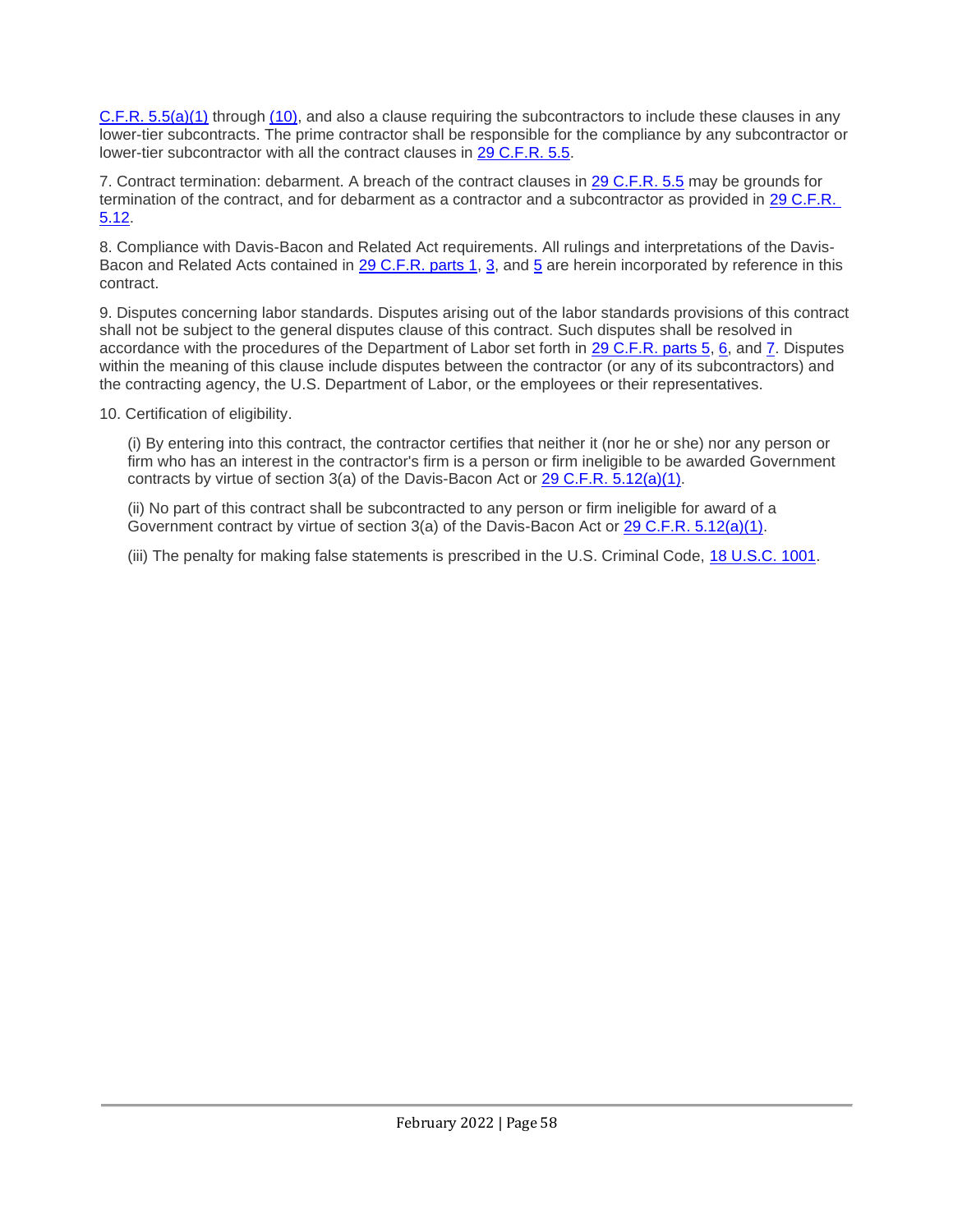#### <span id="page-60-0"></span>**APPENDIX IV: CONTRACT CLAUSES REQUIRED FOR CONTRACTS SUBJECT TO THE REQUIREMENTS OF THE CONTRACT WORK HOURS AND SAFETY STANDARDS ACT**

(1) Overtime requirements. No contractor or subcontractor contracting for any part of the contract work which may require or involve the employment of laborers or mechanics shall require or permit any such laborer or mechanic in any workweek in which he or she is employed on such work to work in excess of forty hours in such workweek unless such laborer or mechanic receives compensation at a rate not less than one and onehalf times the basic rate of pay for all hours worked in excess of forty hours in such workweek.

(2) Violation; liability for unpaid wages; liquidated damages. In the event of any violation of the clause set forth in paragraph 1 of 29 C.F.R.§ 5.5(b), the contractor and any subcontractor responsible therefor shall be liable for the unpaid wages. In addition, such contractor and subcontractor shall be liable to the United States (in the case of work done under contract for the District of Columbia or a territory, to such District or to such territory), for liquidated damages. Such liquidated damages shall be computed with respect to each individual laborer or mechanic, including watchmen and guards, employed in violation of the clause set forth in paragraph 1 of 29 C.F.R. § 5.5(b), in the sum of \$27 for each calendar day on which such individual was required or permitted to work in excess of the standard workweek of forty hours without payment of the overtime wages required by the clause set forth in paragraph 1 of 29 C.F.R. § 5.5(b).

(3) Withholding for unpaid wages and liquidated damages. The Department of Treasury or recipient shall upon its own action or upon written request of an authorized representative of the Department of Labor withhold or cause to be withheld, from any moneys payable on account of work performed by the contractor or subcontractor under any such contract or any other Federal contract with the same prime contractor, or any other federally-assisted contract subject to the Contract Work Hours and Safety Standards Act, which is held by the same prime contractor, such sums as may be determined to be necessary to satisfy any liabilities of such contractor or subcontractor for unpaid wages and liquidated damages as provided in the clause set forth in paragraph 2 of 29 C.F.R. § 5.5(b).

(4) Subcontracts. The contractor or subcontractor shall insert in any subcontracts the clauses set forth in paragraph 1 through 4 of 29 C.F.R. § 5.5(b) and also a clause requiring the subcontractors to include these clauses in any lower-tier subcontracts. The prime contractor shall be responsible for compliance by any subcontractor or lower-tier subcontractor with the clauses set forth in paragraph 1 through 4 of 29 C.F.R. § 5.5(b).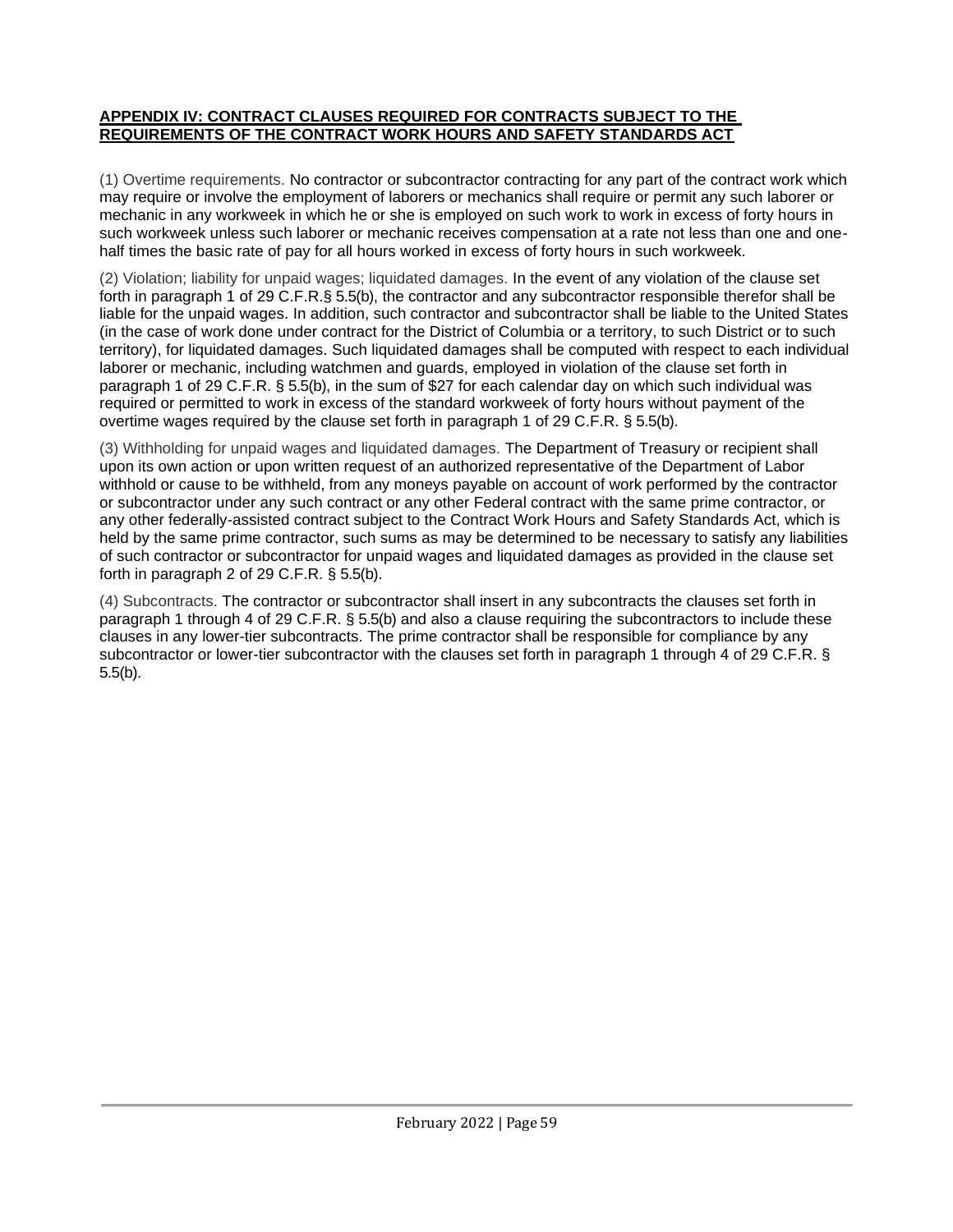## <span id="page-61-0"></span>**APPENDIX V: 41 C.F.R. § 60-1.4**

During the performance of this contract, the contractor agrees as follows:

1) The contractor will not discriminate against any employee or applicant for employment because of race, color, religion, sex, sexual orientation, gender identity, or national origin. The contractor will take affirmative action to ensure that applicants are employed, and that employees are treated during employment without regard to their race, color, religion, sex, sexual orientation, gender identity, or national origin. Such action shall include, but not be limited to the following:

Employment, upgrading, demotion, or transfer; recruitment or recruitment advertising; layoff or termination; rates of pay or other forms of compensation; and selection for training, including apprenticeship. The contractor agrees to post in conspicuous places, available to employees and applicants for employment, notices to be provided setting forth the provisions of this nondiscrimination clause.

- 2) The contractor will, in all solicitations or advertisements for employees placed by or on behalf of the contractor, state that all qualified applicants will receive consideration for employment without regard to race, color, religion, sex, sexual orientation, gender identity, or national origin.
- 3) The contractor will not discharge or in any other manner discriminate against any employee or applicant for employment because such employee or applicant has inquired about, discussed, or disclosed the compensation of the employee or applicant or another employee or applicant. This provision shall not apply to instances in which an employee who has access to the compensation information of other employees or applicants as a part of such employee's essential job functions discloses the compensation of such other employees or applicants to individuals who do not otherwise have access to such information, unless such disclosure is in response to a formal complaint or charge, in furtherance of an investigation, proceeding, hearing, or action, including an investigation conducted by the employer, or is consistent with the contractor's legal duty to furnish information.
- 4) The contractor will send to each labor union or representative of workers with which he has a collective bargaining agreement or other contract or understanding, a notice to be provided advising the said labor union or workers' representatives of the contractor's commitments under this section, and shall post copies of the notice in conspicuous places available to employees and applicants for employment.
- 5) The contractor will comply with all provisions of Executive Order 11246 of September 24, 1965, and of the rules, regulations, and relevant orders of the Secretary of Labor.
- 6) The contractor will furnish all information and reports required by Executive Order 11246 of September 24, 1965, and by rules, regulations, and orders of the Secretary of Labor, or pursuant thereto, and will permit access to his books, records, and accounts by the administering agency and the Secretary of Labor for purposes of investigation to ascertain compliance with such rules, regulations, and orders.
- 7) In the event of the contractor's noncompliance with the nondiscrimination clauses of this contract or with any of the said rules, regulations, or orders, this contract may be canceled, terminated, or suspended in whole or in part and the contractor may be declared ineligible for further Government contracts or federally assisted construction contracts in accordance with procedures authorized in Executive Order 11246 of September 24, 1965, and such other sanctions may be imposed and remedies invoked as provided in Executive Order 11246 of September 24, 1965, or by rule, regulation, or order of the Secretary of Labor, or as otherwise provided by law.